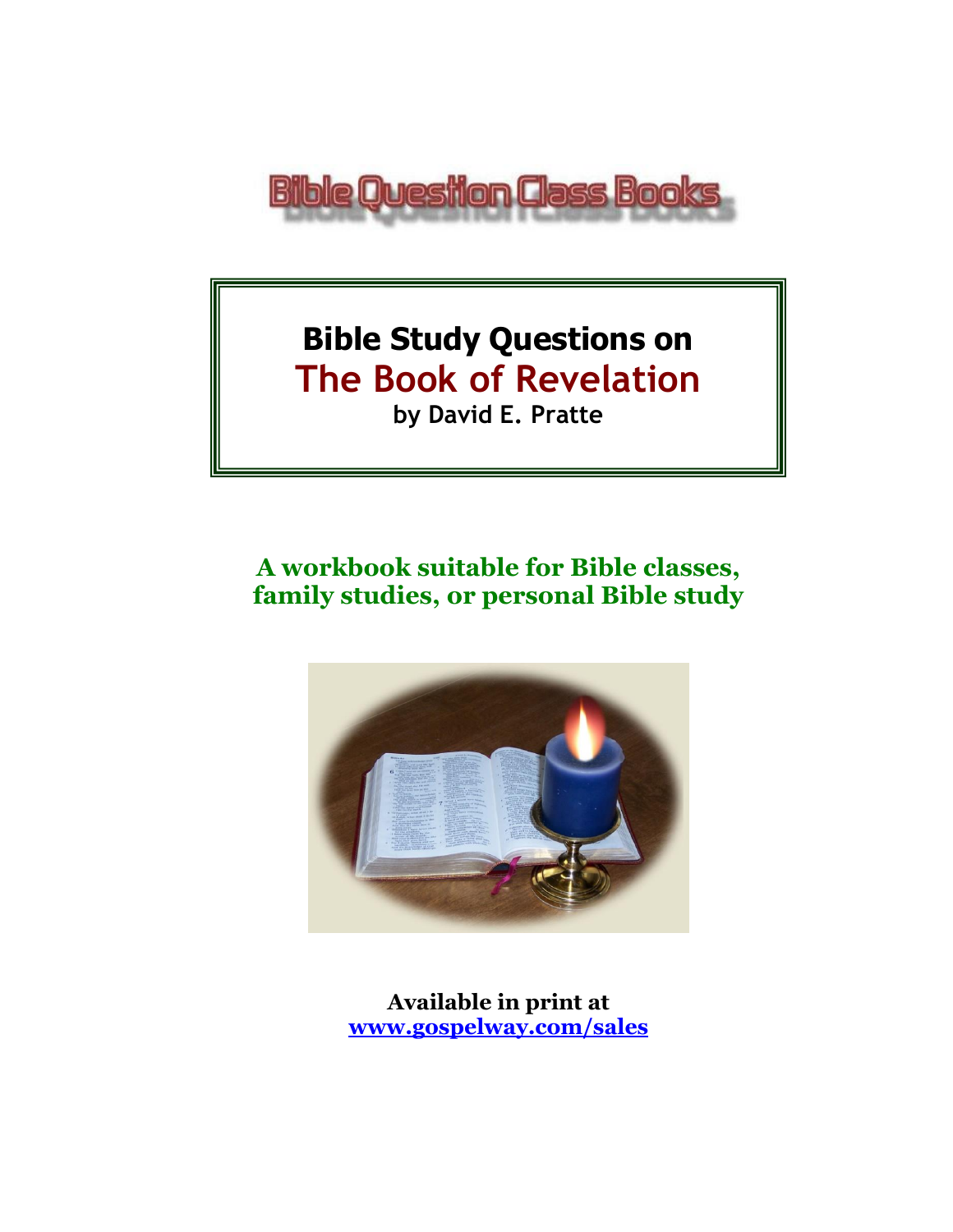#### *Bible Study Questions on the Book of Revelation: A workbook suitable for Bible classes, family studies, or personal Bible study*

© Copyright David E. Pratte, 2013, 2014 Minor revisions, 2016 All rights reserved

> ISBN-13:978-1497476738 ISBN-10:1497476739

**Printed books, booklets, and tracts available at [www.gospelway.com/sales](https://www.gospelway.com/sales) Free Bible study articles online at [www.gospelway.com](http://www.gospelway.com/) Free Bible courses online at [www.biblestudylessons.com](http://www.biblestudylessons.com/) Free class books at [www.biblestudylessons.com/classbooks](http://www.biblestudylessons.com/classbooks) Free commentaries on Bible books at [www.gospelway.com/commentary](http://www.gospelway.com/commentary) Contact the author at [www.gospelway.com/comments](http://www.gospelway.com/comments)**

**Note carefully: No teaching in any of our materials is intended or should ever be construed to justify or to in any way incite or encourage personal vengeance or physical violence against any person.**

#### **"He who glories, let him glory in the Lord" – 1 Corinthians 1:31**

#### **Front Page Photo**

A bay on the island of Patmos; the apostle John was imprisoned on Patmos when he wrote the book of Revelation.

"I, John, both your brother and companion in tribulation, and in the kingdom and patience of Jesus Christ, was on the island that is called Patmos for the word of God and for the testimony of Jesus Christ." – Revelation 1:9

Photo credit: KF, Nachbearbeitet von Frente distributed under GNU free distribution license, from Wikimedia Commons

Scripture quotations are generally from the New King James Version (NKJV), copyright 1982, 1988 by Thomas Nelson, Inc. used by permission. All rights reserved.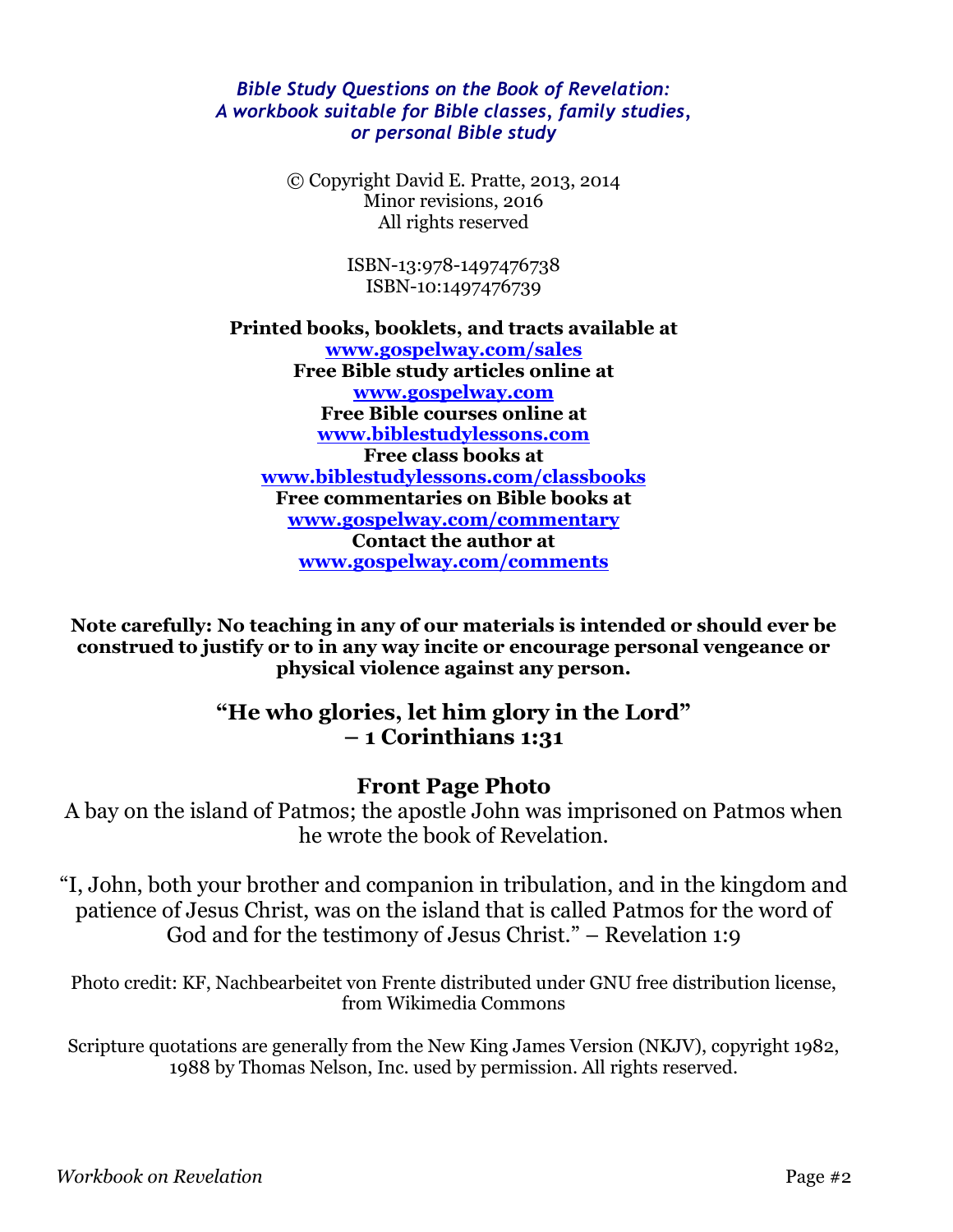#### **Other Books by the Author**

#### **Topical Bible Studies**

*Growing a Godly Marriage & Raising Godly Children Why Believe in God, Jesus, and the Bible? (evidences) The God of the Bible (study of the Father, Son, and Holy Spirit) Grace, Faith, and Obedience: The Gospel or Calvinism? Kingdom of Christ: Future Millennium or Present Spiritual Reign? Do Not Sin Against the Child: Abortion, Unborn Life, & the Bible True Words of God: Bible Inspiration and Preservation*

#### **Commentaries on Bible Books**

*Genesis Joshua and Ruth Judges 1 Samuel Ezra, Nehemiah, and Esther Job Proverbs*

*Gospel of Mark Gospel of John Acts Romans Ephesians Philippians and Colossians Hebrews 1 & 2 Peter*

#### **Bible Question Class Books**

*Genesis Joshua and Ruth Judges 1 Samuel Ezra, Nehemiah, and Esther Job Proverbs Ecclesiastes Isaiah Gospel of Matthew Gospel of Mark Gospel of Luke*

*Gospel of John Acts Romans 1 Corinthians 2 Corinthians and Galatians Ephesians and Philippians Colossians, 1&2 Thessalonians 1 & 2 Timothy, Titus, Philemon Hebrews General Epistles (James - Jude) Revelation*

#### **Workbooks with Study Notes**

*Jesus Is Lord: Workbook on the Fundamentals of the Gospel of Christ Following Jesus: Workbook on Discipleship God's Eternal Purpose in Christ: Workbook on the Theme of the Bible*

#### **Visit our website at [www.gospelway.com/sales](https://www.gospelway.com/sales) to see a current list of books in print.**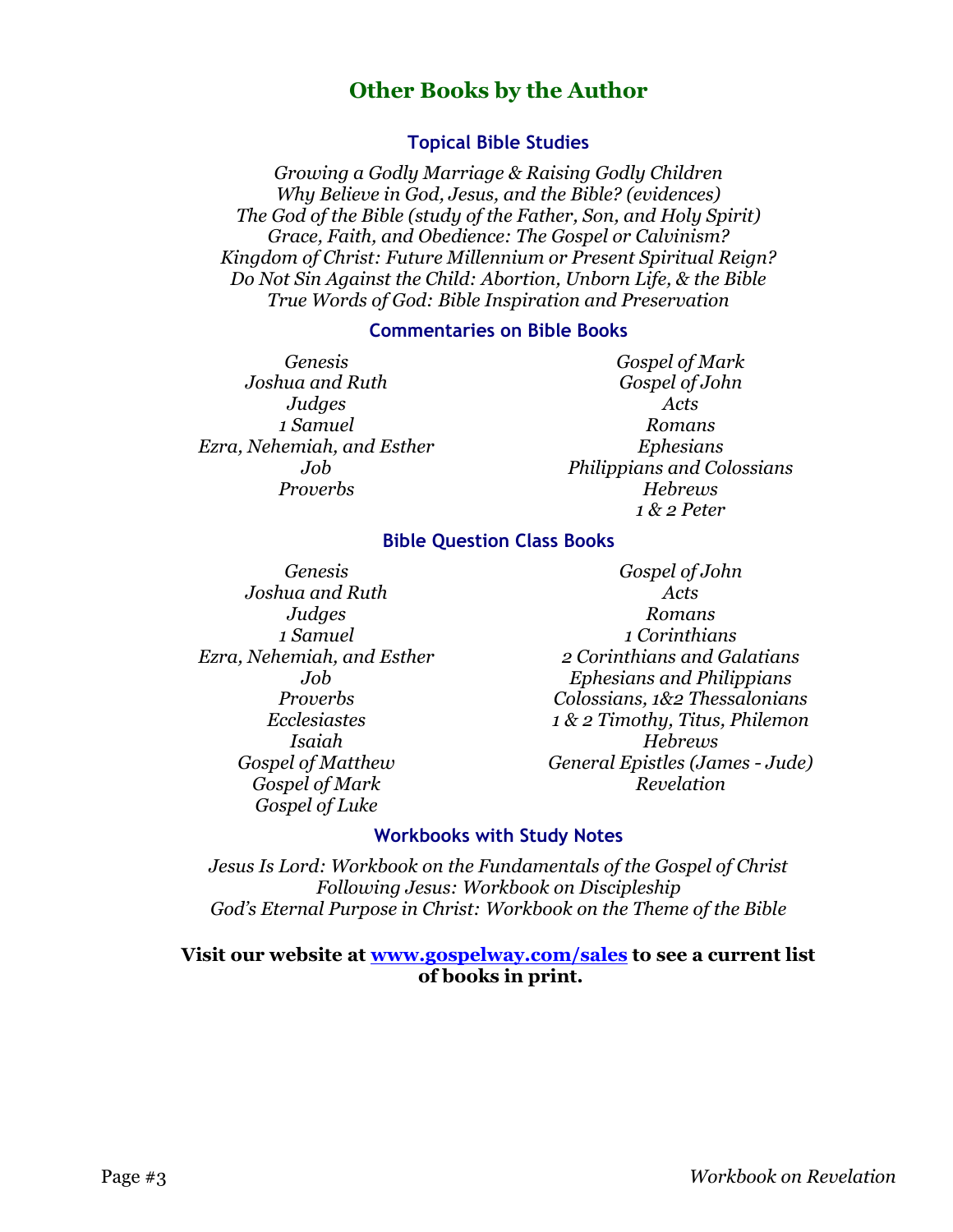#### **Bible Study Questions on the Book of Revelation**

Introduction:

This workbook was designed for Bible class study, family study, or personal study. The class book is suitable for teens and up. The questions contain minimal human commentary, but instead urge students to study to understand Scripture.

Enough questions are included for teachers to assign as many questions as they want for each study session. Studies may proceed at whatever speed and depth will best accomplish the needs of the students.

Questions labeled "think" are intended to encourage students to apply what they have learned. When questions refer to a map, students should consult maps in a Bible dictionary or similar reference work or in the back of their Bibles. (Note: My abbreviation "*b/c/v*" means "book, chapter, and verse.")

For class instruction, I urge teachers to assign the questions as homework so students come to class prepared. Then let class time consist of *discussion* that focuses on the Scriptures themselves. Let the teacher use other Scriptures, questions, applications, and comments to promote productive discussion, not just reading the questions to see whether they were answered "correctly." Please, do *not* let the class period consist primarily of the following: "Joe, will you answer number 1?" "Sue, what about number 2?" Etc.

I also urge students to emphasize the *Bible* teaching. Please, do not become bogged down over "What did the author mean by question #5?" My meaning is relatively unimportant. The issue is what the Bible says. Concentrate on the meaning and applications of Scripture. If a question helps promote Bible understanding, stay with it. If it becomes unproductive, move on.

The questions are not intended just to help students understand the Scriptures. They are also designed to help students learn good principles of Bible study. Good Bible study requires defining the meaning of keywords, studying parallel passages, explaining the meaning of the text clearly, making applications, and defending the truth as well as exposing religious error. I have included questions to encourage students to practice all these study principles.

Finally, I encourage plain applications of the principles studied. God's word is written so souls may please God and have eternal life. Please study it with the respect and devotion it deserves!

For whatever good this material achieves, to God be the glory.

#### **You can find Bible study commentary and notes to accompany many of our Bible Question Class Books at [www.gospelway.com/sales](https://www.gospelway.com/sales)**

© David E. Pratte, June 21, 2017

**Workbooks, commentaries, and topical studies for sale in print at [www.gospelway.com/sales](https://www.gospelway.com/sales)**

**To join our mailing list to be informed of new books or special sales, contact the author at [www.gospelway.com/comments](http://www.gospelway.com/comments)**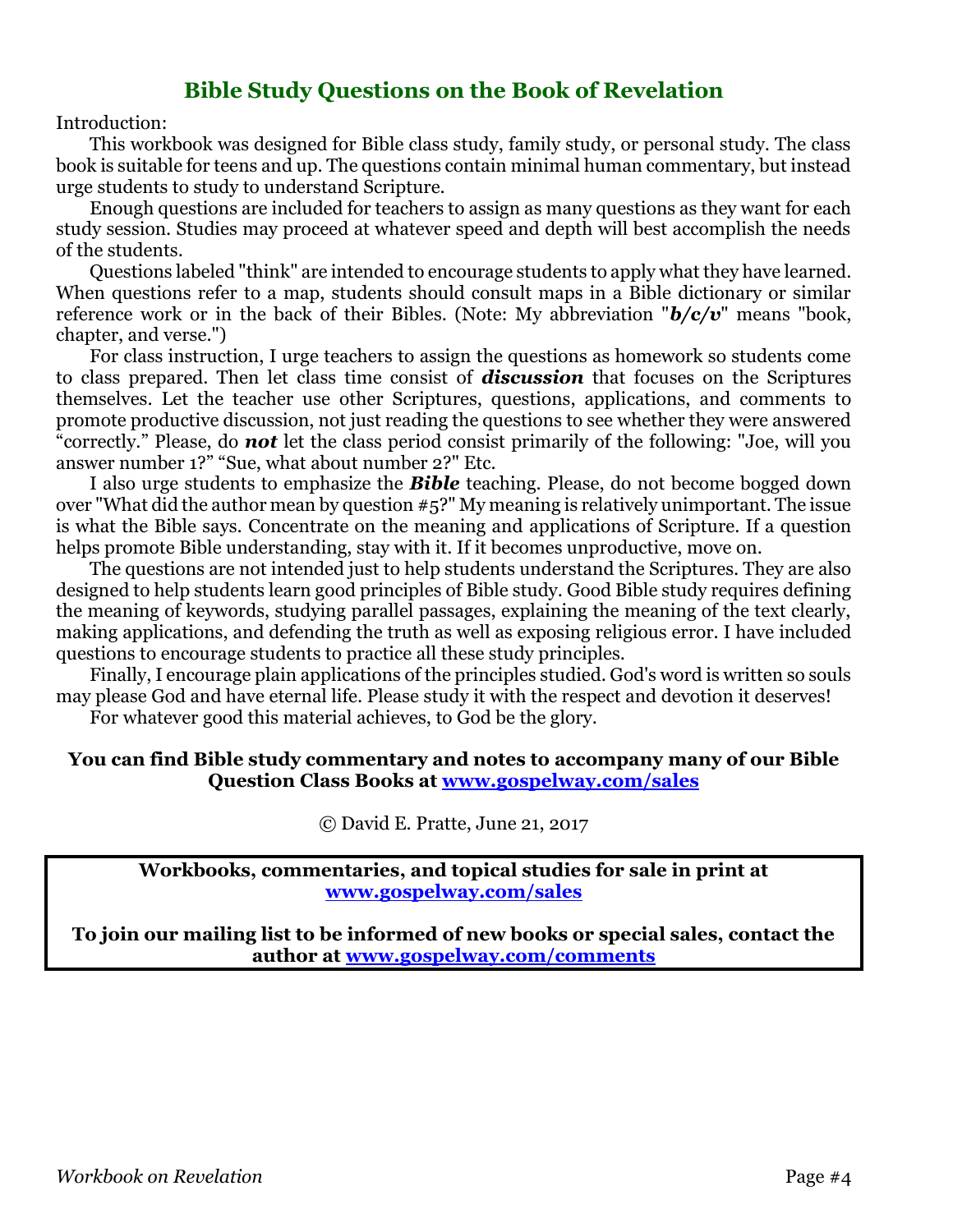#### **Assignment: Introduction to Revelation**

Read the *whole book* of Revelation at least once (or more). *Before reading the book*, look over the following questions and then *answer the questions as you read*. 1. Who wrote the book (give  $\mathbf{b}/\mathbf{c}/\mathbf{v}$ )?

2. To whom was the book addressed?

3. Make a list of verses containing phrases or words that indicate that the message of the book is largely symbolism (verses that use words such as "like," "as," "sign," "signify," etc.).

4. Make a list of references that describe or refer to the circumstances/situation faced by the Christians to whom the book was written (include *b/c/v*).

5. Make a list of references discussing conflict between good and evil and especially those describing the victory of Christ and good over Satan and evil (include *b/c/v*).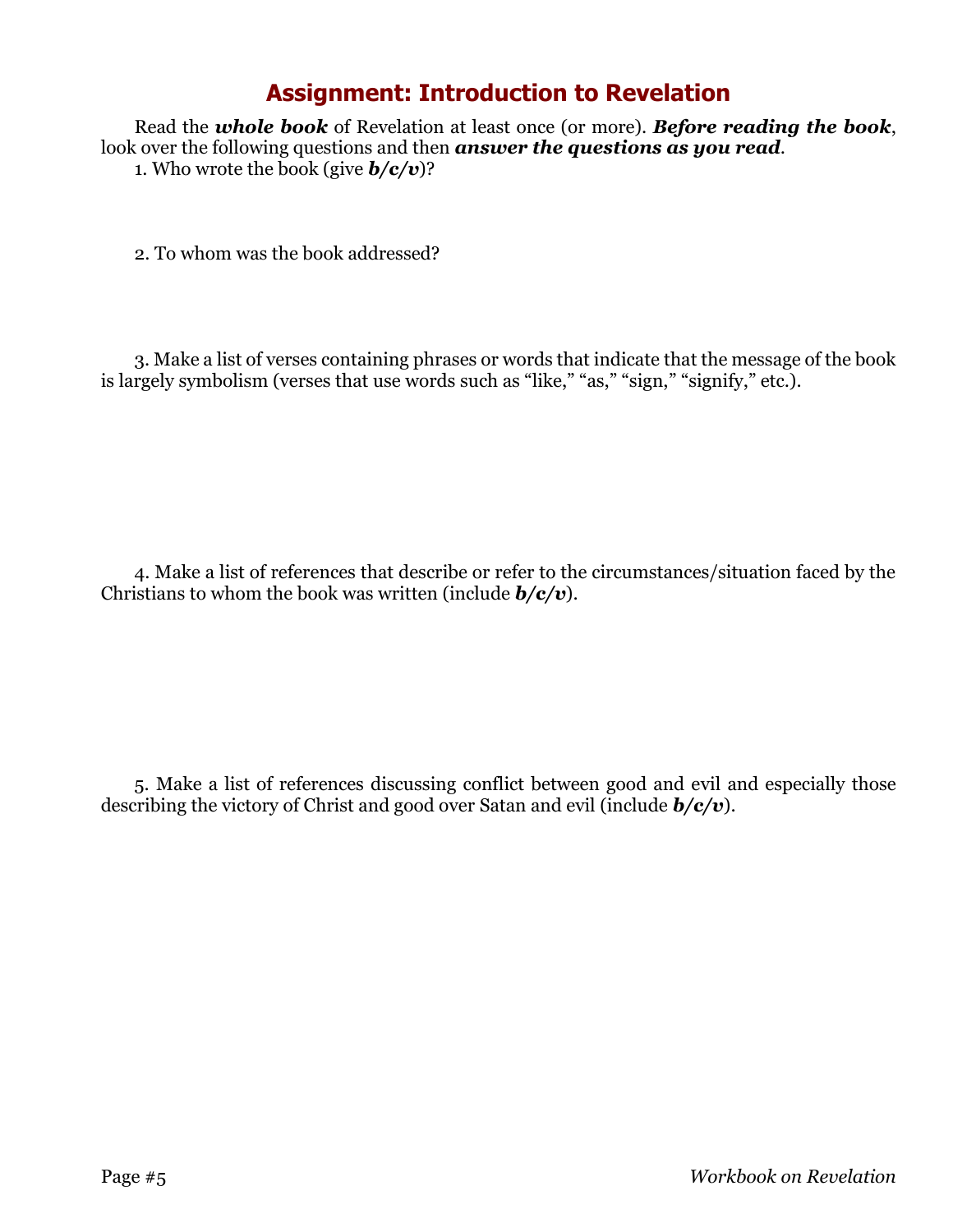6. Begin a list of *passages* that indicate who the enemy is that Christians were facing – who was persecuting them, with whom did they have conflict, etc.? (Note: as we study the book add to this list and to the lists in the above assignments.)

7. Summarize the theme of the book. (How do you expect the book to benefit you?)

8. Based on the above information, make a list of principles or guidelines that would help us in our study of this book.

9. *Special Assignment:* From whatever sources you may consult, make a list of alternative general viewpoints ("interpretations") of Revelation.

10. *Special Assignment:* Summarize the doctrine of premillennialism and list Scriptural objections to it.

Note: While you may wish to consult commentaries or similar sources as we study, such human sources should *not* be accepted as *authority* in class ("don't even think about it"). This is a study of the *Bible*. However, we may refer to such materials briefly from time to time in order to understand what different views people hold or to refute them.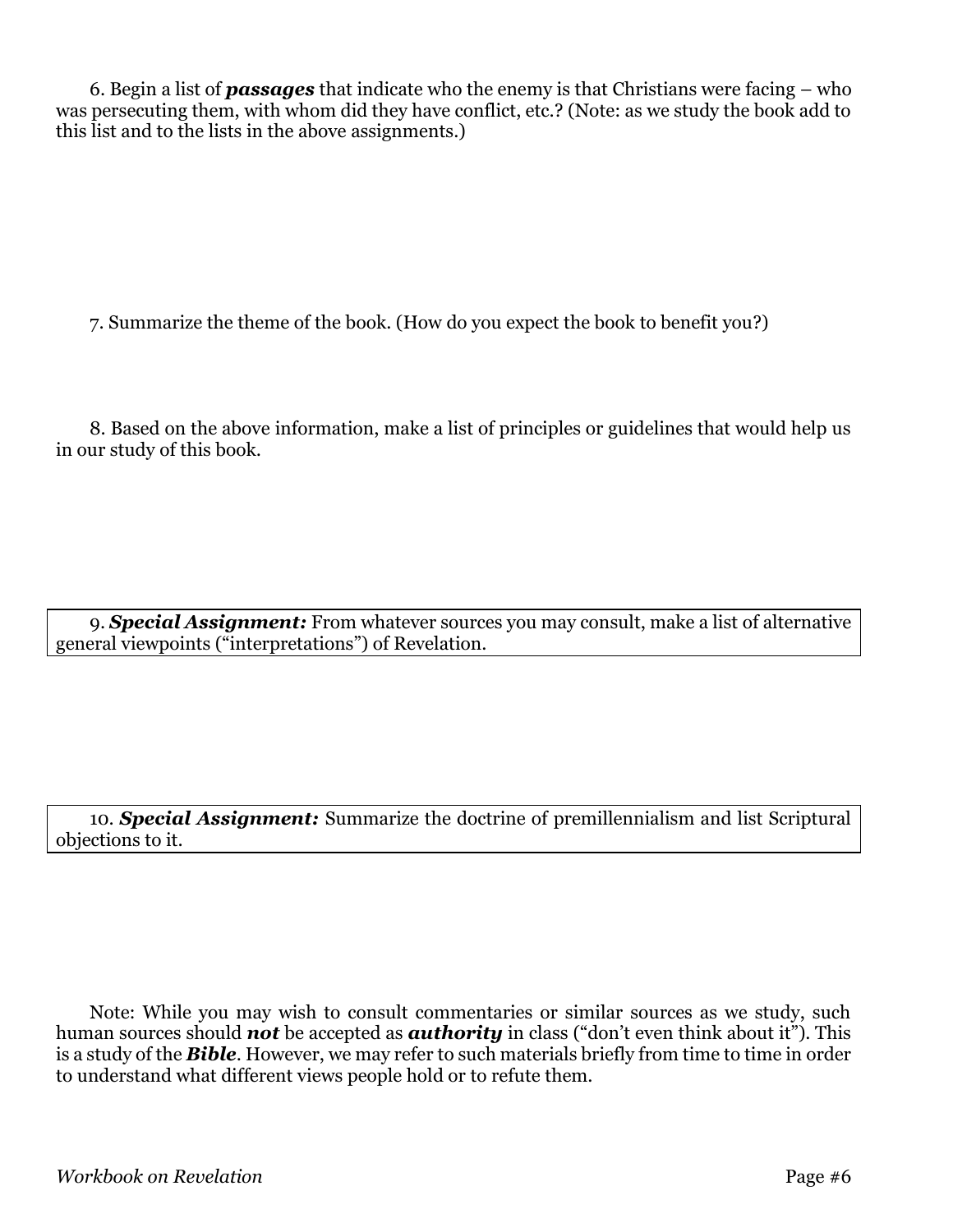Please read Revelation 1 and answer the following questions.

1. *Define* "revelation" – 1:1 (Note the word is singular, not plural.) (Think: In what sense is this book a revelation?)

2. From whom did the message come, and what is the purpose of the message?

3. *Special Assignment:* List expressions elsewhere showing the message is about things "shortly" or soon to occur. Lessons?

4. What inspired author recorded the message? Where else is he named in the book?

5. How did he receive the message, and what did he do with it  $-1:1,2$ ? (Note the claim to inspiration.)

6. *Special Assignment: Define* "signify." List other places where the word is used. Where is "sign" used in Revelation? Lessons?

7. To whom is the message addressed, and what should they (and we) do with it – 1:3,4? (Note: "the time is near.") (Think: Why address only 7 churches?)

8. How is God described in v4? List similar *b/c/v*.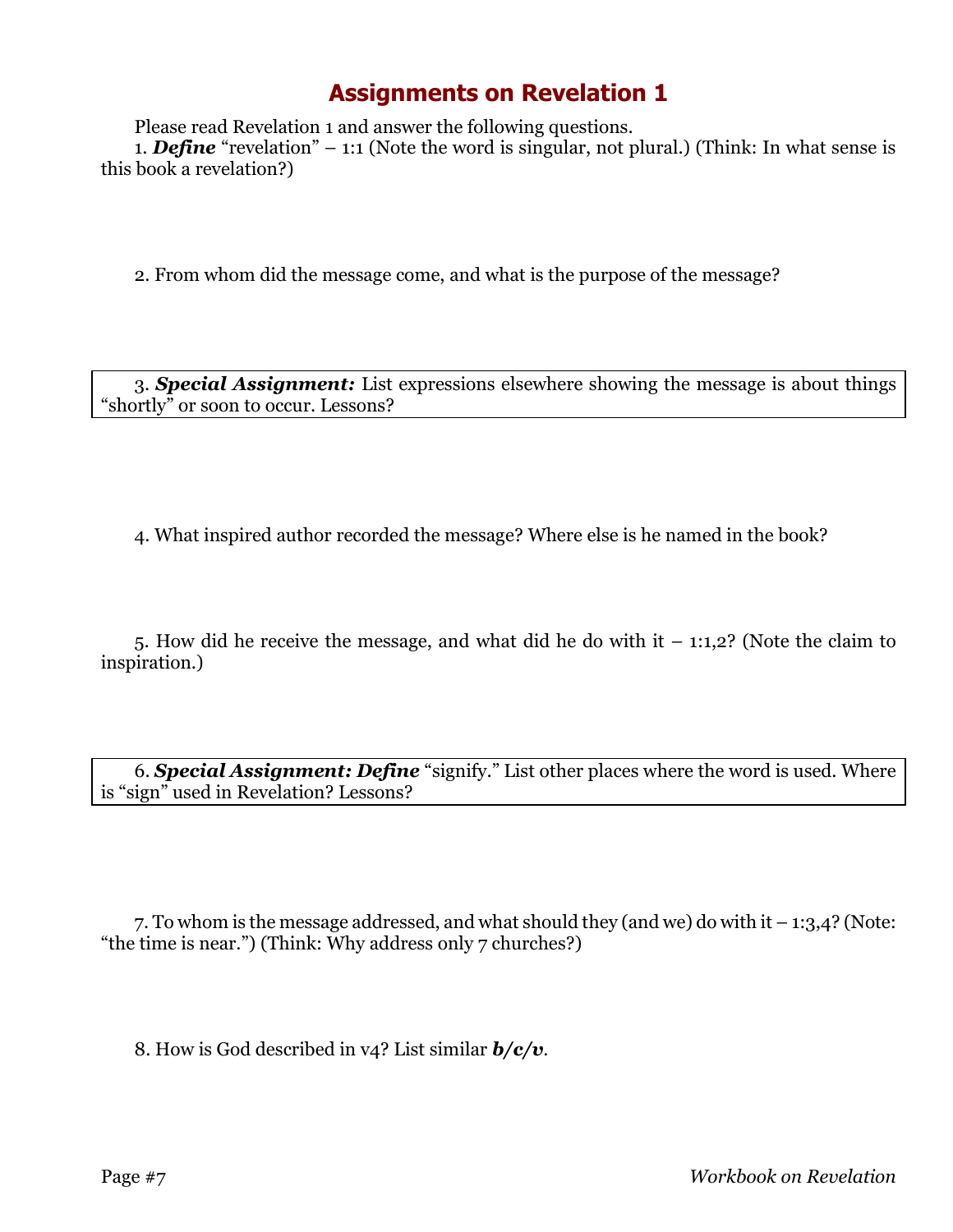9. List other *passages* regarding the seven spirits. (Think: What is the significance of the number 7?)

10. Where else is God mentioned in chap. 1? Where else is Jesus mentioned in chap. 1? (Think: What is the significance of "seven Spirits"?)

11. How is Jesus described in 1:5? In what sense is He the firstborn from the dead?

12. List other *passages* showing He is above all kings.

13. What has He done for us – 1:5,6? List other *passages* regarding the importance of His blood.

14. In what sense are we priests? Give other *b/c/v*.

15. What will happen when He comes – 1:7? (Think: Does this coming refer to the final judgment or coming in some other sense? Proof?)

16. How is the Lord described in 1:8? Explain the phrases used (see other *b/c/v*). (Think: Does this refer to the Father, the Son, or Deity in general?)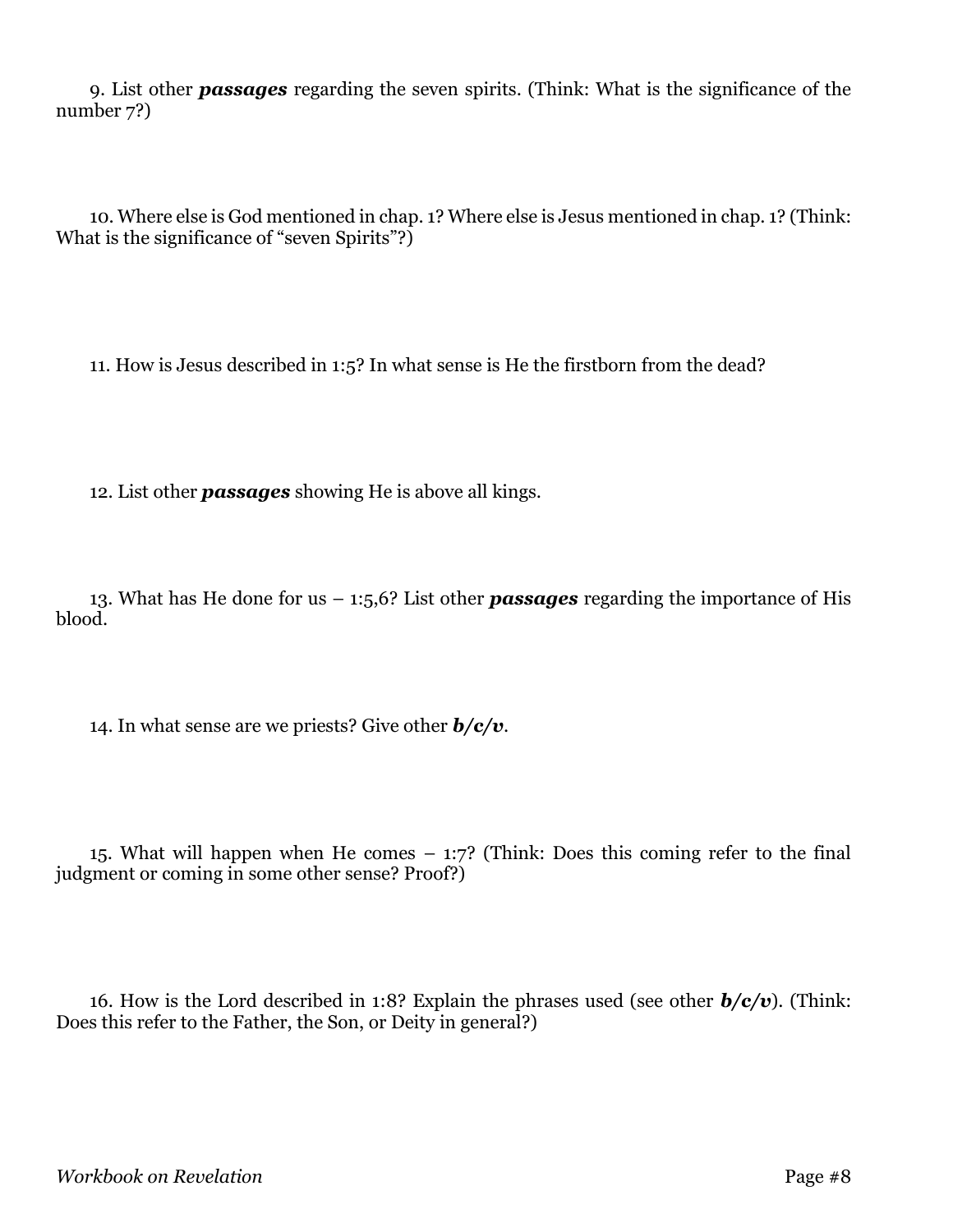18. *Special Assignment:* List other *passages* showing Christians in the first century were in the kingdom. How does this disprove premillennialism?

19. Where was John when he wrote (see a *map*)? Why was he there?

20. When did he receive the Revelation – 1:10? What does this mean? (Think: In what sense was he "in the Spirit"?)

21. What did John hear (v10)? What did the voice say (v11)?

22. List the churches to whom Revelation is addressed. (Think: Did John and other Bible writers write just because they thought it was a good idea? Lessons?)

23. Where did the One like the Son of Man stand – 1:12,13? What do the lampstands represent?

24. Describe His personal appearance – 1:13-16. What is the point?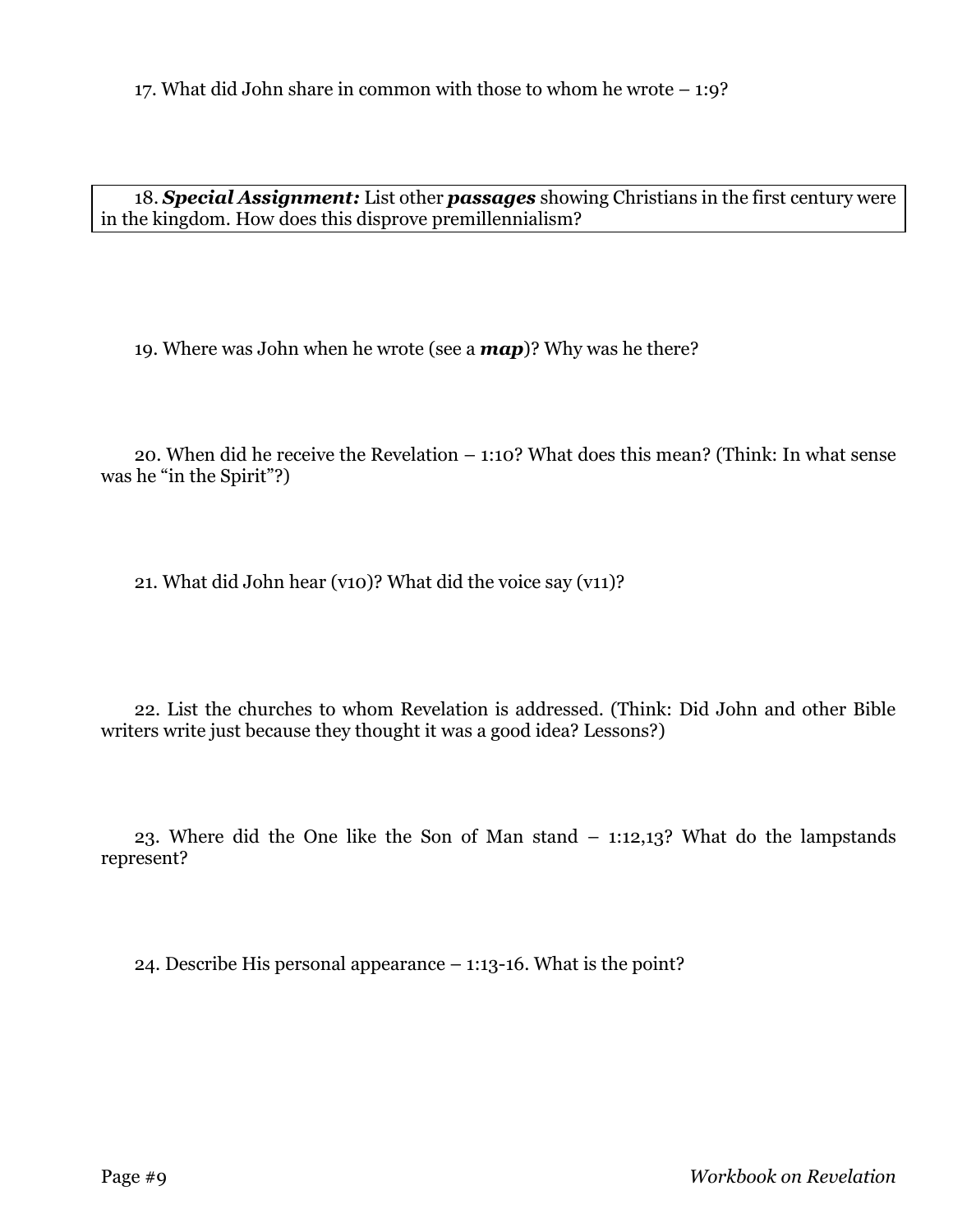25. How did His voice sound (cf. vv 10,15)? Explain.

26. What was in His hand – 1:16? What does this represent?

27. What came from His mouth? Give other *b/c/v* and explain.

28. Describe the appearance of His face. Give similar *b/c/v* and explain the significance.

29. How did this affect John – 1:17? What reassurance was he given?

30. How did the speaker describe Himself – 1:17,18? Explain each phrase and compare to other similar *passages*. (Think: Who does this prove the Speaker to be, and what does it prove about Him?)

31. What was John to write about – 1:19?

32. Explain the 7 lampstands  $-$  1:20. In what way is this a helpful illustration?

33. Explain the 7 stars. What is the significance of churches having angels (messengers)?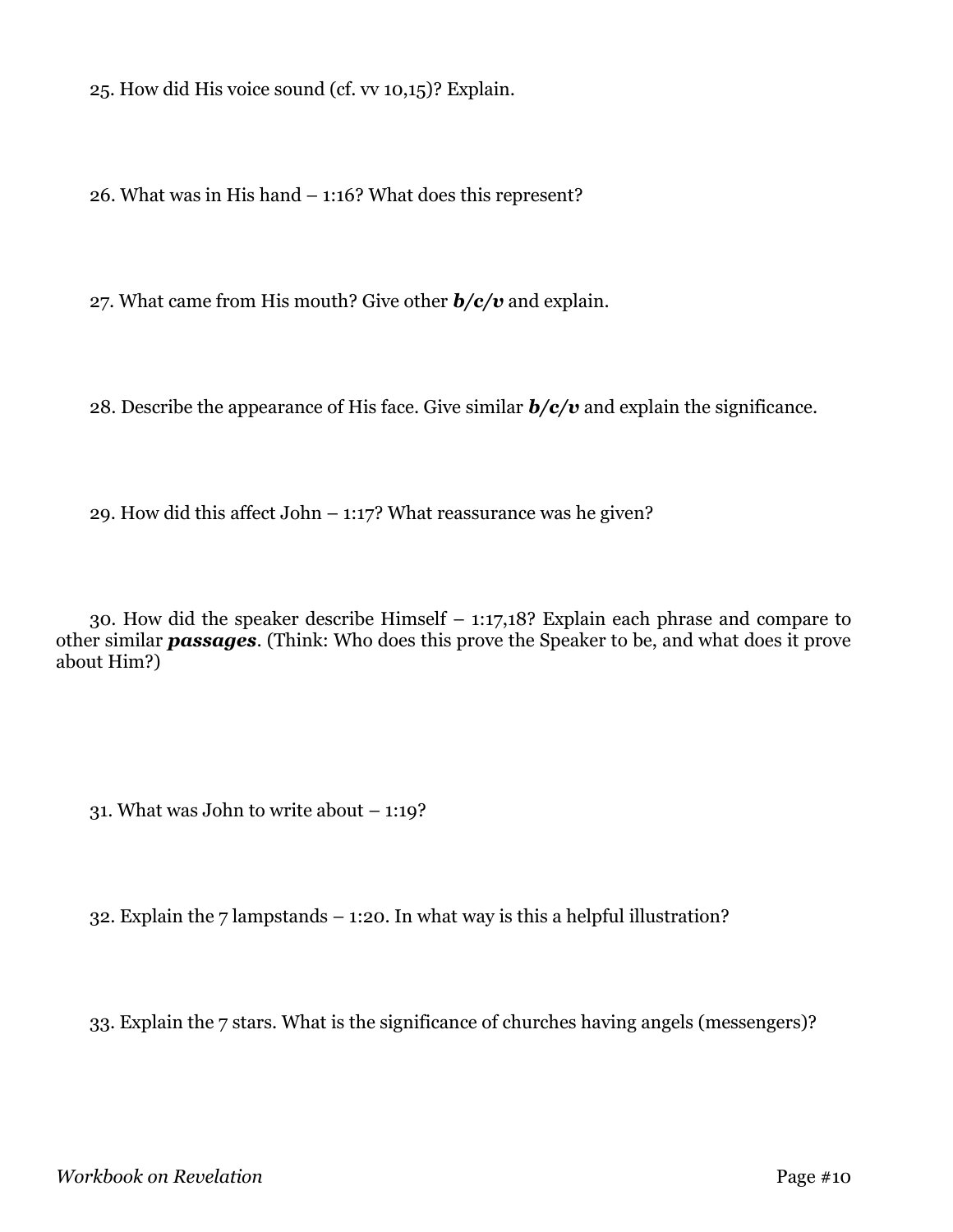Please read Revelation 2 and answer the following questions.

1. *Special Assignment:* Skim chap. 2&3. Write a summary of the general pattern Jesus followed in addressing each of the churches.

2. How does Jesus describe Himself to the first church – 2:1?

3. *Special Assignment:* List some things we know from other *passages* about the city and the church of Ephesus.

4. What did Jesus know about the church – 2:2? What does this show about them and about Him?

5. List other *passages* regarding false teachers. What is our duty toward them?

6. What had the Ephesians done for Jesus – 2:3? List other *passages*.

7. What did Jesus have against the church – 2:4,5? What must they do about it, and what were the consequences? Explain lessons for us.

8. Whose specific error had the Ephesian church opposed – 2:6? Where else is this error mentioned? (Think: What did this error involve?)

9. *Case Study:* Suppose someone claims that we please God so long as we simply do not personally participate in sin, and nothing more is required. How should you respond?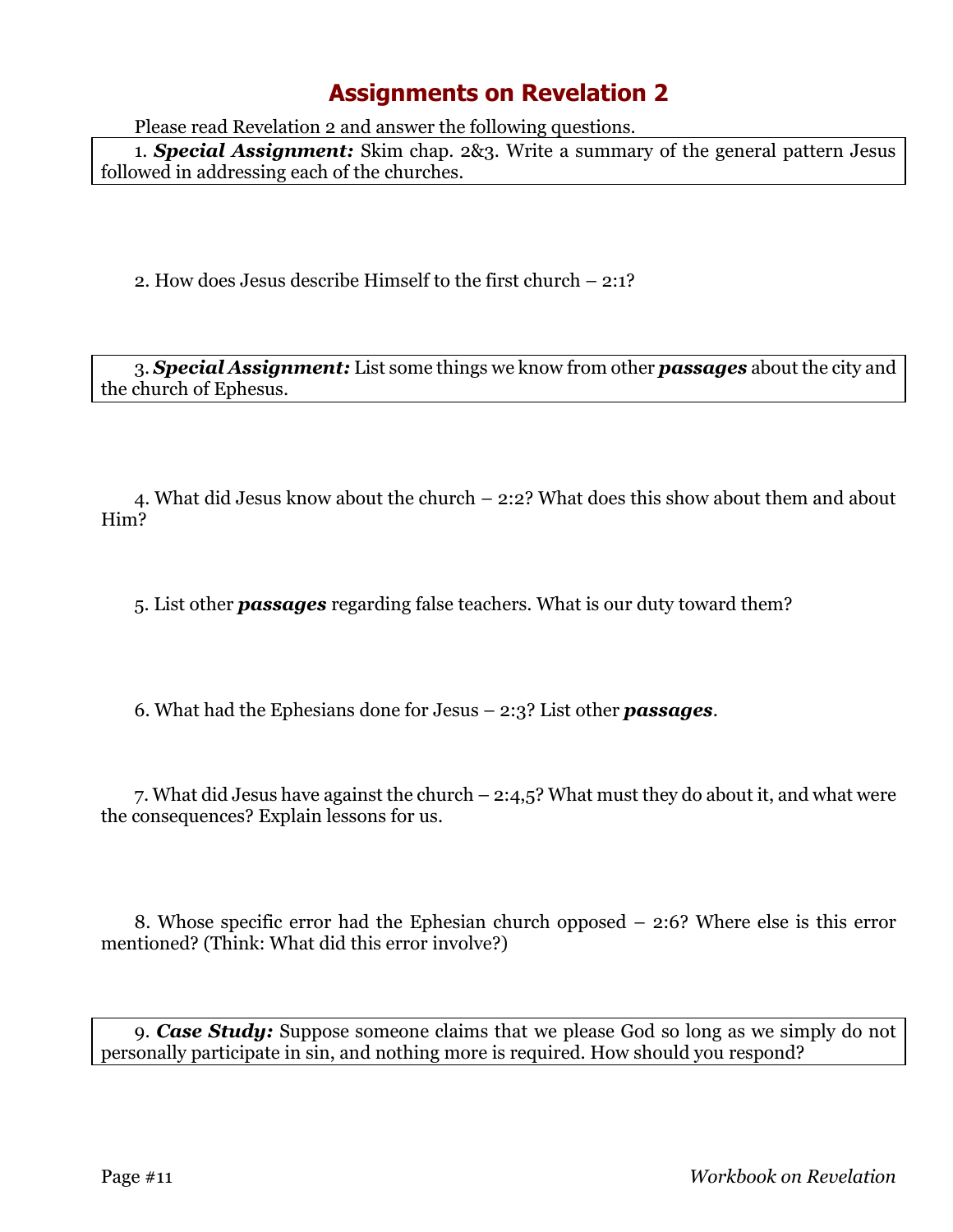10. Explain the concept of overcoming as used in Revelation – 2:7.

11. What reward did Jesus promise overcomers? Give other *b/c/v* and explain.

12. How does Jesus describe Himself to Smyrna – 2:8? Give other *b/c/v*.

13. What else do we know about the city and church of Smyrna?

14. What did Jesus know about the church – 2:9? Explain "poverty" and "rich."

15. Describe the suffering they had and would face – 2:10. From whom did this come? Explain the description of these people. (Think: What is the significance of the 10 days?)

16. What is required of those who suffer for Christ (v10)? Explain.

17. What reward is offered to overcomers  $-2:11$ ? Give other  $b/c/v$  and explain.

18. What criticism did Jesus have of the Smyrna church? What can we learn?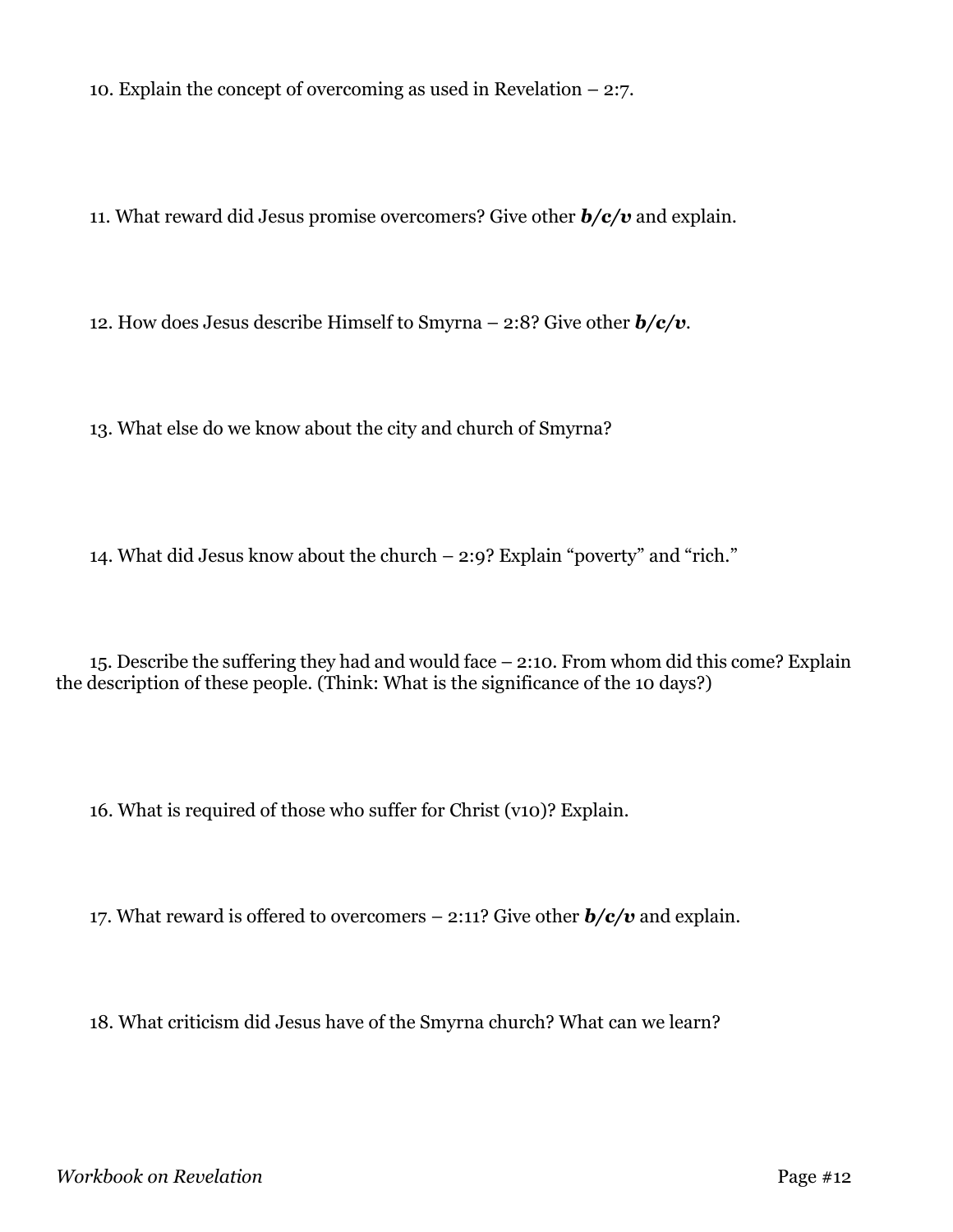19. How did Jesus describe Himself to the church at Pergamos – 2:12?

20. What do we know about the city and church at Pergamos?

21. What external problems did the church there face – 2:13?

22. How did they respond to these problems?

23. Tell the story of Balaam (2:14), and give *b/c/v*.

24. What application did this have to the church at Pergamos? What can we learn? (Think: What does this show about the external problems the church faced?)

25. What other false doctrine did Pergamos face – 2:15? What do we know about it?

26. What did Jesus expect them to do about these doctrines – 2:16? What were the consequences?

27. What can we learn about our response toward doctrines that lead people into sin?

28. What blessings are promised to overcomers – 2:17? Explain them (check other *b/c/v,* if possible).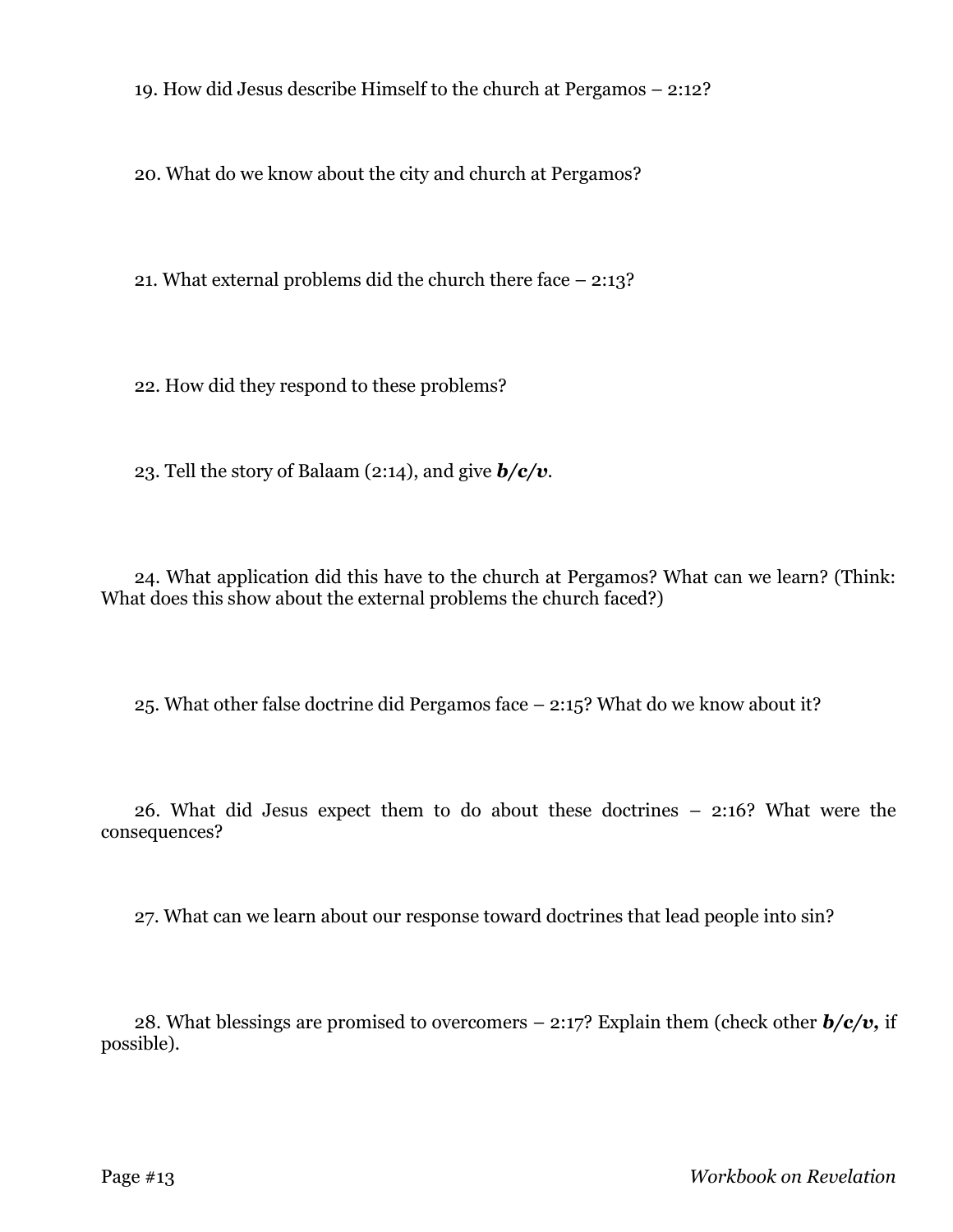29. How did Jesus identify Himself to the church in Thyatira – 2:18? What do we know about this city and church?

30. What did Jesus know about them – 2:19? Specifically, what did He know about their works? (Think: What previous church does this contrast to? What can we learn?)

31. What problem did Thyatira have – 2:20? What other church is this like?

32. What do we know about Jezebel? How was she like this case?

#### 33. *Special Assignment:* How might modern churches have problems like Thyatira?

34. What had God done about her, and what did He intend to do – 2:21-23? (Think: What can we learn about God's grace, longsuffering, and justice?)

35. What can we learn about God's judgment of our lives?

36. What message did Jesus give those who had not accepted these doctrines – 2:24,25?

37. *Case Study:* How would you respond if someone says: "Don't get hung up on doctrine. Don't major in patterns and authority, but just accomplish good work for the Lord"?

38. What did Jesus promise to overcomers – 2:26-29? What *passage* did He quote? How does that help explain His promise? (Think: What is the morning star? Cf. other *b/c/v*.)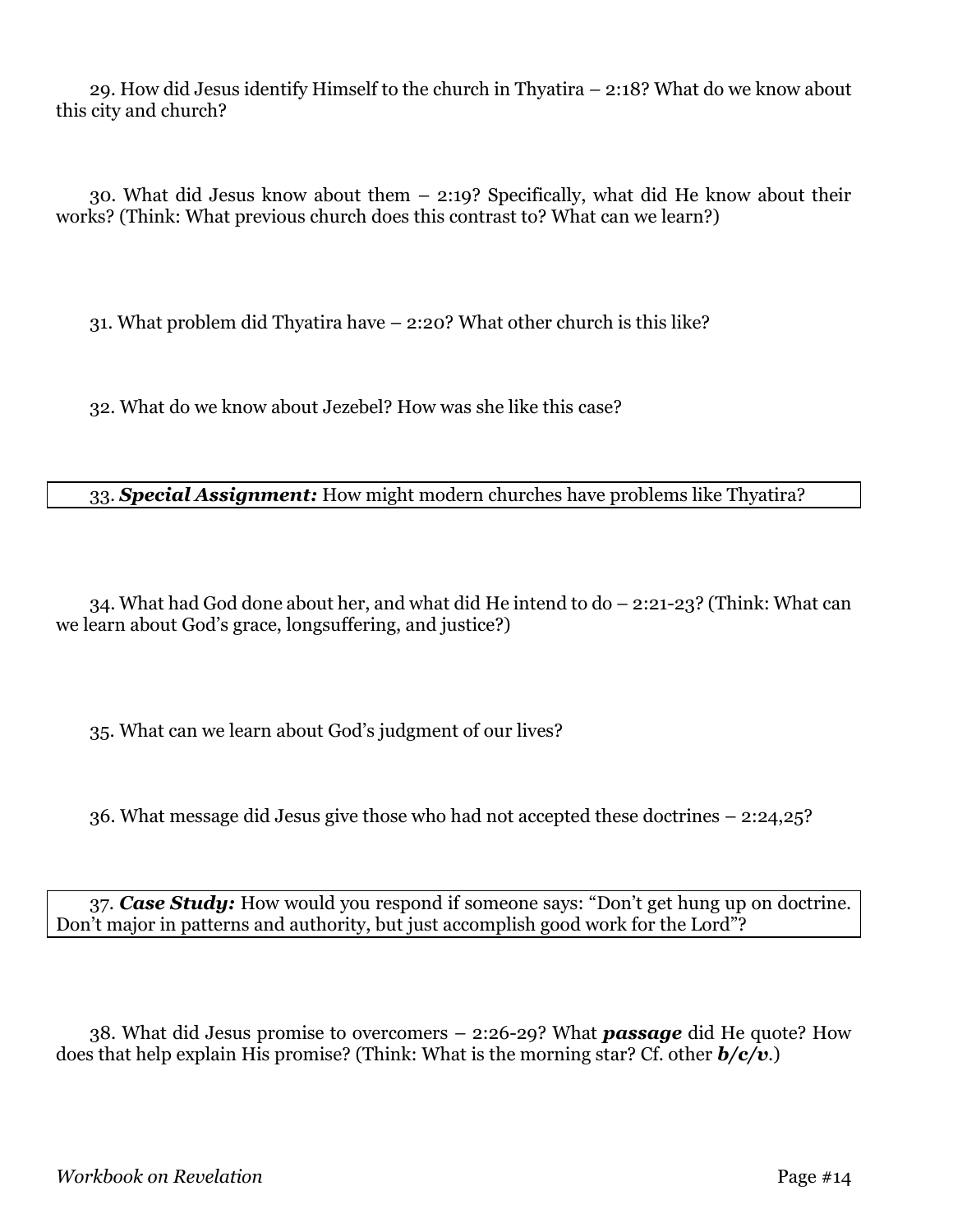Please read Revelation 3 and answer the following questions.

1. How did Jesus introduce Himself to Sardis  $-3:1$ ? What is known about the church and city there?

2. What problems existed at Sardis – 3:2?

3. Explain "dead" and "alive" as used here. Give other *b/c/v*. (Think: Other churches faced persecution. What persecution is mentioned regarding this church? Lessons?)

4. What did He command them to do about their problems – 3:2,3?

5. What would happen if they did not repent?

6. What is meant by coming as a thief? Give other *b/c/v*.

7. Was everyone at Sardis guilty – 3:4? What promise is given to the faithful?

8. *Special Assignment:* Must we always leave a congregation where sin exists? Why could some at Sardis be accepted, yet other whole congregations are rebuked?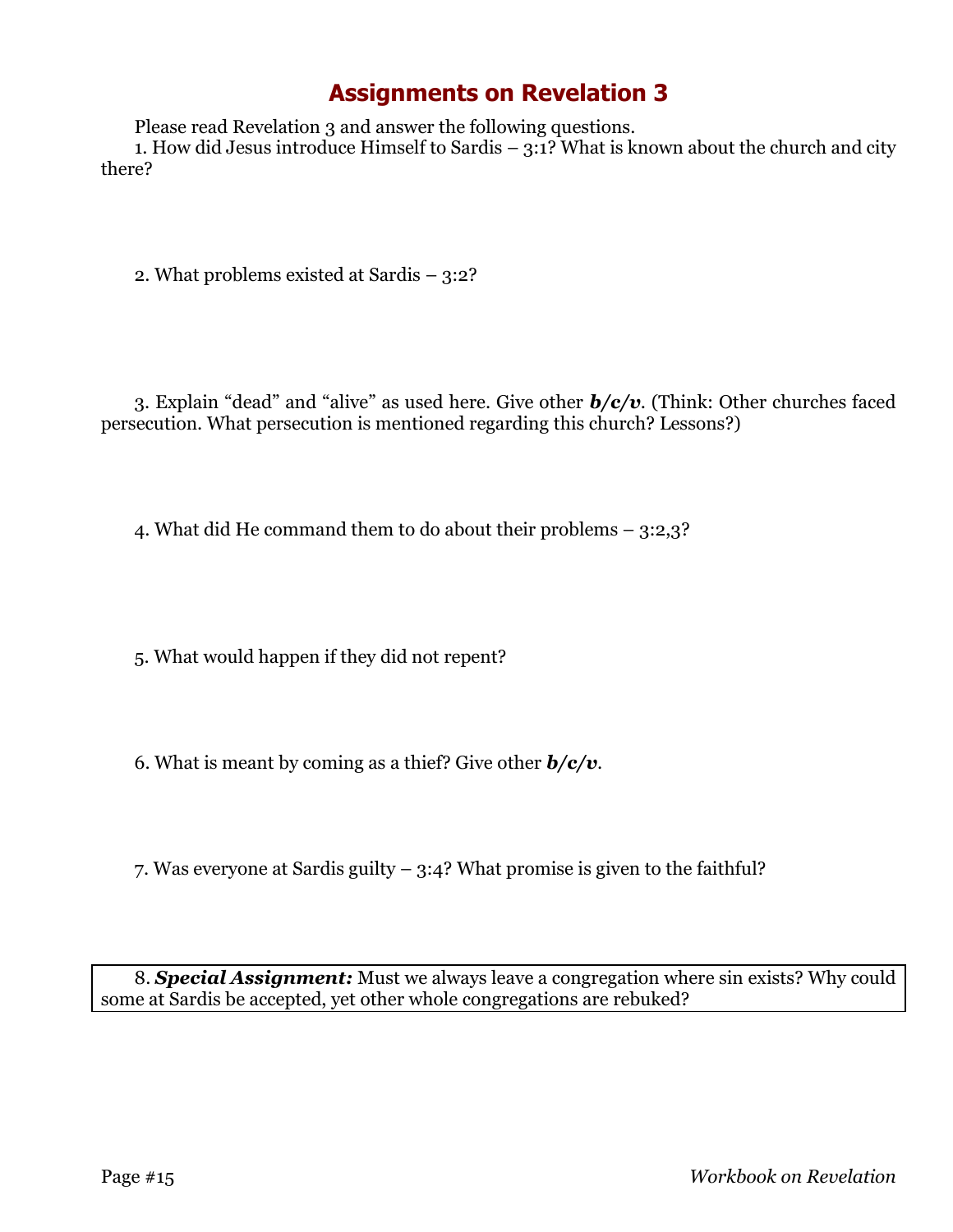9. What is promised to overcomers – 3:5? Explain the significance of white garments.

10. What is the Book of Life? Give other *b/c/v*. What is the significance of being blotted out of the book?

11. Give other *passages* about being confessed before God.

12. What do we know about the church and city of Philadelphia – 3:7?

13. How did Jesus describe Himself to them? In what sense is He holy? True?

14. What key did Jesus have? What verse is referred to here? Explain the significance.

15. What had Jesus opened for Philadelphia – 3:8? Explain.

16. In what way did He commend them?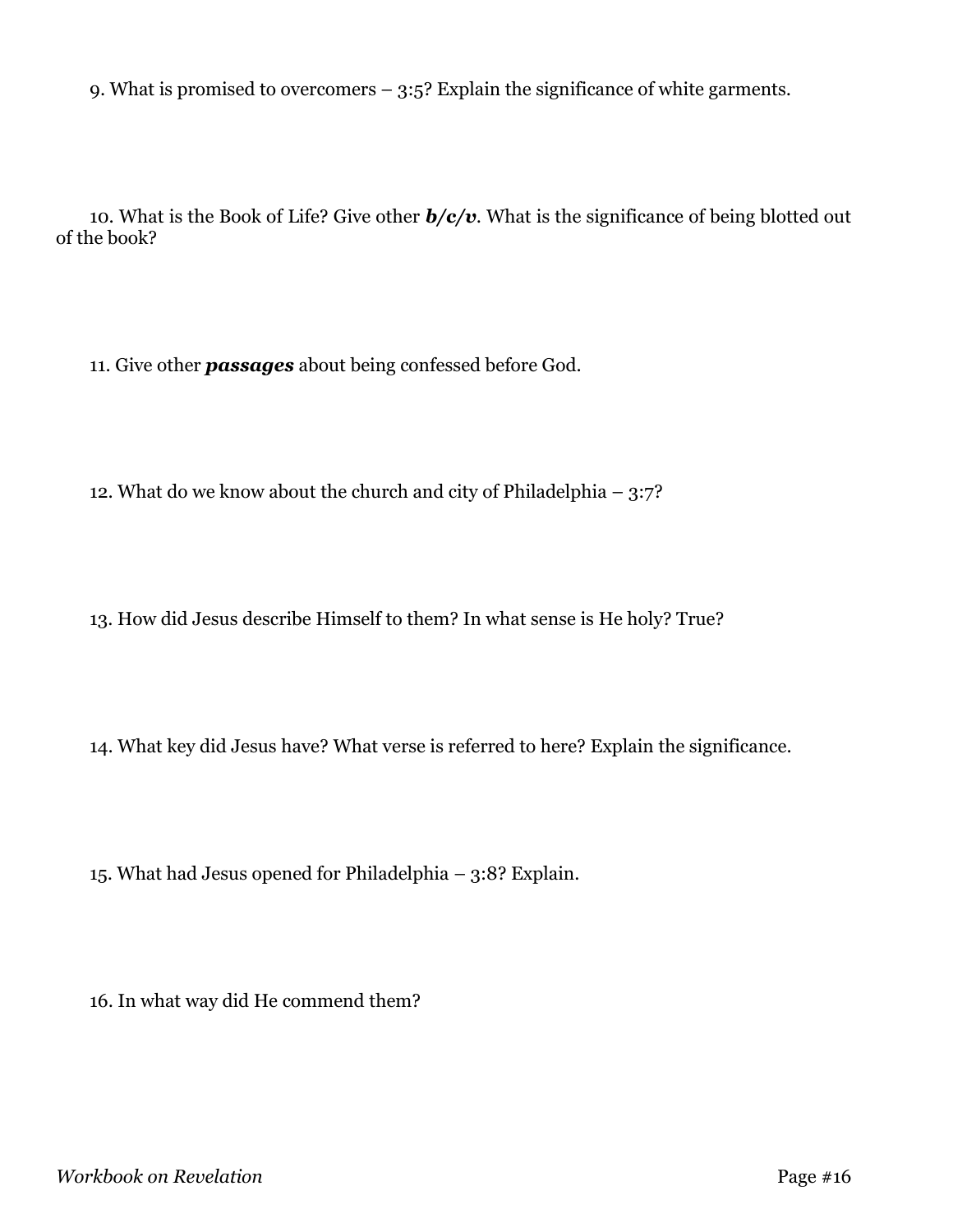17. Where have we read of a synagogue of Satan – 3:9? What would God make them do? Explain. What can we learn? (Think: Would they worship the Christians or worship God in their presence? Cf. Isaiah 45:14; 49:23.)

18. What command had they kept, and what would result – 3:10?

19. What criticism did Jesus have of them? What other church was similar? Lessons?

20. What should they do to be ready for His coming – 3:11?

21. What reward is promised overcomers – 3:12? What is the significance of being a pillar in the temple?

22. What would be written on them? Give other *b/c/v*. Explain.

23. How did Jesus describe Himself to Laodicea – 3:14? What else do we know about the city and church of Laodicea?

24. *Special Assignment:* In what sense is Jesus the beginning of creation? Was He the first thing created or the source of creation? Give other *b/c/v*. (Think: What are the consequences of this question?)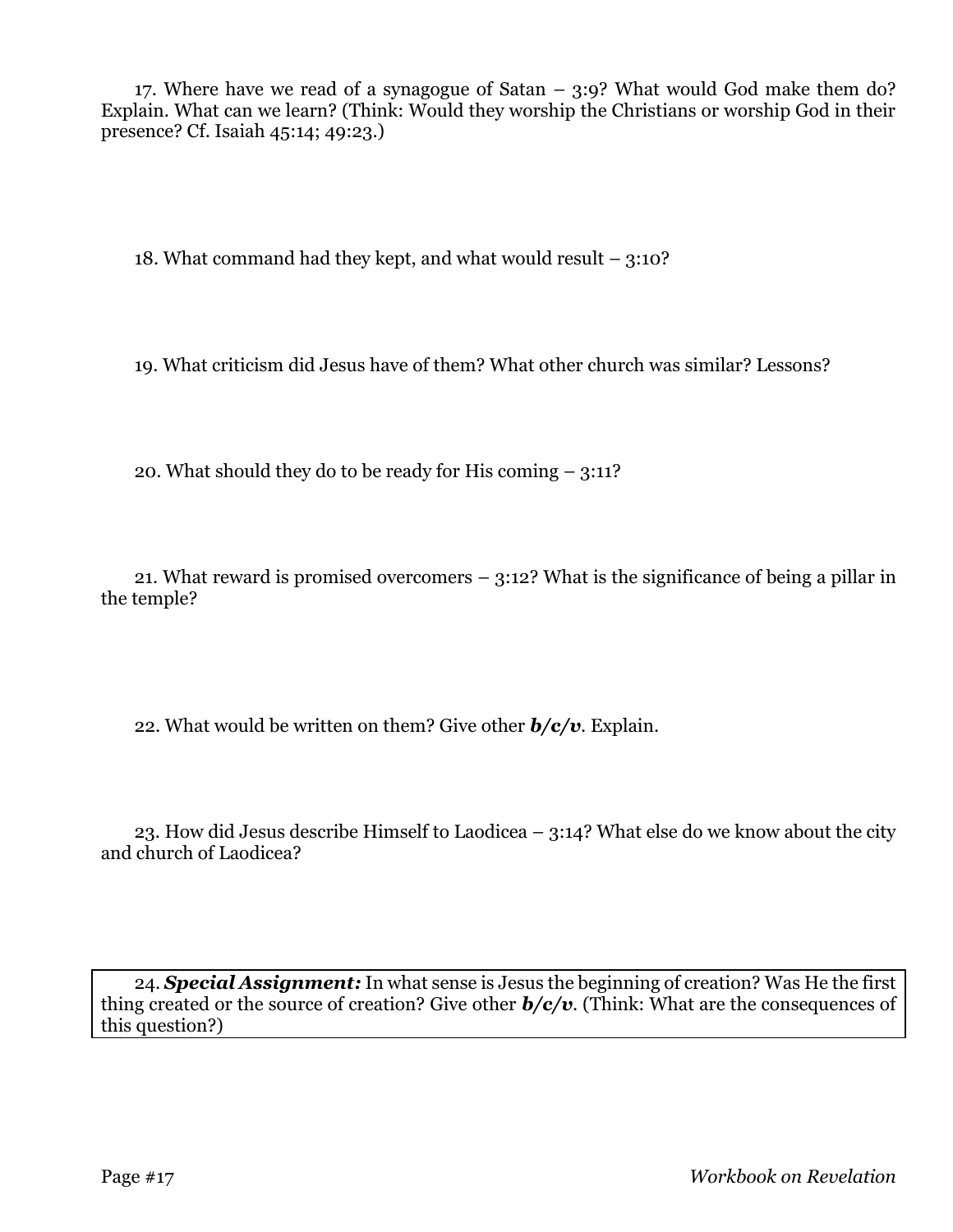25. What problem did Laodicea have – 3:15,16? Explain "cold" and "hot" as used here.

26. What conclusion did Jesus reach regarding this problem? What applications can we make?

27. What did the Laodiceans think of themselves – 3:17? What were they really like? What other church does this compare to?

28. What did Jesus offer to do for them – 3:18? What blessings could He give? Explain. (Think: What can we learn regarding nakedness? What does this word mean in the Bible?)

29. Why did Jesus speak as He did to them – 3:19? What must they do to correct their problems?

30. *Special Assignment:* What should we learn about rebuke and chastening? Do we ever need it? Should we ever practice it?

31. Explain the illustration of Jesus at the door – 3:20. (Think: Does this apply to alien sinners or also to church members?)

32. What blessing is offered to overcomers – 3:21? Where else are similar ideas expressed? Explain.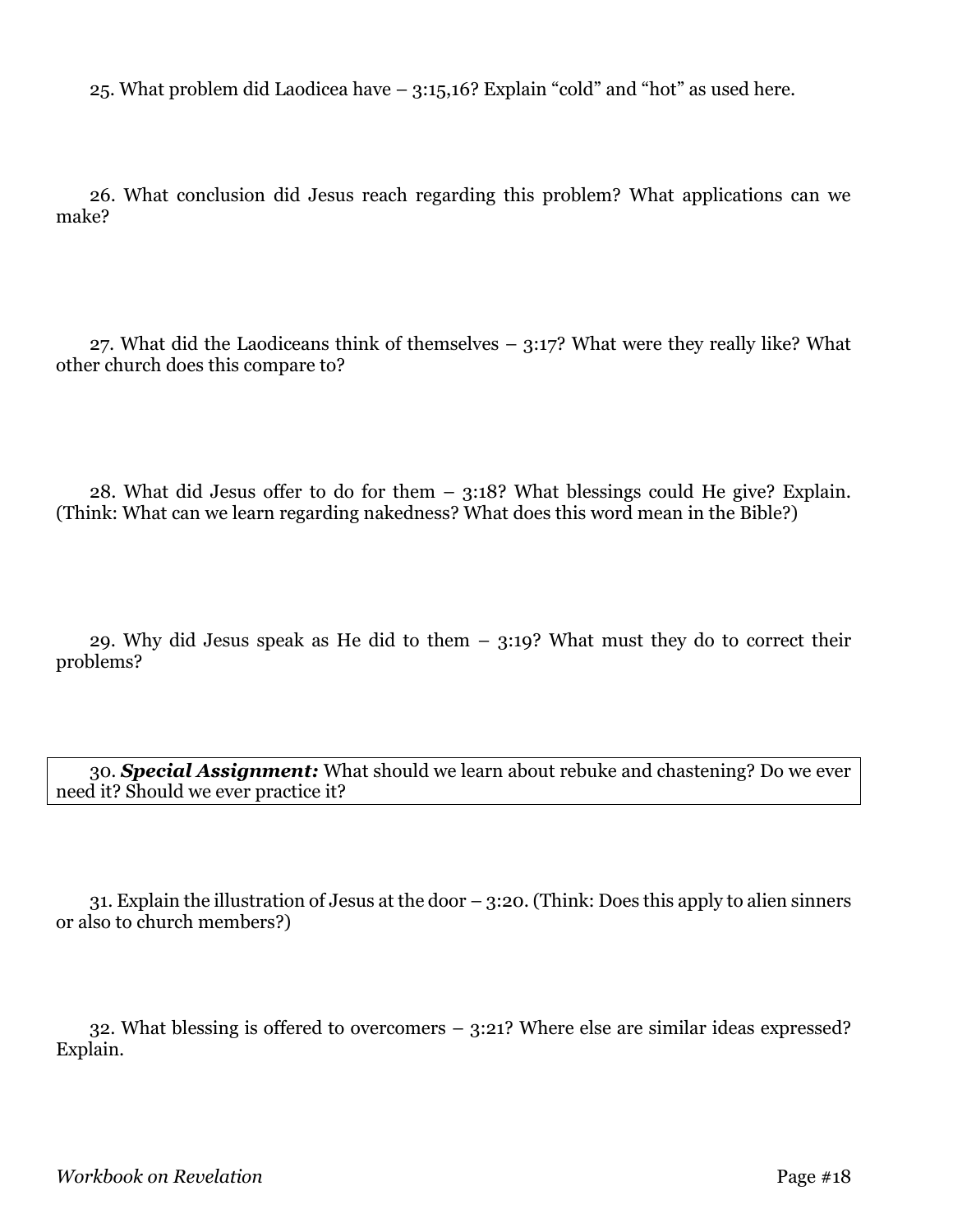Please read Revelation 4 and answer the following questions. 1. What did John see next  $-$  4:1? (Think: What is the significance of an open door?)

2. What did he hear? What did it sound like (cf. other similar examples)? What was said?

3. What did He see in Heaven – 4:2? Who is the One on the throne (note v8)? (Think: What have we learned about "in the Spirit"?)

4. List other *passages* that describe God on His throne.

5. How is the One on the throne described – 4:3? What is known of these stones? What is the point?

6. What surrounded the throne – 4:4? Who sat there? Where else are they mentioned?

7. Describe their appearance. Explain. (Think: What do these represent?)

8. What came from the throne– 4:5? Give other *b/c/v* and explain the significance.

9. What was before the throne in v5? What did they represent? Where else have we read of them?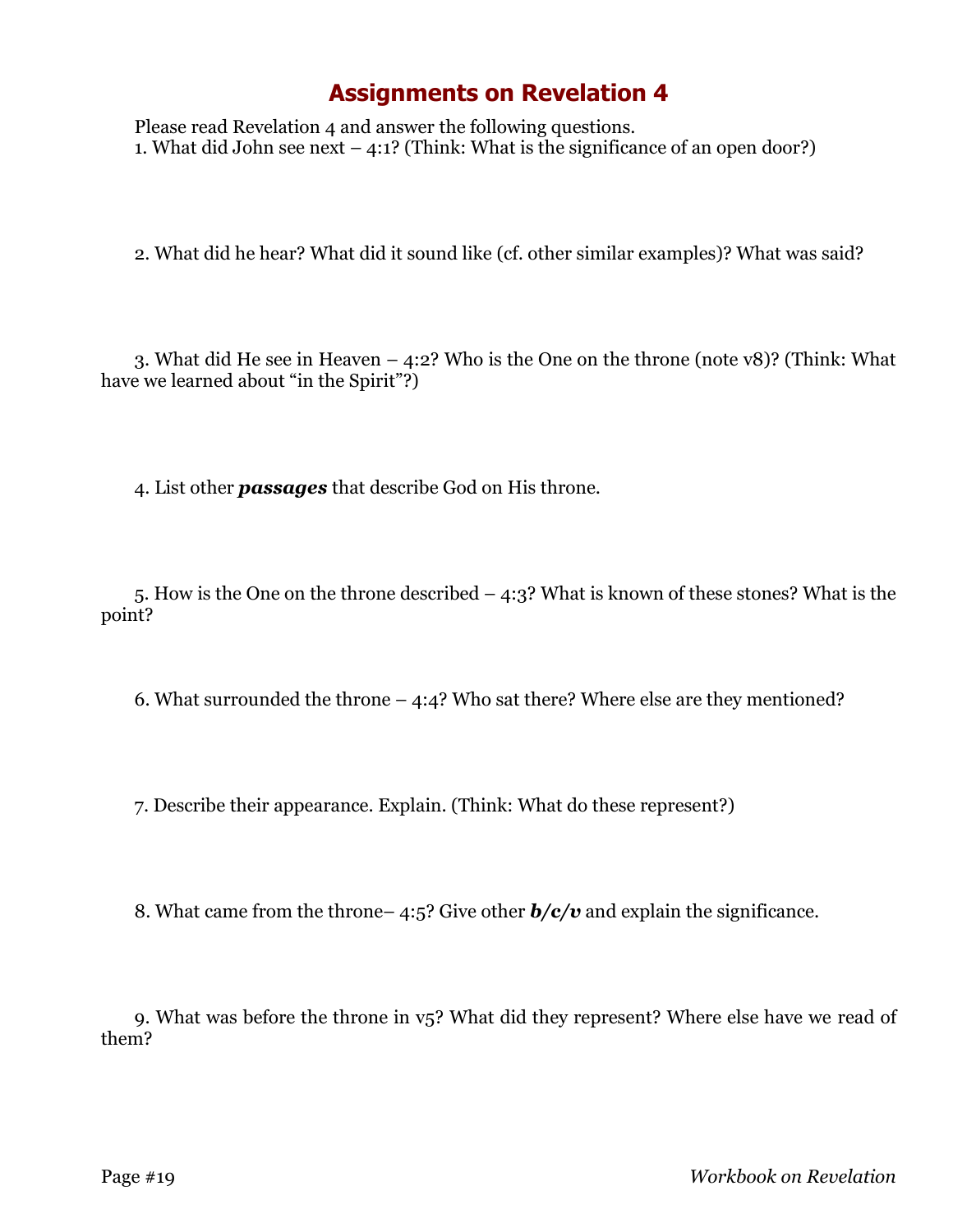10. What else was before the throne – 4:6? Give other *b/c/v*. (Think: What does the sea represent?)

11. What did John see in the midst and around the throne? Where else are these creatures mentioned?

12. What kinds of creatures were there – 4:7-9? What is meant by being full of eyes?

13. What do these creatures do? What does this show about God?

#### 14. *Special Assignment:* Discuss alternative views of what these creatures represent.

15. What do the 24 elders do when the creatures worship God – 4:10,11? (Think: What is the significance of casting their crowns?)

16. What does God deserve to receive? Explain the terms used.

17. List other *passages* about creation and discuss why creation proves God deserves worship.

18. *Special Assignment:* What lessons should we learn from this context about the purpose and importance of worship?

19. What can we learn about the overall theme and purpose of the book of Revelation?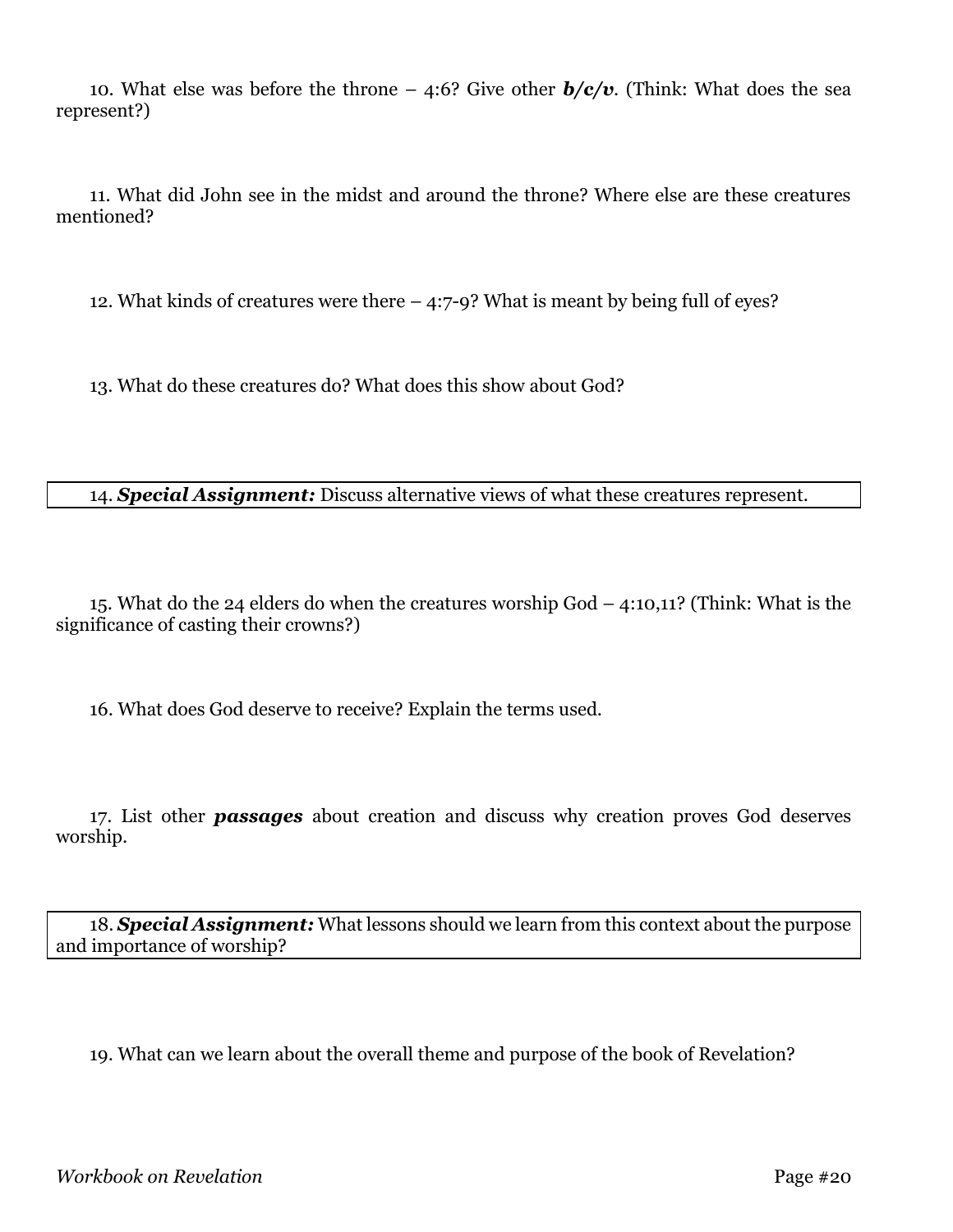Please read Revelation 5 and answer the following questions.

1. *Special Assignment:* Read Daniel chap. 7 (see also Dan. 2; Luke 24:50-53; Acts 1:6-12). As you study, list as many parallels as you can between Dan. 7 and Rev. 4&5.

2. What was in the hand of the One on the throne – 5:1? (Think: What is the significance of being in His right hand and being written on both sides?)

3. Why could it not be read – 5:2,3? Give *b/c/v* and explain the significance of seals. (Think: What does the scroll contain? I.e., what is the significance of its contents?)

4. What problem was raised by a strong angel? Who responded at first to the call (v3), and how did this affect John  $-5:4?$ 

5. What information did one of the elders give John – 5:5?

6. Explain the expressions used to describe the person in  $v_5$ , and give  $b/c/v$  for other such verses.

7. When John looked what did He see – 5:6 (cf. to the description of v5)? List other *passages* similarly describing Jesus. (Think: How can Jesus be both a lion and a lamb?)

8. What had happened to the Lamb? Yet was it dead or alive? Explain the significance.

9. Explain the 7 horns and 7 eyes.

10. Where does the Lamb stand? What does this prove?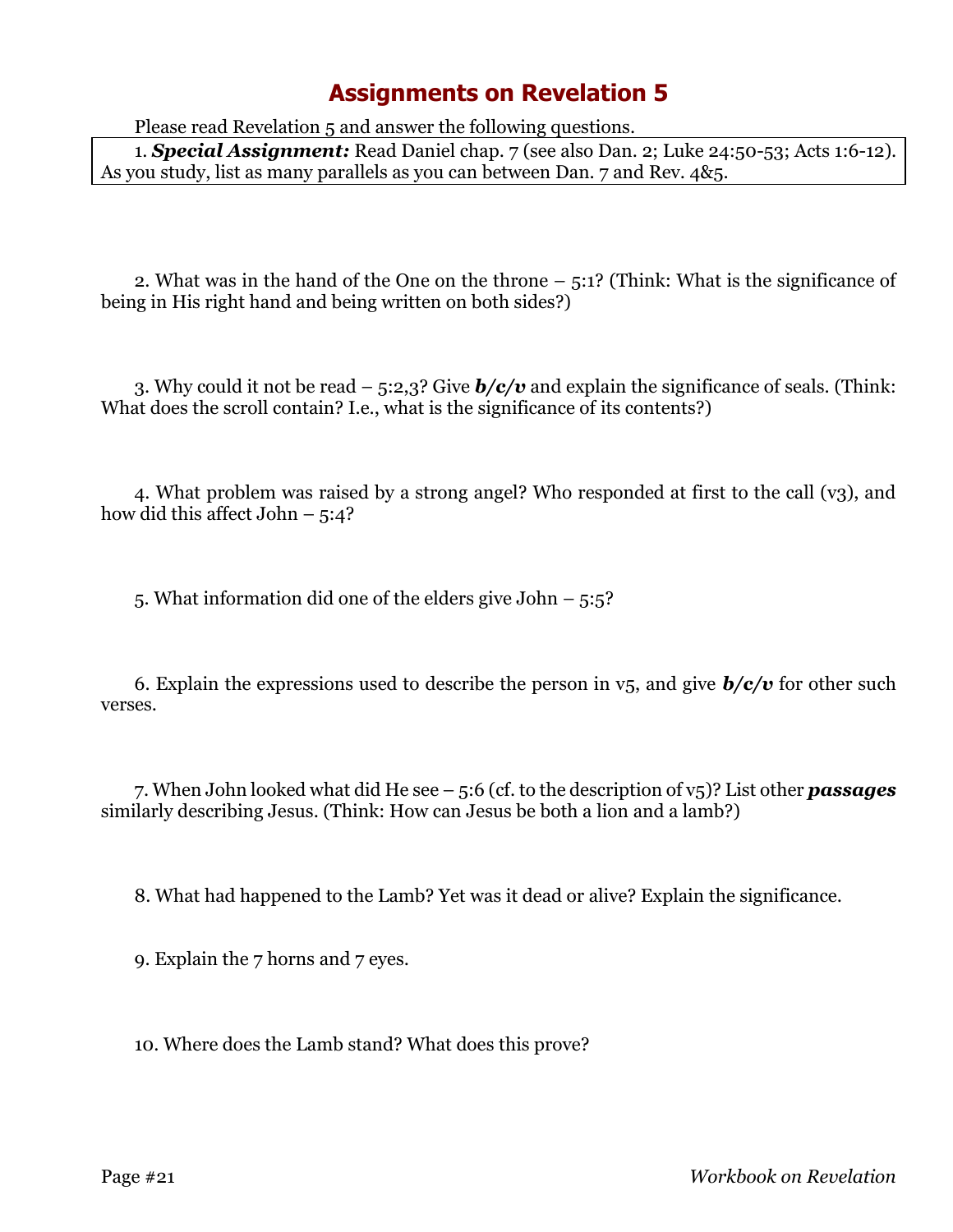11. Explain what this scene refers to. How does it fit God's overall plan?

12. What did the Lamb do  $-$  5:7? What is the significance of this compared to vv 2-5?

13. What happened when He did this  $-5:8$ ?

14. What do the elders have? What do the bowls of incense represent?

15. *Case Study:* List other references to harps in Revelation. If someone argued that this proves we can use instrumental music in worship on earth, how would you respond?

16. Describe the song they sing – 5:9,10. Why was the blood of the Lamb important?

17. *Define* "redeem." Give other *b/c/v* about redemption by the blood.

18. Who can be redeemed by the blood? Lessons?

19. Who then joined in the song of praise  $-5:11?$ 

20. **Define** each thing the Lamb is worthy to receive  $-5:12$ .

21. Who then joins the chorus – 5:13,14? Summarize in your own words the significance of the chapter.

*Workbook on Revelation* Page #22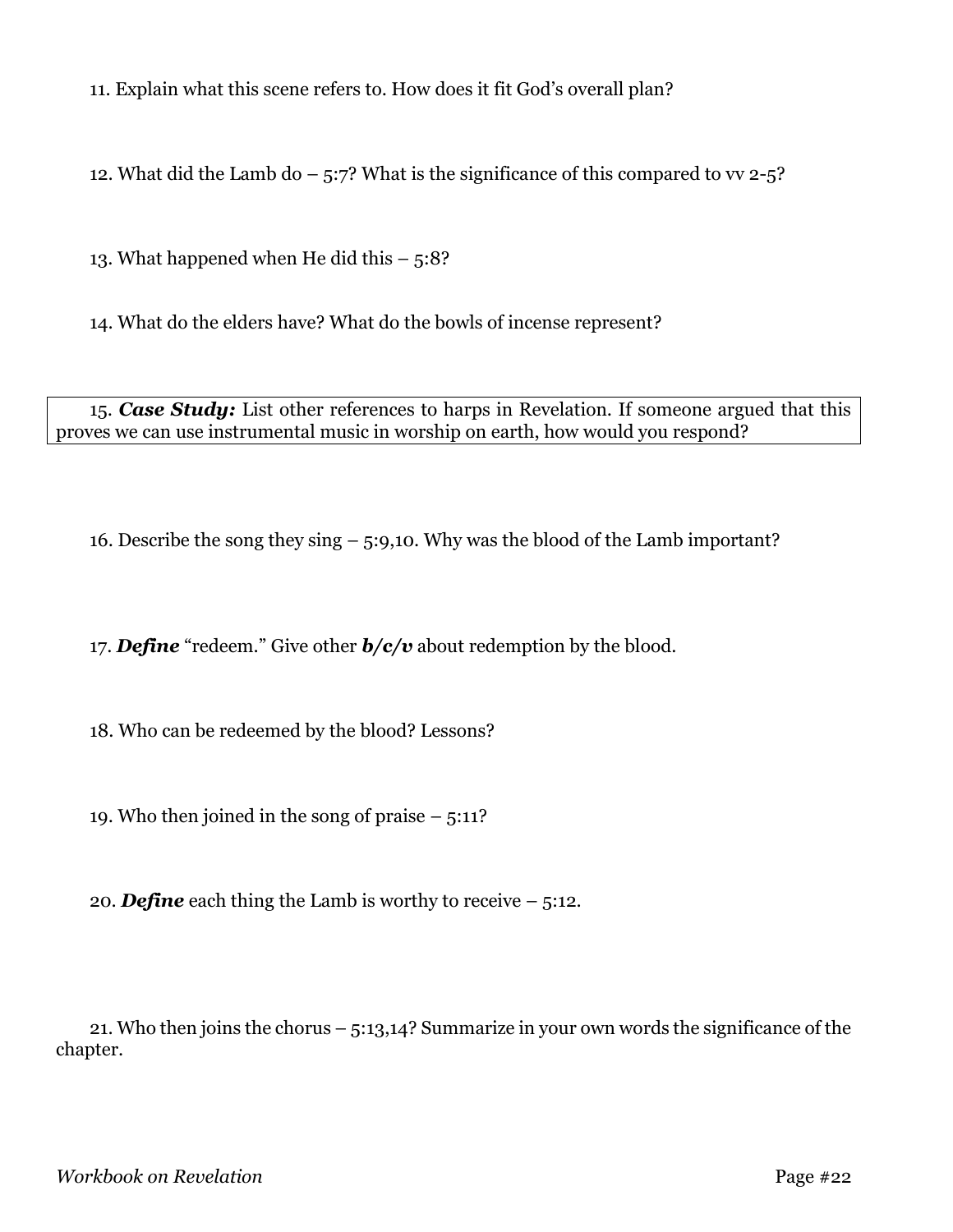Please read Revelation 6 and answer the following questions.

1. Describe what John saw when the first seal was opened – 6:1,2. What other *passages* may be similar?

- 2. Explain the significance of the symbols: white horse, bow, crown.
- 3. What could this rider represent?
- 4. Describe what John saw when the second seal was opened  $-6:3,4$ .
- 5. Explain what this rider represents.
- 6. Describe what John saw when the third seal was opened  $-6:5,6$ .
- 7. Explain the significance of the symbols: black horse, scales, denarius.
- 8. What would this rider represent?
- 9. Describe what John saw when the fourth seal was opened 6:7,8.
- 10. Who rode this horse, and what methods did it use? What does Hades refer to?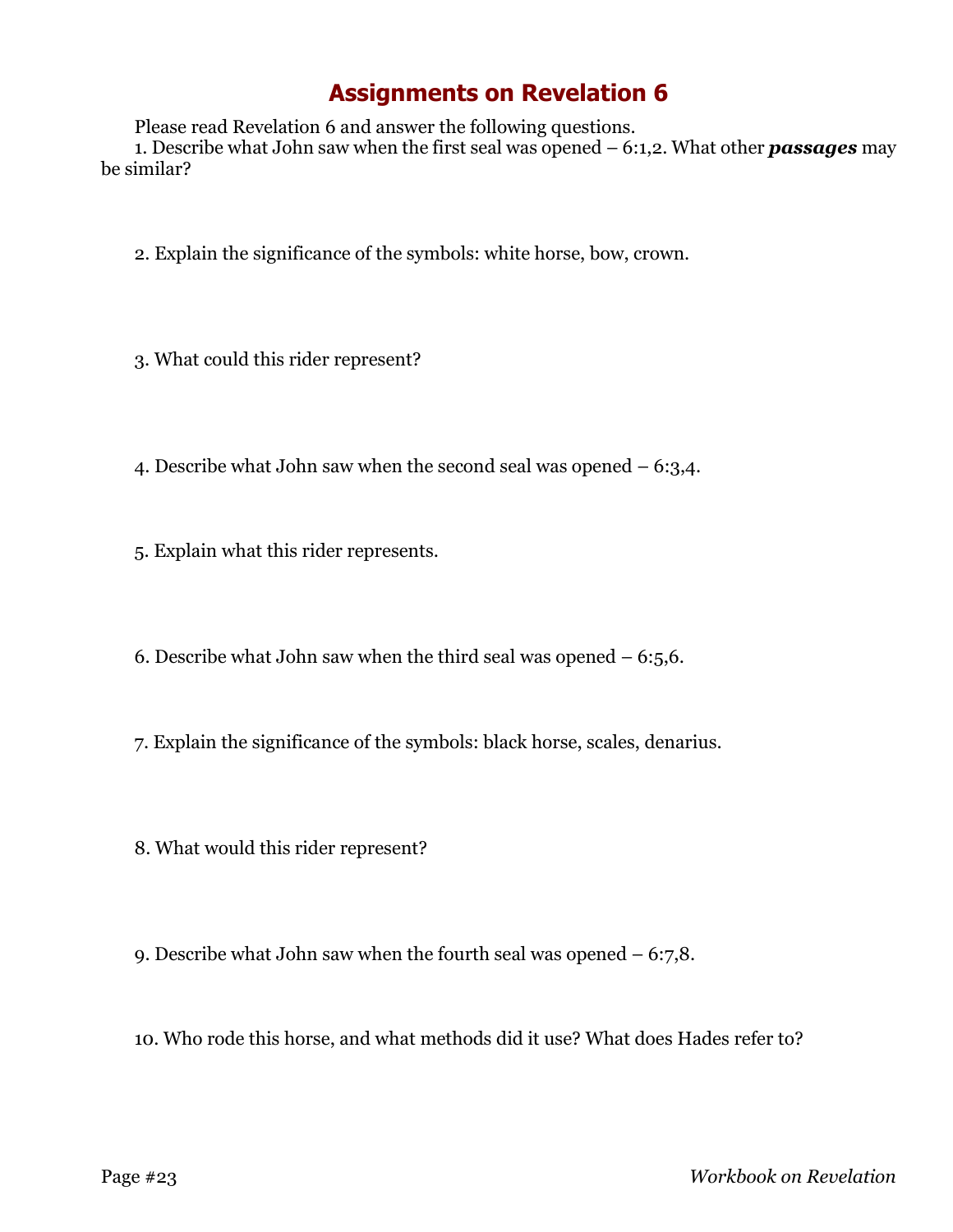11. Explain the significance of this rider.

12. What did John see when the fifth seal was opened – 6:9-11? (Think: What would be the meaning of the slain souls being at the base of the altar? Cf. Old Testament sacrifices.)

13. What did they request? List other similar *passages*. (Think: Why would they call God "holy and true"?)

14. Explain how this relates to the theme of Revelation. (Think: Is this what people would naturally expect to follow after the glorious visions of chap. 4,5?)

15. What was given to them? Explain the significance.

16. What were they told? What lessons and conclusion does this lead to? Are God's promises failing? (Think: Does this help explain the significance of seals 2-4?)

17. What happened when the sixth seal was opened – 6:12-14? List other *passages* with similar expressions. (Think: Do such expressions necessarily refer to the final end of the whole earth? Explain.)

18. What effect did these events have on people – 6:15? Explain.

19. What did they want the mountains and rocks to do – 6:16? Why? Give similar *b/c/v*.

20. *Special Assignment:* Explain the main point of chap. 6 and its relationship to chap. 4&5. How does v17 help us understand this?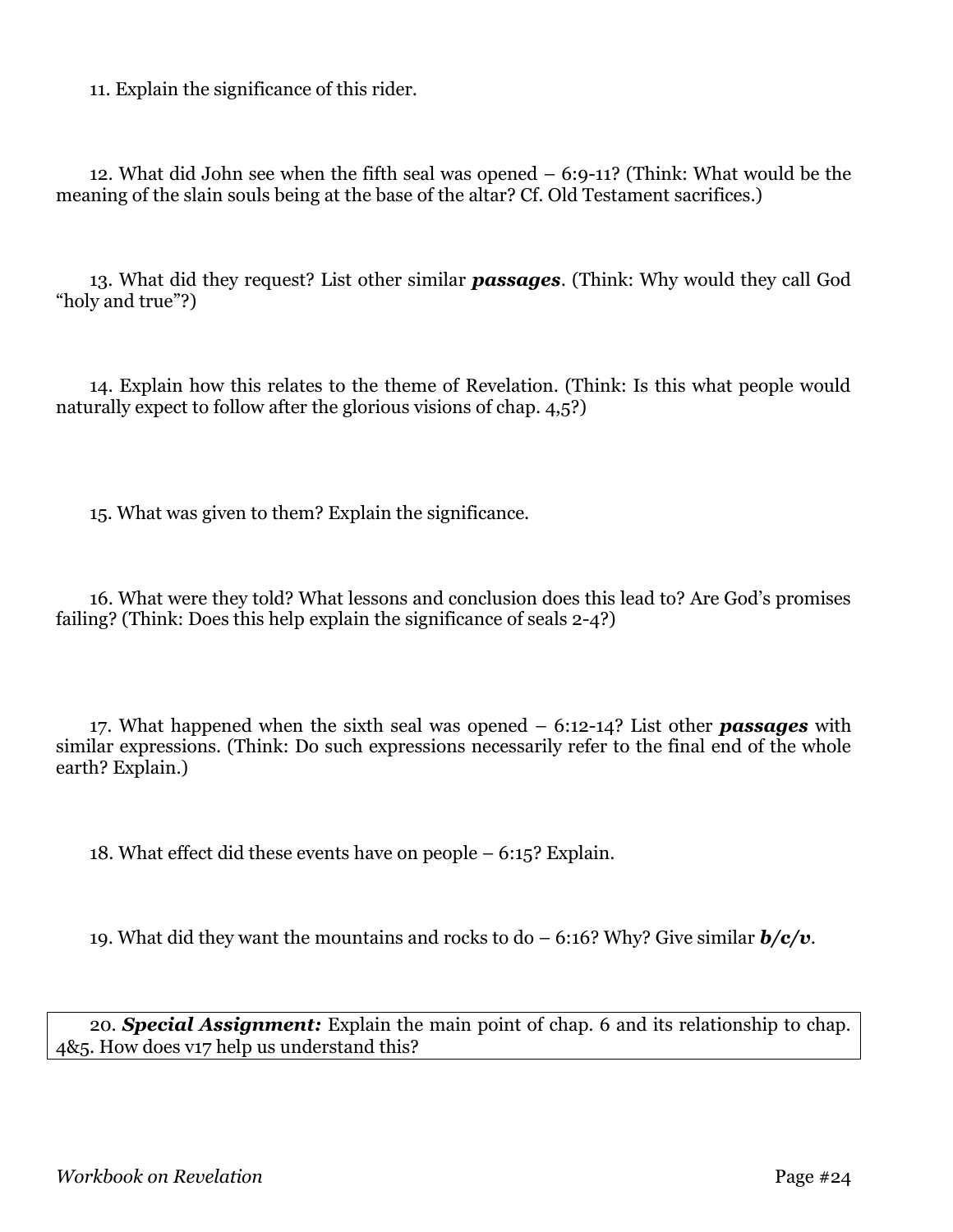Please read Revelation 7 and answer the following questions. 1. Where were four angels standing whom John saw next  $-7:1$ ? What were they doing?

2. What power had been granted to these angels – 7:2? List other *passages* where wind refers to God's punishment on evil people.

3. When an angel came from the east, what did he have? What have we learned about the significance of a seal (*b/c/v*)?

4. What was going to be sealed and where – 7:3? Give similar *passages* about the identification of people in Revelation or elsewhere.

5. What had to wait till this seal was applied? Explain the significance of sealing here. How does it fit with chap. 4-6, especially 6:17?

6. How many were sealed  $-7:4-8$ ? What did this number consist of? Where else are they mentioned?

7. What is the significance of the numbers 12 and 1000 in Bible symbols? Examples? (Note that  $144,000 = 12 \times 12 \times 1000$ .

8. Is this number literal? List other symbols in the context. Are the children of Israel literal here?

9. *Case Study:* What do Jehovah's Witnesses claim the 144,000 and the great multitude represent? How can you disprove their view?

10. Explain the significance of the 144,000 in contrast to the great multitude of vv 9ff.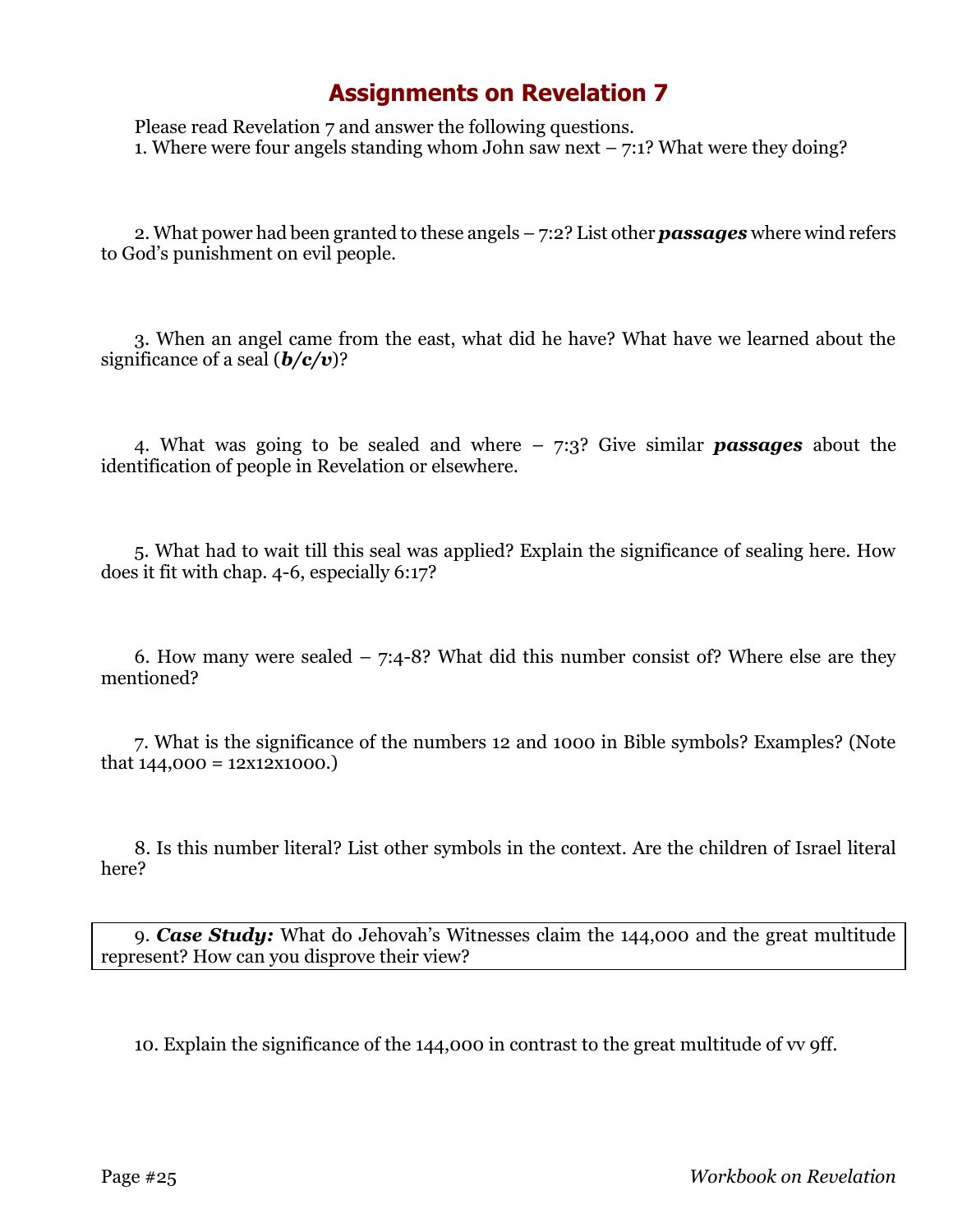11. Describe the characteristics of the great multitude  $-7:9$ . Where did they stand? How were they clothed?

12. Explain the symbols used in the description.

13. Contrast the great multitude to the 144,000.

14. What did the great multitude do – 7:10? List similar *b/c/v*.

15. Who joined in the praise – 7:11,12? Where else have they praised God?

16. What question did an elder ask – 7:13,14? How did he answer his question?

17. List other verses about the Lamb's blood. (Think: What is the great tribulation?)

18. Where was the great multitude and what did they do according to 7:15?

19. What blessings did they receive – 7:16? Give other *b/c/v*.

20. What did the Lamb and God do for them – 7:17? Give other *b/c/v*.

21. *Special Assignment:* What conclusions do you reach about who the great multitude may be? Defend your answer.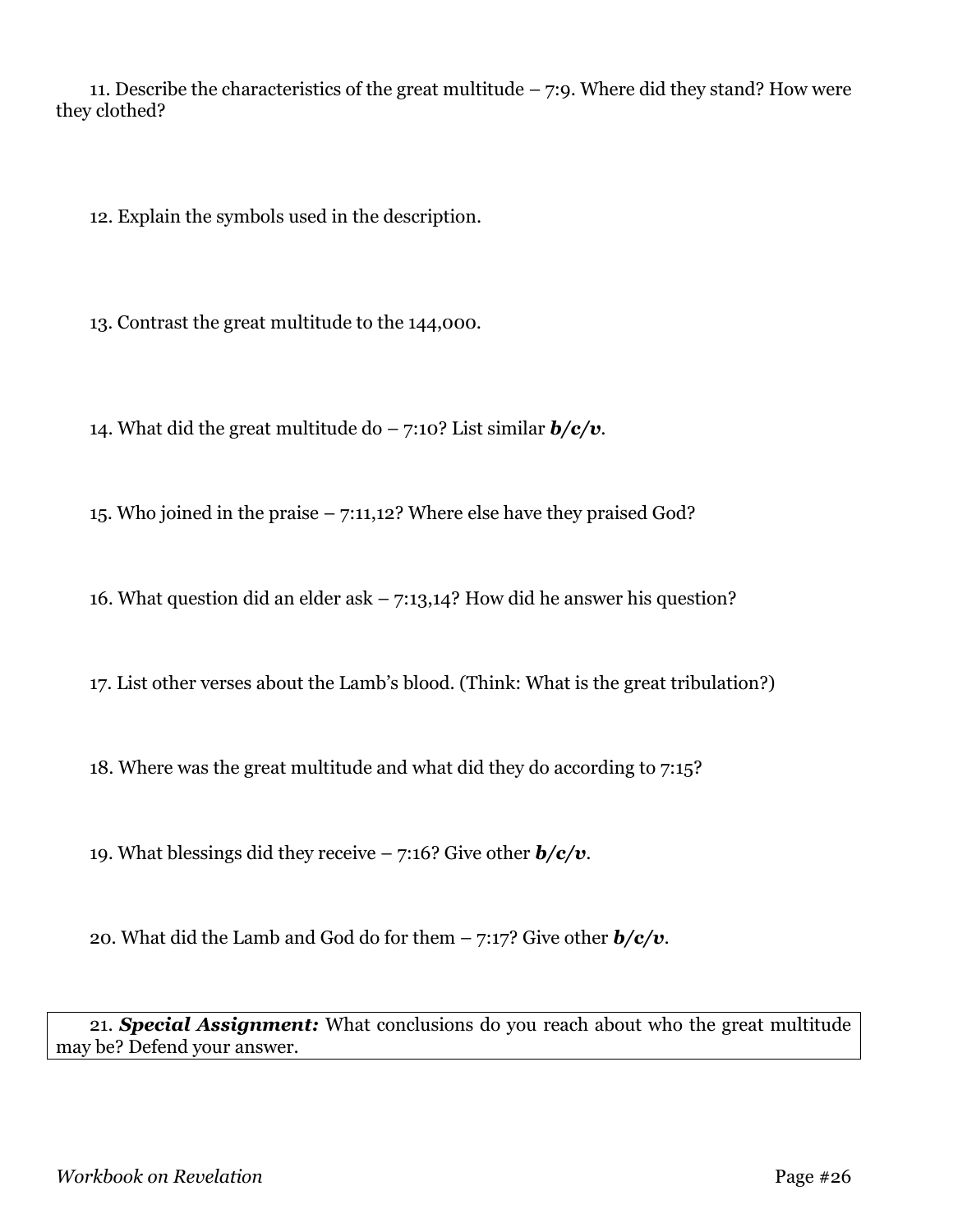Please read Revelation 8 and answer the following questions. 1. What happened when the  $7<sup>th</sup>$  seal was first opened  $-8:1$ ? What is the significance?

2. What were 7 angels given – 8:2? What is the significance of trumpets?

3. What did the angel with the golden censer do  $-8:3,4$ ? What purpose did the golden altar serve in the Old Testament?

4. Where else have we read of prayers of saints? How does this relate to chap. 8?

5. What did the angel do with the fire from the altar – 8:5? What was the result? Explain.

6. What happened when the first trumpet sounded  $-8:6,7$ ? What harm followed? (Think: What is the significance of  $1/3$ ?

7. What happened when the 2nd trumpet sounded – 8:8,9? What harm followed? (Think: What is the significance of mountains in prophecy?)

8. What happened when the  $3<sup>rd</sup>$  trumpet sounded – 8:10,11? What is wormwood? What harm followed? (Think: What is the significance of stars in prophecy?)

9. What happened when the  $4<sup>th</sup>$  trumpet sounded  $-8:12$ ?

10. What message did a flying angel deliver – 8:13? *Define* "woe." What is the significance of repeating it? To what did the woes refer?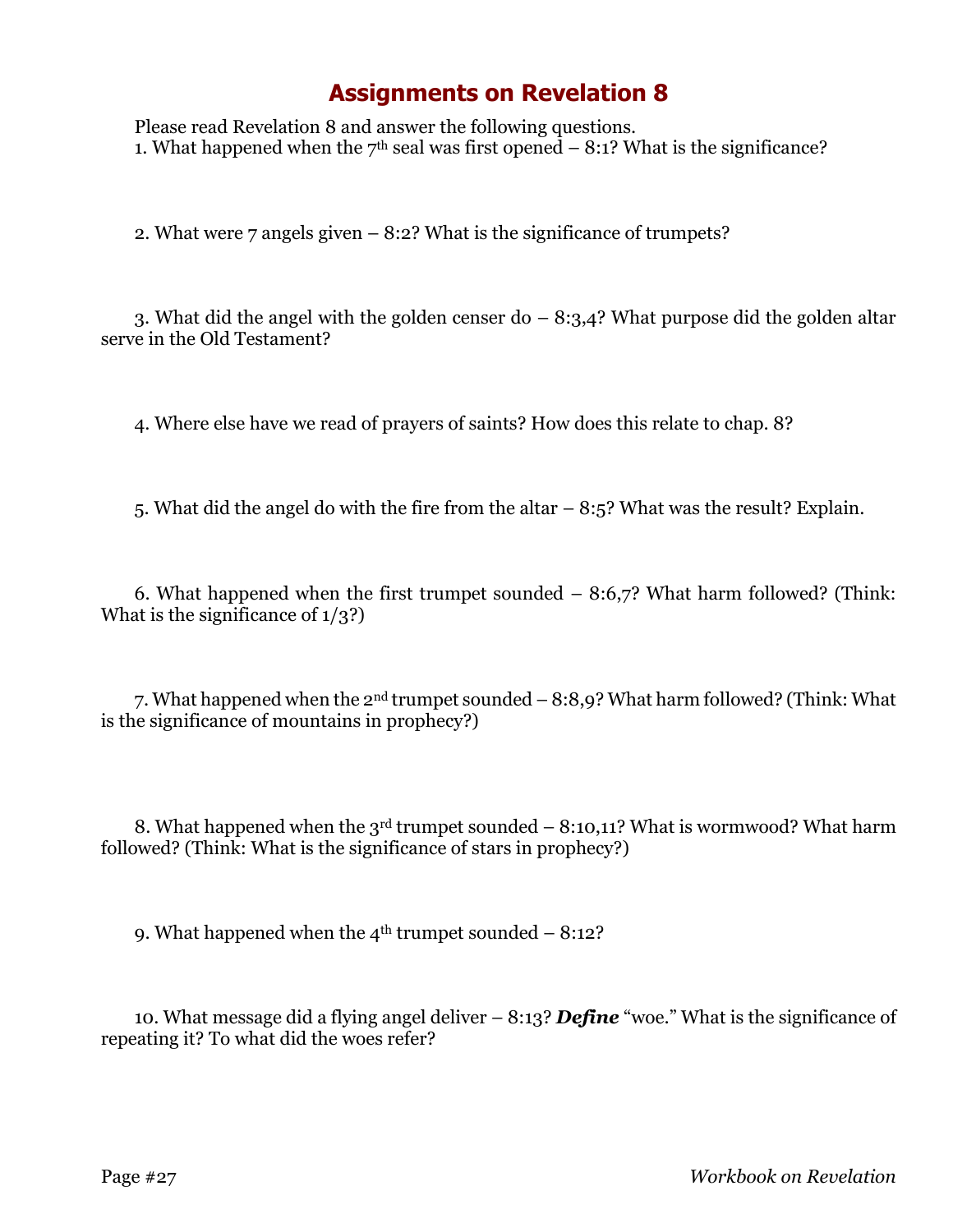Please read Revelation 9 and answer the following questions.

1. What happened when the fifth trumpet sounded – 9:1? What do stars often represent? Where else do we read of something/someone falling from heaven?

2. What power was given to him – 9:2? What does a key represent? What is the abyss (bottomless pit) – give other *b/c/v*?

3. *Special Assignment:* What does this star represent? Who has the key of the bottomless pit? Note v11. Explain the significance.

4. What happened when he opened the pit? Give similar *b/c/v.* Explain. (Think: Note in this section the numerous words expressing symbolism: "like," "as," etc.)

5. What came from the smoke – 9:3? Give similar  $b/c/v$ . What could they hurt and not hurt? (Think: Who is the source of this harm? Lessons?)

6. What harm did they do  $-$  9:4,5? For how long? Explain.

7. What is a scorpion? How does it do damage? How did this affect the people – 9:6?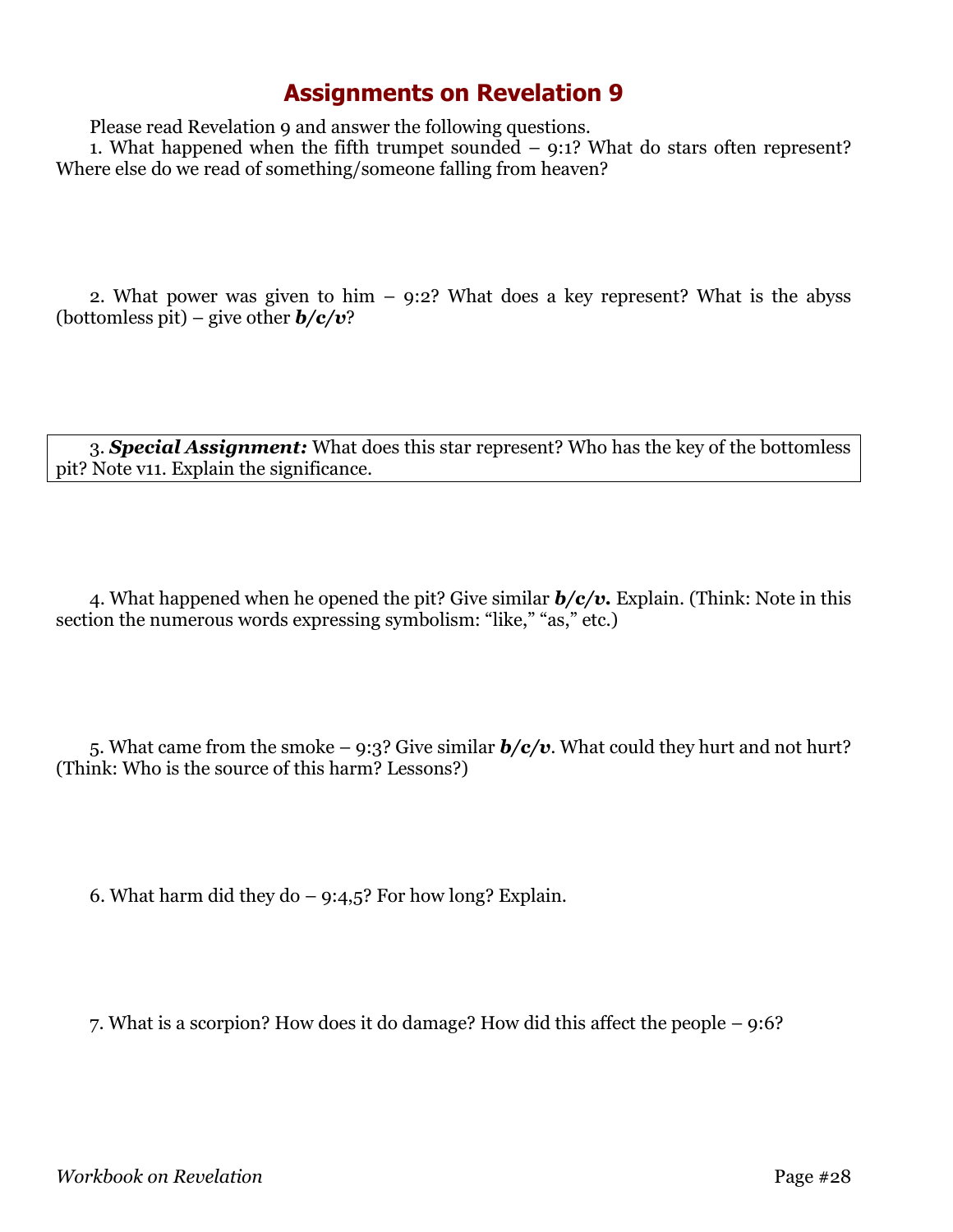8. Describe the appearance of the locusts – 9:7,8. Explain the symbols.

9. *Special Assignment:* What significance is there that: (1) Their crowns are "like" gold (but not real gold); and (2) Their hair is like women's hair?

10. Describe their breastplates and tails and the sound they made – 9:9,10. Explain.

11. Who led them – 9:11? *Define* "Abaddon"/"Apollyon." Explain.

12. Which woe is this – 9:12? How many woes are there? Give other *b/c/v*.

13. *Special Assignment:* What is the meaning of this woe and the locusts, etc.? To what does this all refer, and what application can we make?

14. What did John hear when the sixth angel sounded – 9:13,14? Where have we read about the golden altar, and what is its significance here?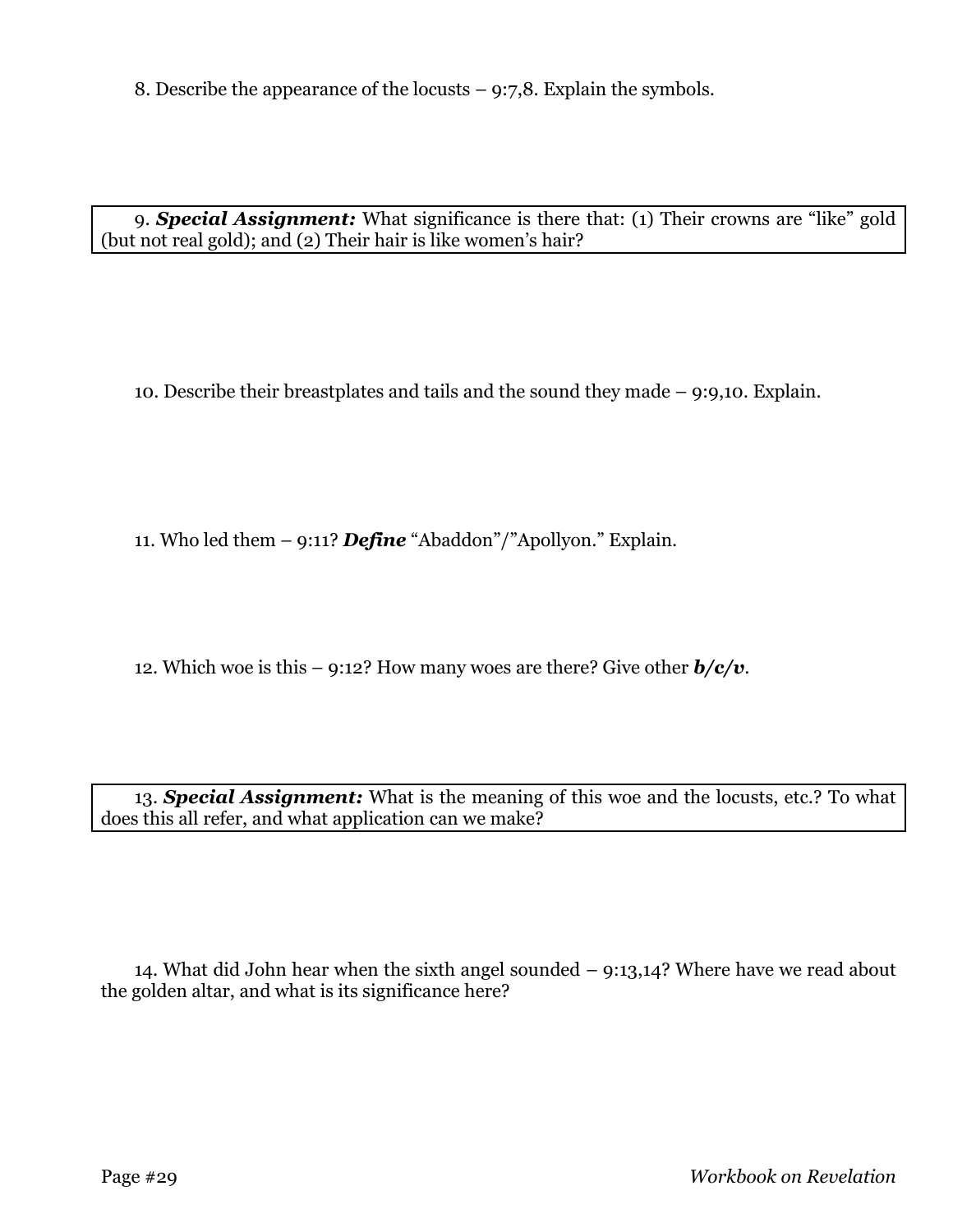15. Where are the four angels – 9:14? Where else do we read of this river? What great empires from this area attacked Old Testament Israel?

16. What happened when the four angels were released  $-$  9:15? What is the significance of 1/3? (Think: Where else have we read of four angels that withheld destruction till the proper time?)

17. What did John see and hear coming – 9:16? How many were there? (Think: What is the significance of this number?)

18. Describe the horsemen – 9:17. Consider the colors of their breastplates (cf. NKJV  $\&$ NASB), and compare them to the destruction from the horses' mouths.

19. How else did the horses cause harm – 9:18,19? What was the end result on the people?

20. What happened to those who were not killed – 9:20? How is their worship described?

21. List and explain the sins they committed – 9:21. (Think: Would this describe Jews or more likely Gentiles?)

22. *Special Assignment:* Consider what evil people are here referred to. Where did they live, when did this happen, etc.?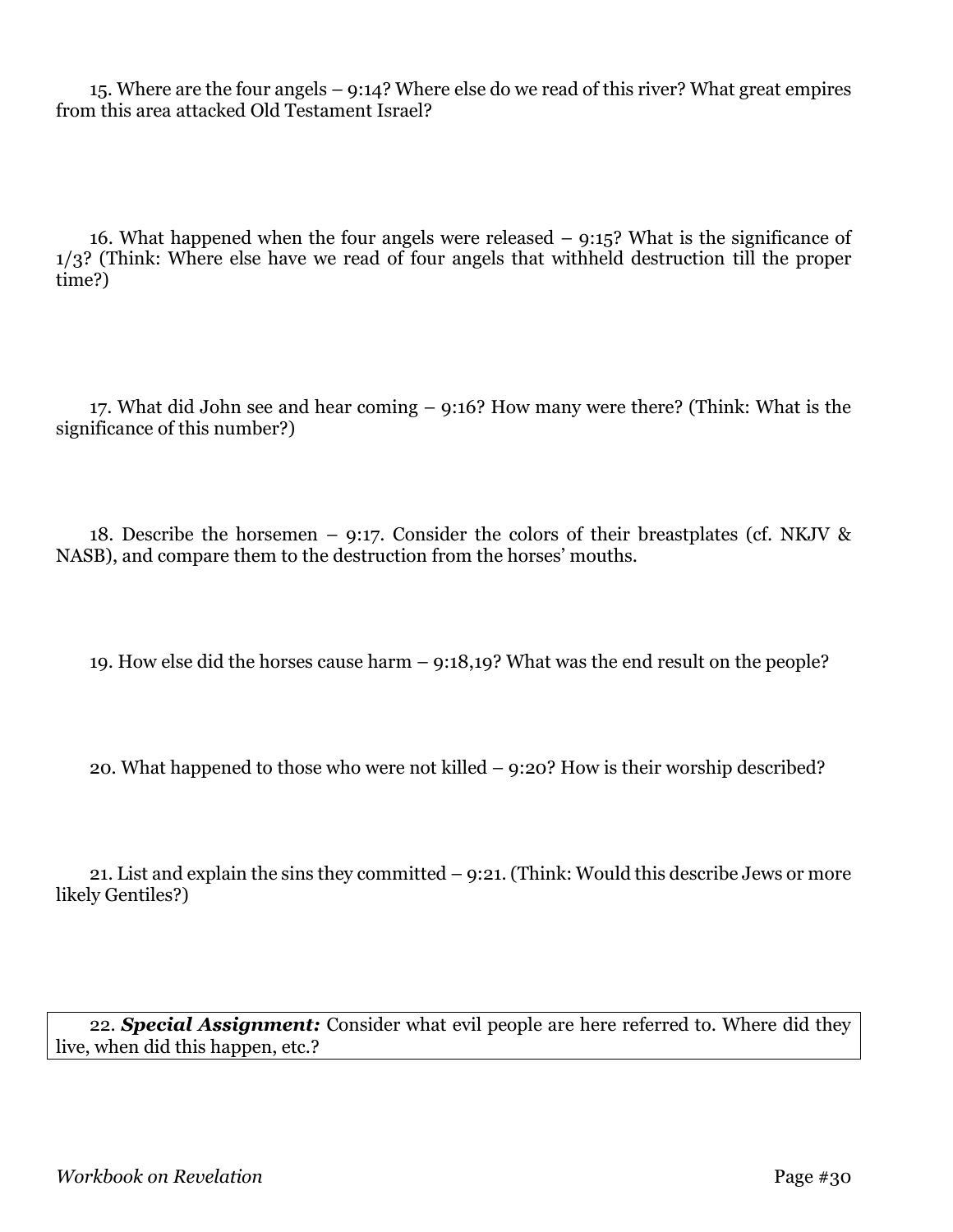Please read Revelation 10 and answer the following questions.

1. Describe the angel John saw next – 10:1. Study cross-references and explain the significance of the description.

2. What did he have in his hand – 10:2? Where did he stand? Explain the symbols.

3. What happened when he cried out – 10:3? What is implied by a lion roaring and thunder sounding?

4. What was John told to do with the message the thunders gave – 10:4? (Think: What did the thunders say (be careful!)? What can we learn?)

5. By Whom did the angel swear – 10:5,6? What is the meaning of this description of God?

6. What was the oath he swore? (Think: What delay does he refer to  $-$  note v7? What lessons should we learn?)

7. What would happen when the seventh angel was about to sound – 10:7?

8. *Special Assignment:* Give *b/c/v* regarding the mystery of God. What is it? In what sense was it declared to the prophets?

9. What was John next told to do – 10:8,9? What was he to do with it?

10. What effects did it have on him – 10:10? Give similar *b/c/v*. Explain the significance. (Think: Does God's message have this effect today?)

11. What was John to do then – 10:11?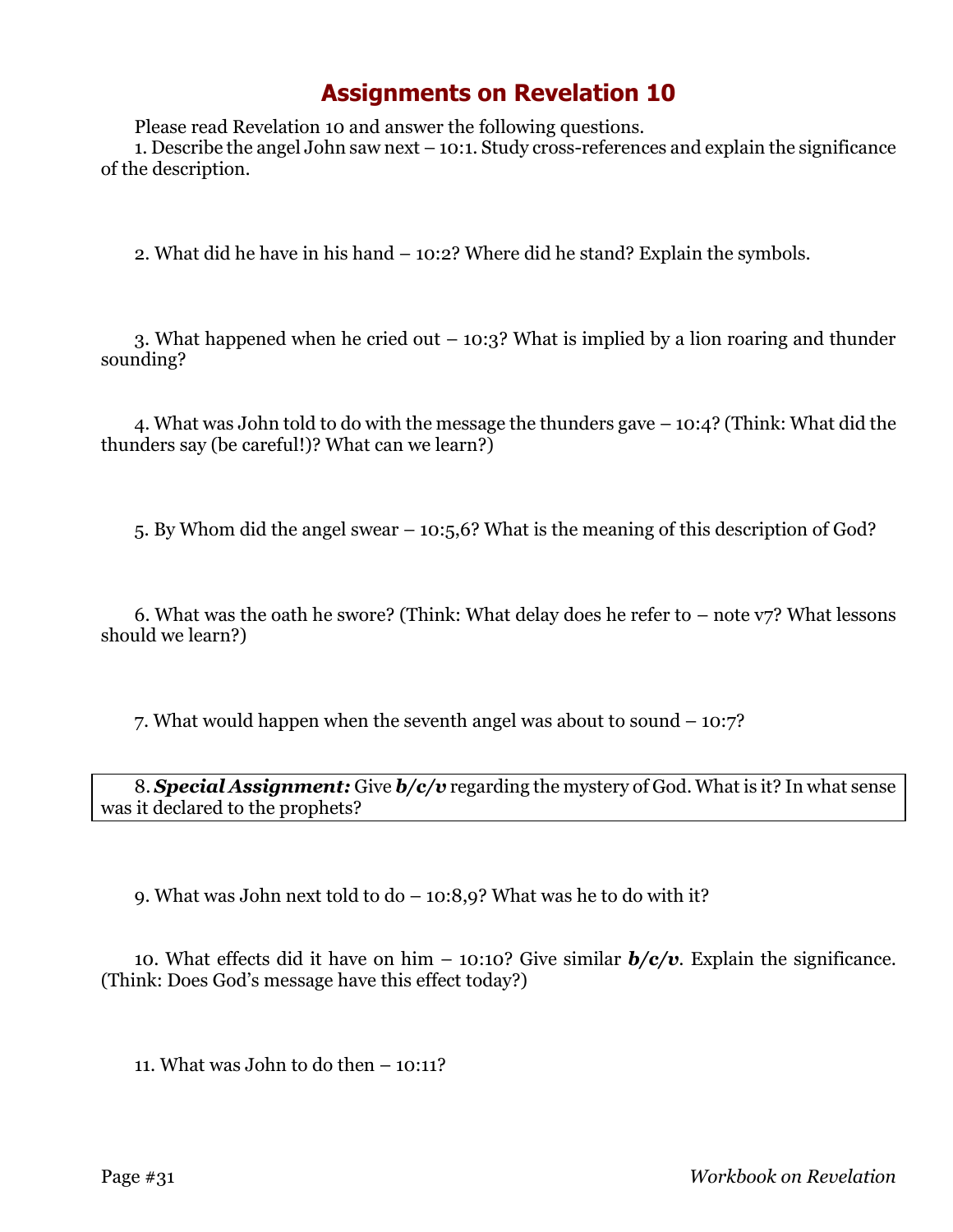Please read Revelation 11 and answer the following questions. 1. What was John given, and what was he to do with it  $-11:1$ ? Find similar  $b/c/v$ .

2. What does the "temple" refer to (remember this is symbolism)? What is the significance of measuring it, etc.?

3. What was *not* to be measured – 11:2? Why?

4. What does the "holy city" refer to in Revelation? Where else do we read about 42 months  $(1260 \text{ days}, 3 \frac{1}{2} \text{ years})$ ?

5. What power is given to two witnesses – 11:3? For how long? Give other *passages* about the significance of two or three witnesses. (Think: What is the significance of sackcloth?)

6. What are the two witnesses compared to in 11:4? Give other *b/c/v*. What is symbolized in the Bible by light (lamps)?

7. What power do they have to deal with those who seek to harm them – 11:5?

8. What powers do they have according to 11:6?

9. *Special Assignment:* What do these two witnesses represent? What fits the description (remember it is symbolic)? Consider: plurality of witnesses, power to prophesy and do miracles, light (lamps), fire, etc.

10. Who opposes the witnesses – 11:7? Where does he come from, and what does that tell you (see other references)?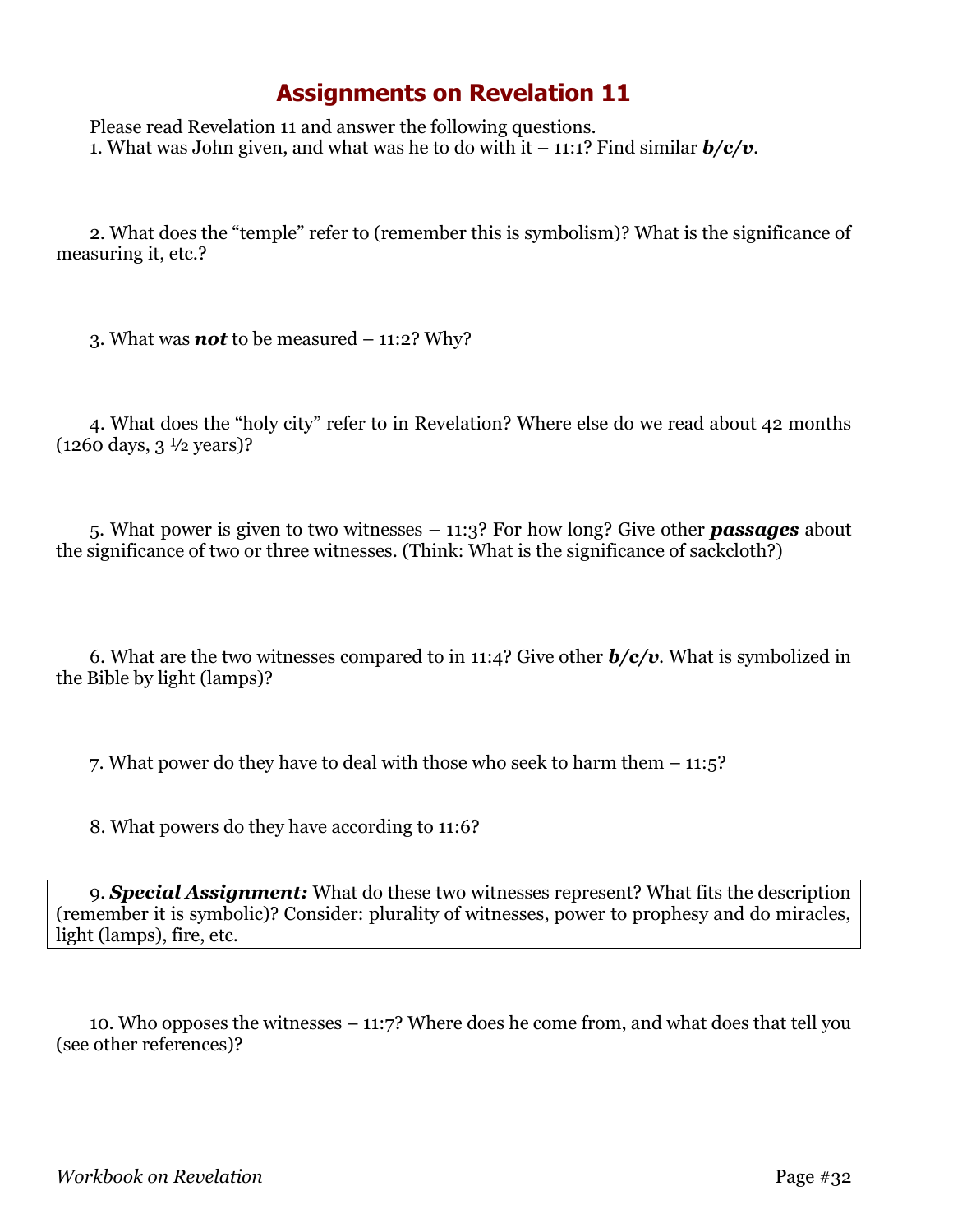11. When does this happen? Meaning? What does the beast do to the witnesses?

12. What happened to the bodies of the two witnesses – 11:8? Where was this done?

13. *Special Assignment:* Run cross-references and list *passages* that refer to "the great city," especially in Revelation. What is the significance?

14. Where else are Sodom and Egypt used as symbols to refer to other places? What is the significance?

15. What else happened in this city (v8)? Does the Bible ever refer to Jesus' crucifixion in a sense that is not literal or physical? Give *b/c/v*. (Think: Is this city literally Sodom and Egypt? Is it necessarily the place where Jesus was literally crucified?)

16. How were the dead bodies viewed and treated – 11:9,10? How did people react? What is the point?

17. What happened to the two witnesses after  $3\frac{1}{2}$  days – 11:11? What Bible event(s) is this like? What does this symbolize?

18. Where did they go then – 11:12? What event(s) does this remind you of? Lessons?

19. What happened then – 11:13? What effects followed? What "city" is referred to, and what is the significance?

20. Where does the story stand at this point regarding the three woes – 11:14?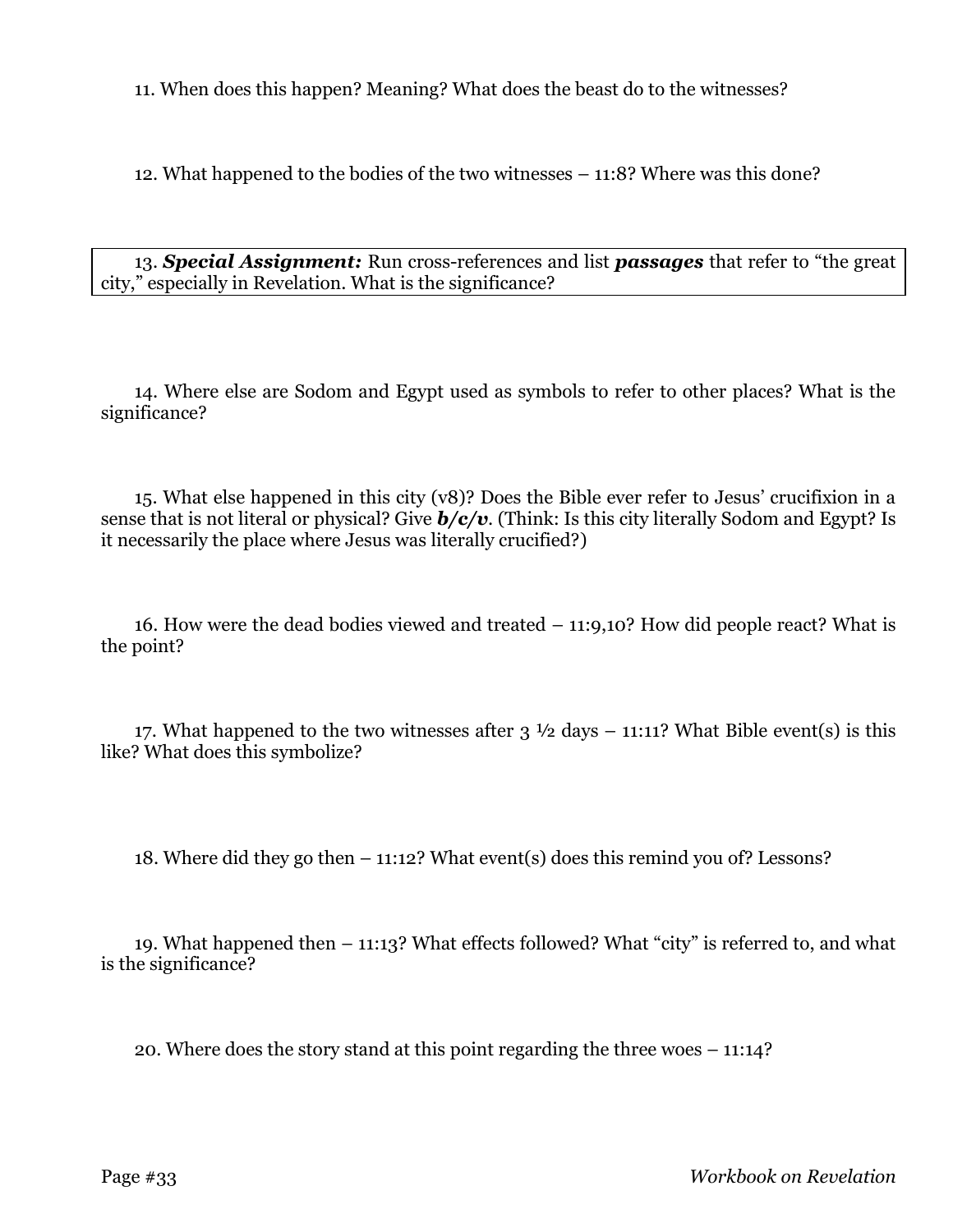21. What did voices say when the  $7<sup>th</sup>$  angel sounded – 11:15? What are the kingdoms of the world and the kingdom of the Lord? In what sense do they become the same?

22. What have we read about the 24 elders? What do they do here – 11:16? Compare this to other *passages* regarding them.

23. How do they describe God – 11:17 (give other *b/c/v*)? For what reason do they praise God? Explain.

24. What is meant by the nations' anger  $-11:18$  (cf. vv  $5-7$ )? Who was victorious (cf. vv  $11-$ 13,15,17)?

25. Who is judged? What dead people are these? Is this the final judgment? What dead people have been discussed in context?

26. Who was rewarded? Where else has Revelation referred to these people? In this the final judgment? Proof?

27. In what sense may people destroy the earth? What will happen to them?

28. Where else in Revelation have we read of God's temple? What is the significance of the fact it is open – 11:19? Give other  $b/c/v$ .

29. What events follow? Were else do such events occur in Revelation?

30. What conclusions do you reach about where the message of Revelation stands at this point? What has and has not been accomplished? How does this relate to chap. 12?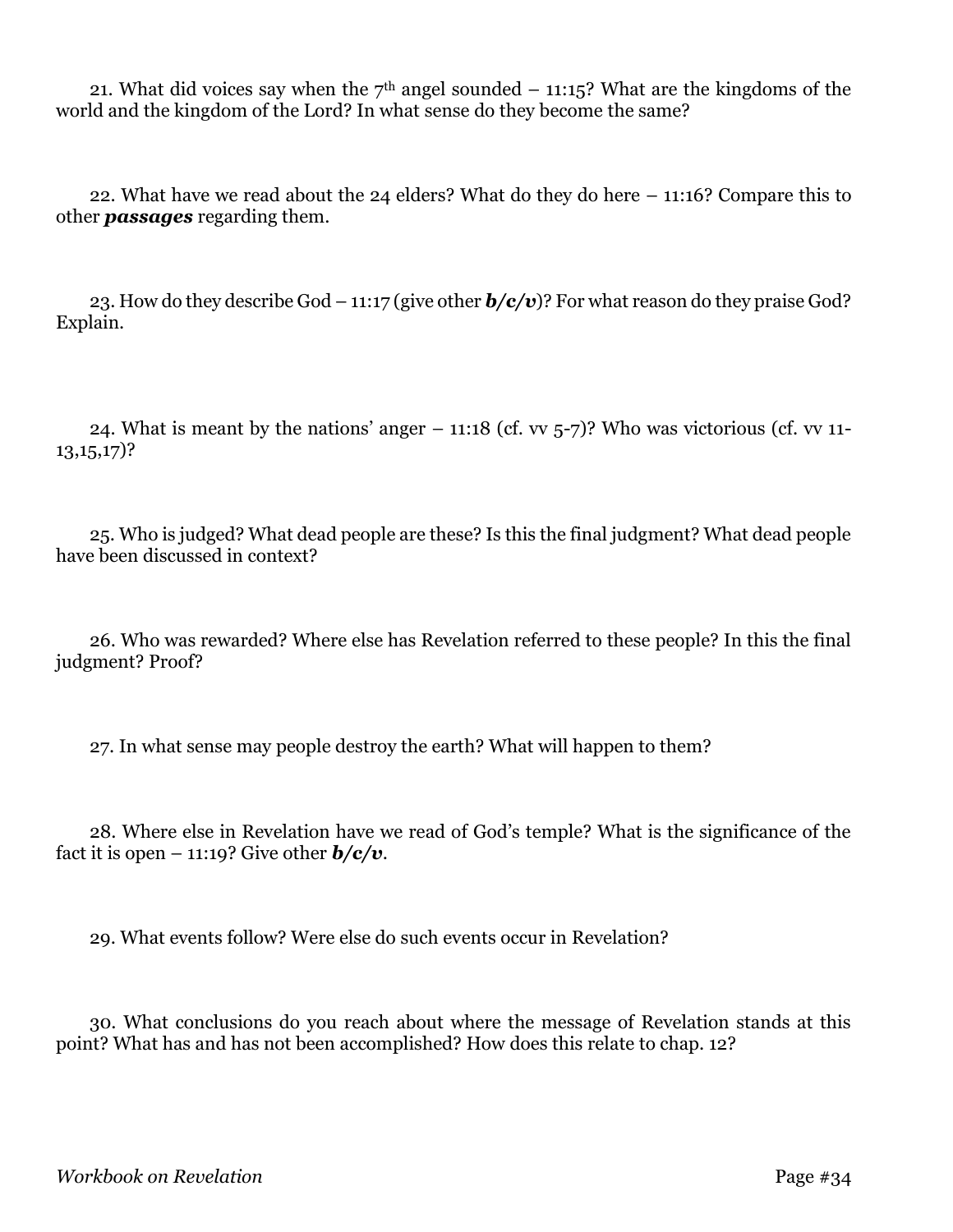Please read Revelation 12 and answer the following questions. 1. What sign appeared next  $-$  12:1,2? How is the woman described?

2. Explain the symbols describing the woman. What is she about to do?

3. *Special Assignment:* Give *b/c/v* regarding the significance in God's plan of woman bearing a special child. Explain what the woman represents.

4. What sign appears next – 12:3? How is he described?

5. Explain the symbols describing the dragon. What does the dragon represent? Proof?

6. What does he do to the stars – 12:4? What does this represent?

7. What does the dragon do to the woman and her child? How does this help identify the woman and the child?

8. When the Child is born, how is He described – 12:5? Give *b/c/v* and prove Who the Child is.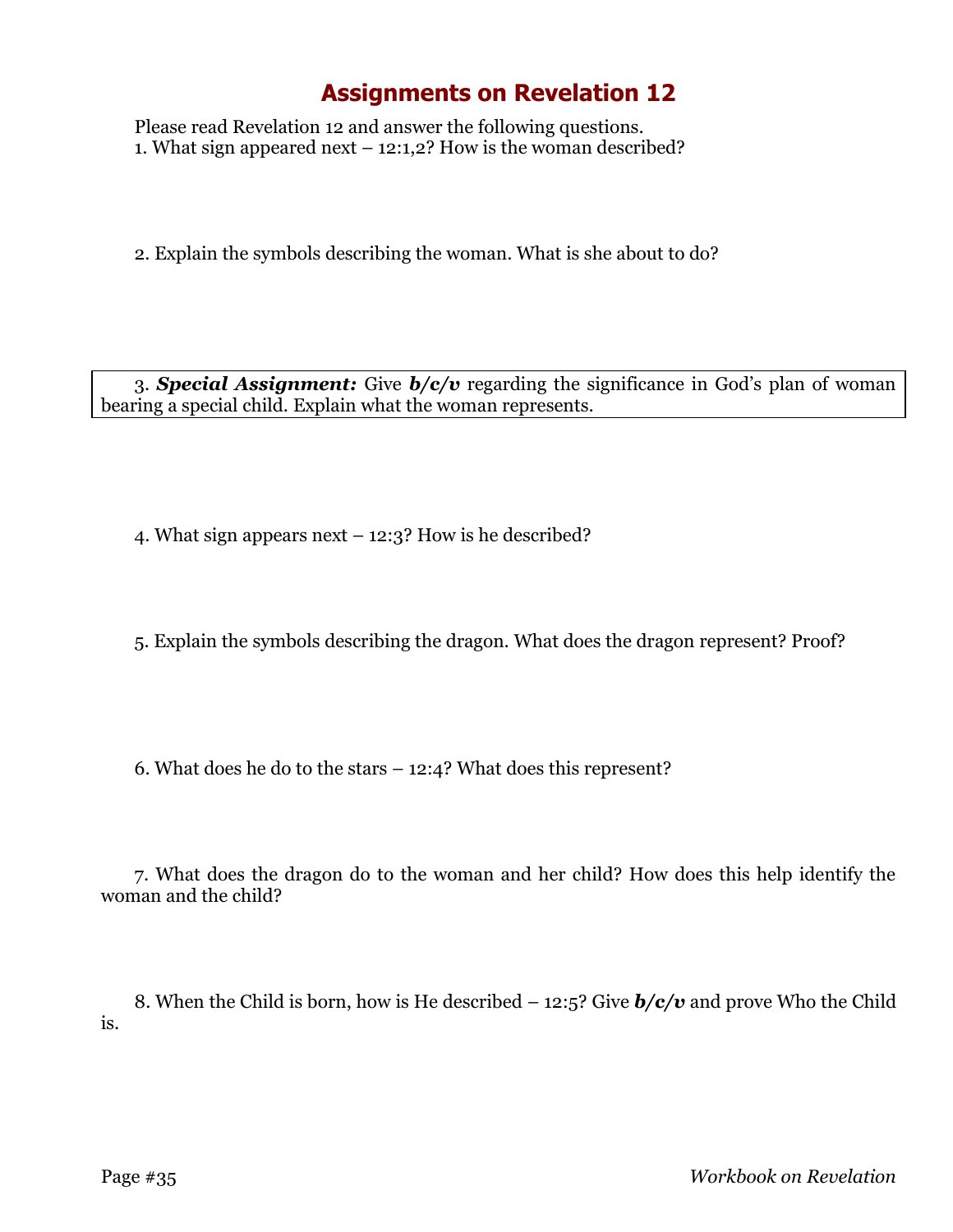9. What happened to prevent the dragon from destroying the child  $-$  12:5? What does this represent (cf. vv 7-11)?

10. Where did the woman go – 12:6? Why, and for how long? Where else have we read of a similar time period?

11. What great event followed – 12:7? Who is Michael? Is this a literal war? Explain it.

12. What was the outcome – 12:8? What produced this outcome (v11)?

13. How is the dragon here described – 12:9? What is the significance of the dragon's being cast down to earth?

14. What did a loud voice then state – 12:10? Explain how salvation came (note v11).

15. Give other *passages* showing when Christ's kingdom came to power. How does this relate to the casting down of Satan?

16. In what sense is Satan an accuser of the brethren? Give examples.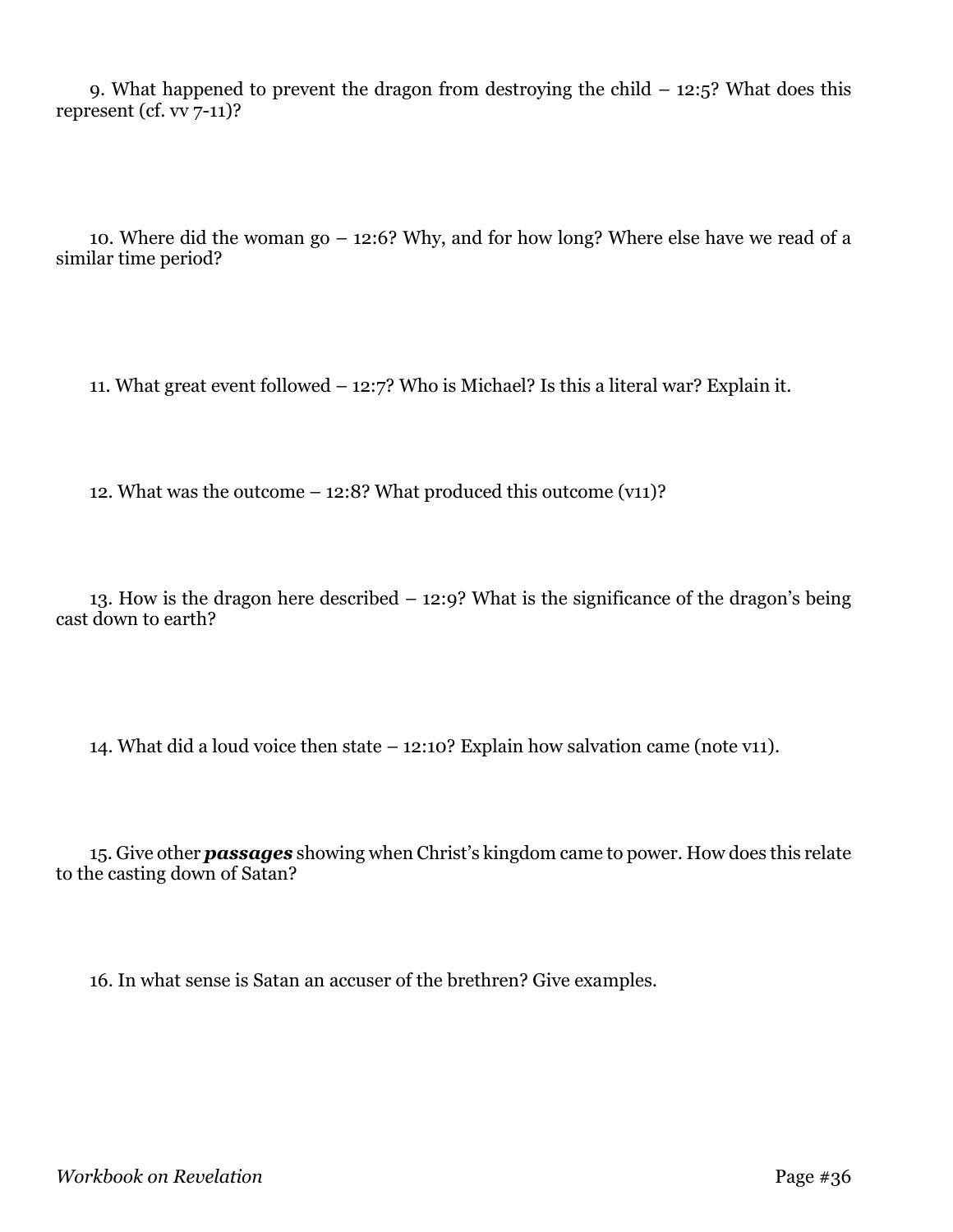17. *Case Study:* Some claim the book of Revelation proves that Jesus will begin to reign at some future time when He returns to earth. How does the teaching about the kingdom we have learned so far in the book compare to that view?

18. Who else overcame Satan – 12:11? List three elements v11 shows were involved in that victory.

19. What role did the blood of the Lamb have in victory over Satan? Give *b/c/v*.

20. What is the word of their testimony? In what sense is this word necessary to their victory? What sacrifice did they have to make?

21. While heaven rejoiced, what danger did the inhabitants of earth face – 12:12? Explain.

22. Whom did the dragon then try to persecute – 12:13,14? What happened to her? Explain.

23. How did the dragon next try to defeat her – 12:15,16? What happened instead? Explain.

24. Toward whom did the dragon then turn his anger – 12:17? Who are these people, and what is the point?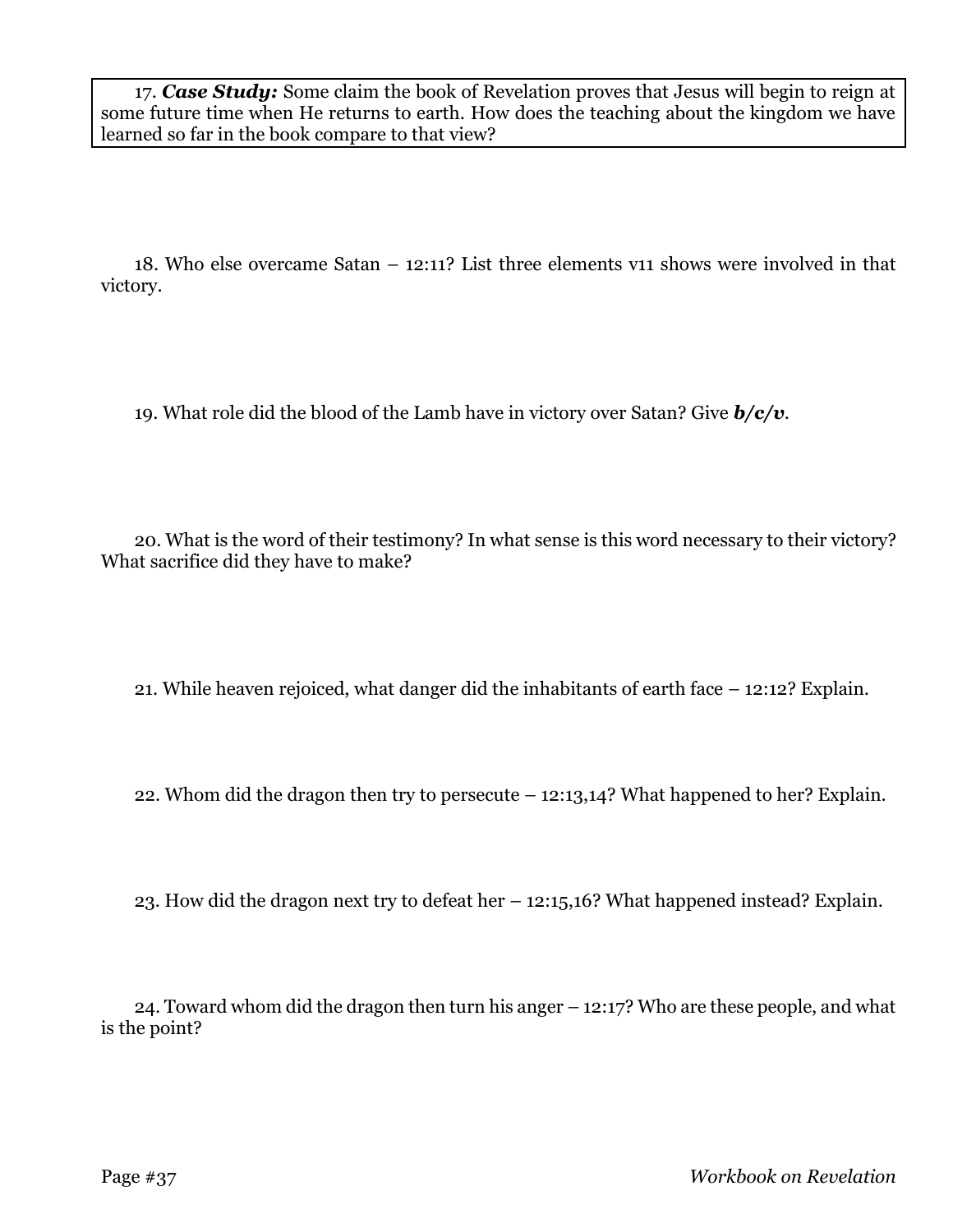Please read Revelation 13 and answer the following questions.

1. Describe what John saw rising from the sea  $-13:1$ . Where else is this animal mentioned? How does it compare to the dragon?

2. *Special Assignment:* Reread Daniel 7 and compare to Daniel 2. What conclusion does this lead to regarding the identity of this beast?

- 3. What animals is this beast compared to 13:2? (How does this compare to Daniel 7?)
- 4. Where did the beast get its power? Explain.

5. *Special Assignment:* What evidence can you find to explain the head that had the deadly wound, etc. – 13:3?

6. What did the people do according to  $-13:4$ ? What does this tell you?

7. What did the beast do  $-13:5,6$ ? Explain the significance?

8. How long did this continue? Where else have we read of this time period?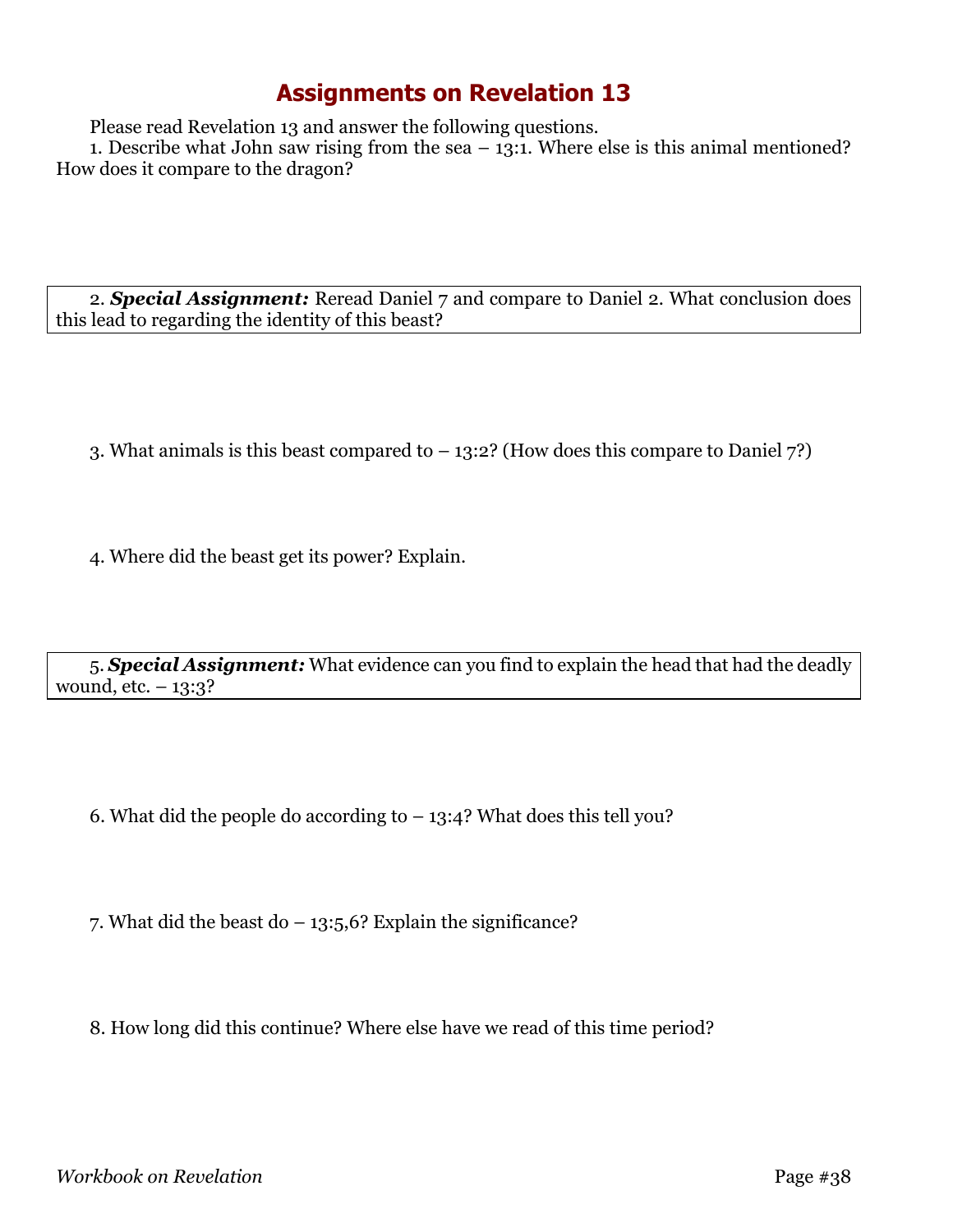9. What did he do to the saints – 13:7? How does this fit our previous study?

10. Over whom did the beast have authority? Who would this fit in the first century?

11. Who worshipped him – 13:8? What does this show about the Christians and the circumstances they faced?

12. Explain the significance of 13:10.

13. What did John see next – 13:11? What term is later used to describe it (cf. 16:13; 19:20; 20:10)?

14. How is this beast described? How does this fit false prophets?

15. What power does this beast have – 13:12? What does he do?

16. *Special Assignment:* Based on the evidence, what does the second beast represent, and how does it relate to the first beast?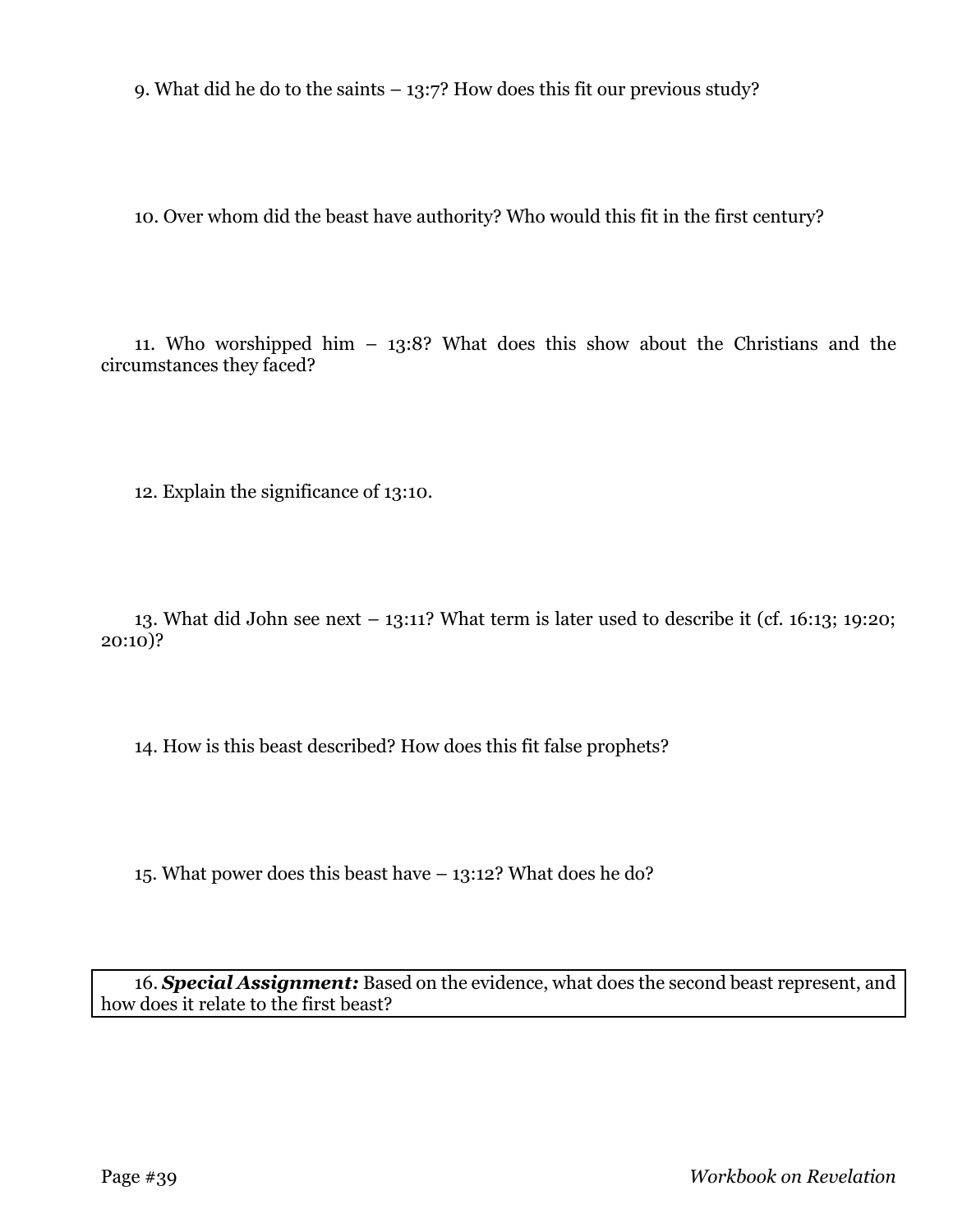17. What signs can he do – 13:13? Where else do we read of such signs?

18. Are his signs legitimate – 13:14? What does he tell people to do?

19. What happens to those who will not worship the image – 13:15? What does this show regarding the dangers Christians faced and their need for encouragement?

20. What form of identification were people given – 13:16,17? Why was this identification important?

21. Is this mark literal/physical? What other marks in Revelation have identified people? Are those marks literal?

22. What number does the beast have – 13:18? Is this number literal? Are numbers in Revelation generally literal?

23. *Special Assignment:* What attempts have been made to identify the name by assigning numeric value to the letters? Observations?

24. What is the symbolic significance of the number 6 (note it is the "number of [a] man")? What is the significance of repeating it (666)? What conclusion do you reach regarding the meaning of the number of the beast?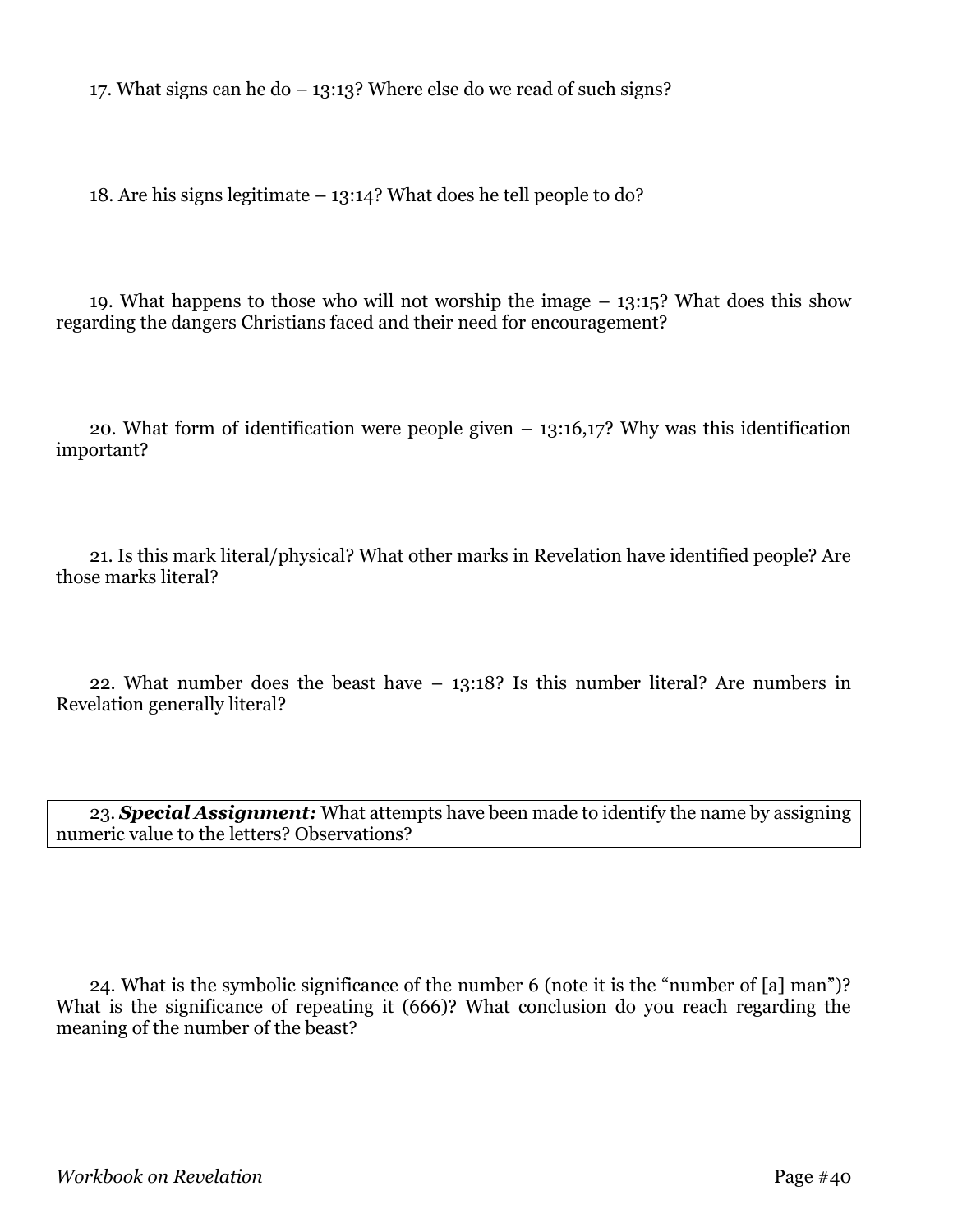Please read Revelation 14 and answer the following questions.

1. What did John see then – 14:1? Where else have we read of this animal? To whom does it refer?

2. Where did He stand? To what does this refer? Give *b/c/v*.

3. Who stood with Him and where else have we read of them? What was written on them, and what did this mean?

4. What did a voice from heaven sound like – 14:2? Explain the symbols? Are the sounds literal? Proof?

5. *Case Study:* Some claim the harps justify use of instrumental music in church worship today. Where else in Revelation do we read of harps? Are they literal? Proof? How would you respond to this argument?

6. Who else was present before the throne – 14:3? What song was sung? Who sang it?

7. List other information given here about the 144,000 – 14:4,5. Are these descriptions literal? Explain them.

8. Who had a message to preach, and to whom was it preached – 14:6? Explain.

9. What did he tell people to  $d_0 - 14:7$ ? How is God described? (Think: What judgment is referred to, and when would it come?)

10. Specifically, on whom did downfall come – 14:8? Why did she fall? Explain.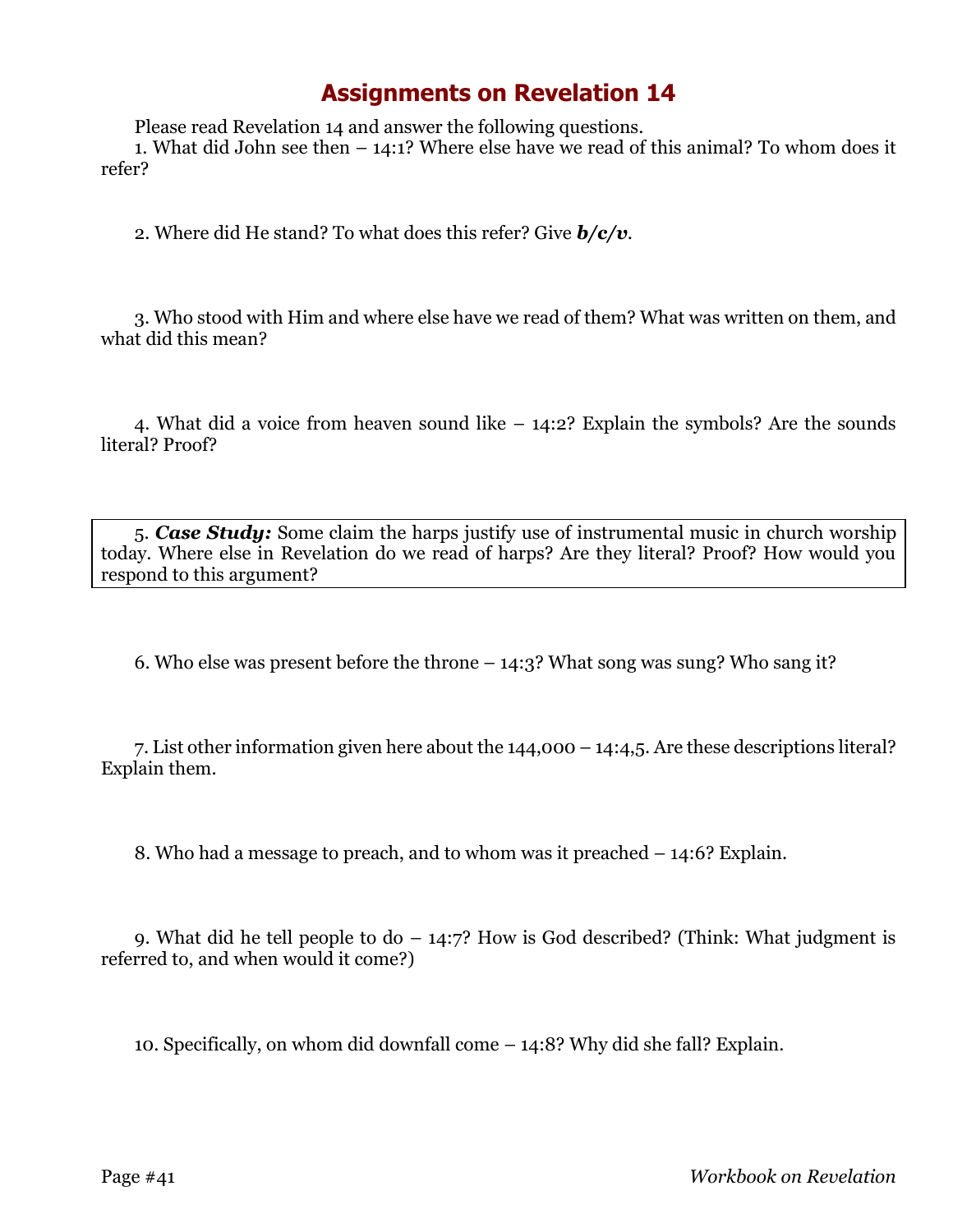11. *Special Assignment:* Study references to Babylon in the Old Testament and in Revelation. What "great city" would fit the context of Revelation 13&14?

12. What would happen to those who worship the beast and have his mark – 14:9-11? Give other *passages* regarding drinking the wine of God's wrath. Explain the meaning.

13. Give other *passages* where fire (and/or brimstone) describe the punishment of wicked people. (Think: How and when would this be fulfilled?)

14. In contrast to the wicked, what is said regarding the destiny of those who die in the Lord – 14:13? List other *passages* showing the righteous will receive this blessing.

15. What is required of the saints in order to have this blessing – 14:12?

16. Who came then – 14:14? Describe Him. List other *passages* in which someone comes like this to judge.

17. What is He told to do with His sickle – 14:15,16? List other similar *passages* regarding harvesting. Explain what harvest this could refer to.

18. Who appeared then – 14:17,18, and what was he told to do? How does this differ from vv 15,16?

19. What happened to these "grapes" – 14:19? Give other similar *passages*.

20. How severe is their punishment – 14:20? Explain the point.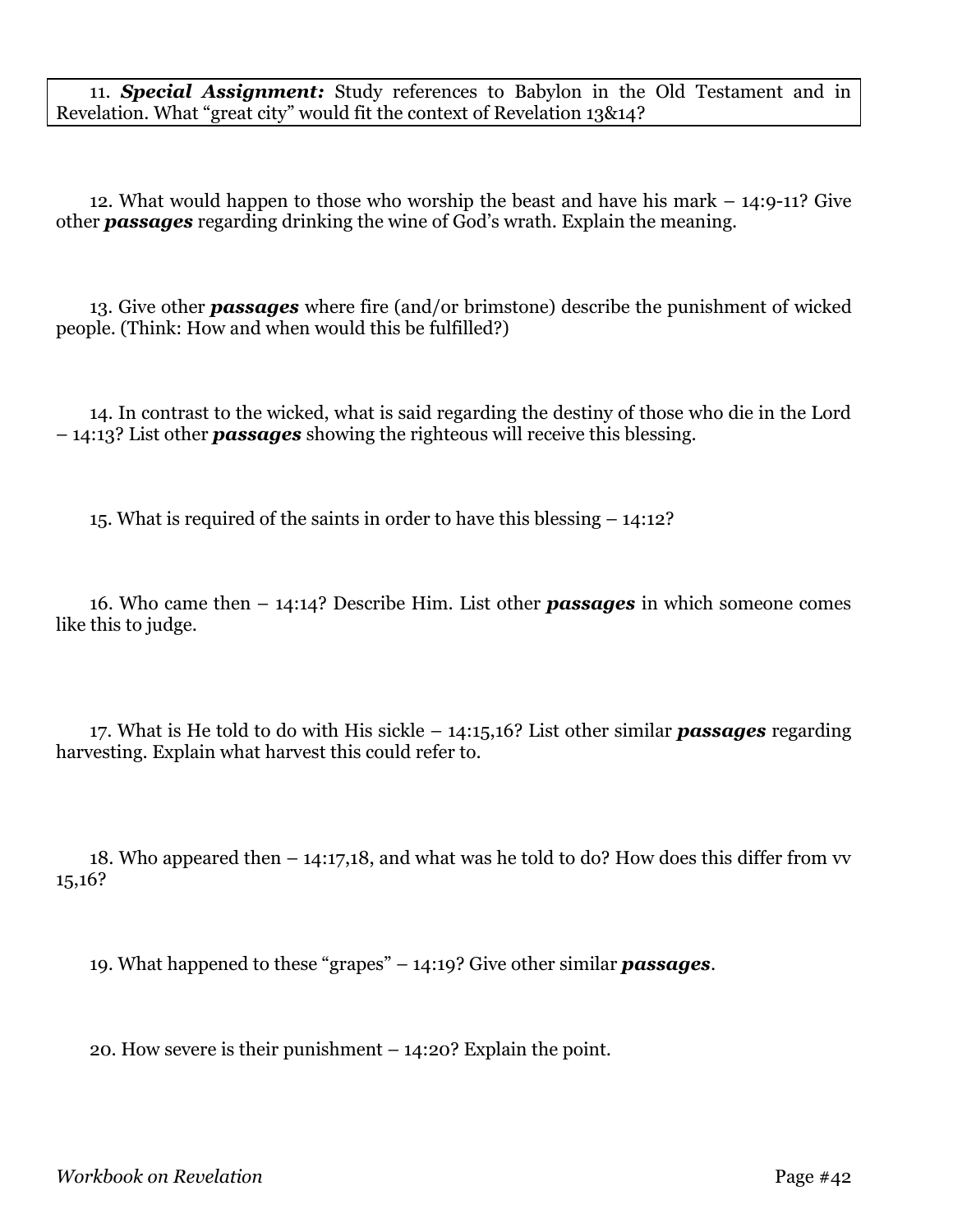Please read Revelation 15 and answer the following questions. 1. What did John see in the next sign  $-$  15:1? What is the significance of the number 7?

2. Where else have we read of the sea of glass – 15:2? Who stood on the sea?

3. What is the significance of the beast, image, and mark? In what sense have these people won a victory over them?

4. Where else have we read of harps (review our study of this)? What do these do with their harps?

5. What is the song of Moses – 15:3,4? What did those who sang in Revelation say? Why should people glorify God?

6. *Special Assignment:* Explain how Revelation demonstrates that God is just, true, and holy. What judgments have been manifested?

7. What did John see then – 15:5? What is the significance of the temple being open?

8. What came from the temple – 15:6? Describe their clothes. What is the significance?

9. What was given to the angels – 15:7? What do the golden bowls (vials) represent?

10. What filled the temple – 15:8? Where did similar events occur? Significance?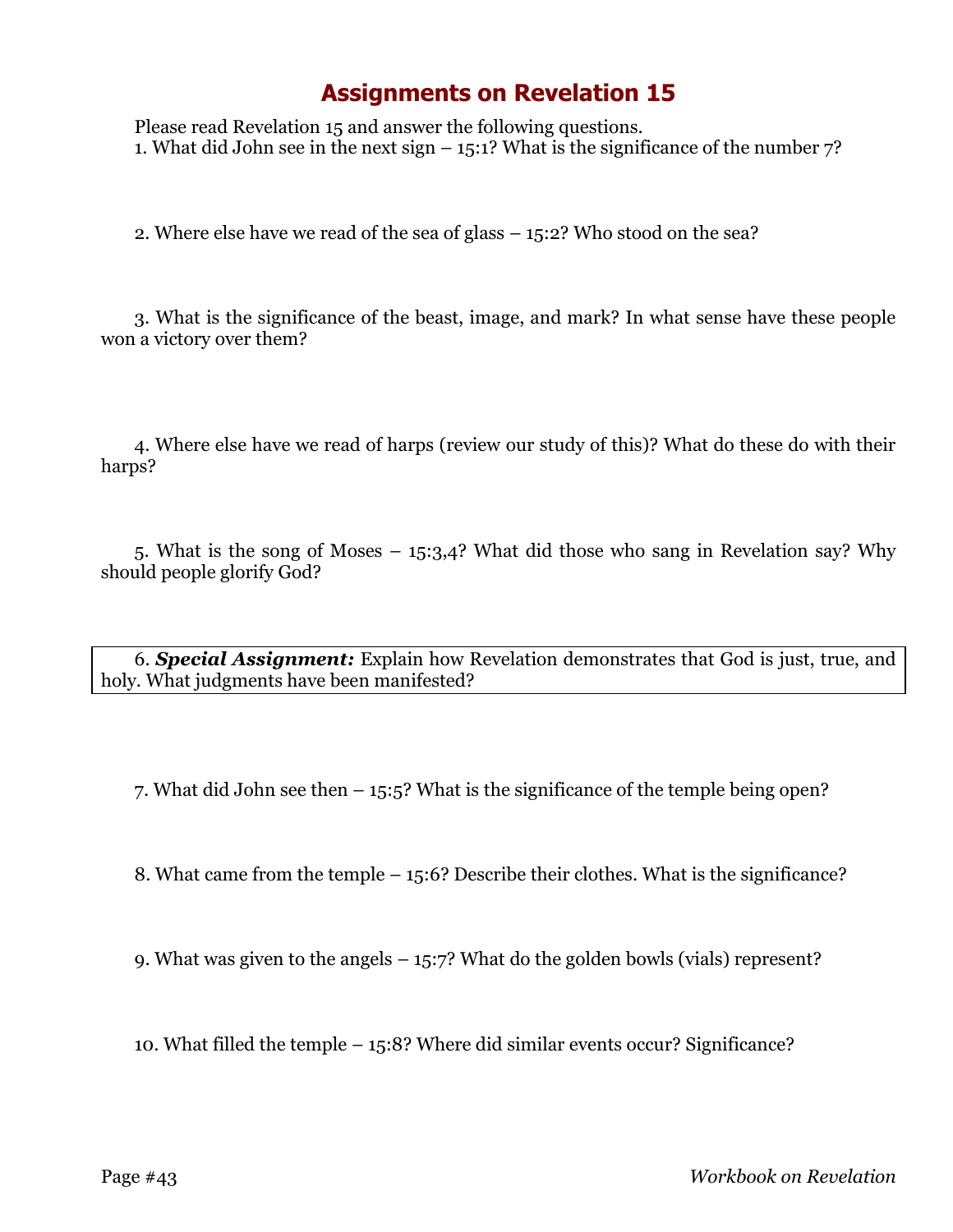Please read Revelation 16 and answer the following questions.

1. What were the seven angels told to do – 16:1? Where have we read of these bowls, and what do they represent?

2. What happened when the first bowl was poured out – 16:2? What does this represent? (Think: What does this remind you of?)

3. Upon whom did these plagues come? Where have we read before about this? What does it represent?

4. Upon what was the second bowl poured – 16:3? What happened, and what does this remind you of?

5. What happened when the third bowl was poured out – 16:4? What do bowls 2 and 3 represent?

6. What did this angel then say to God  $-16:5.6$ ? Why was this judgment just and righteous  $-$ 16:7?

7. Where else have we read that these judgments relate to the fact these people persecuted the righteous?

8. *Case Study:* Some people claim God is too good and loving to punish evil men. How would you respond, especially based on our study of Revelation?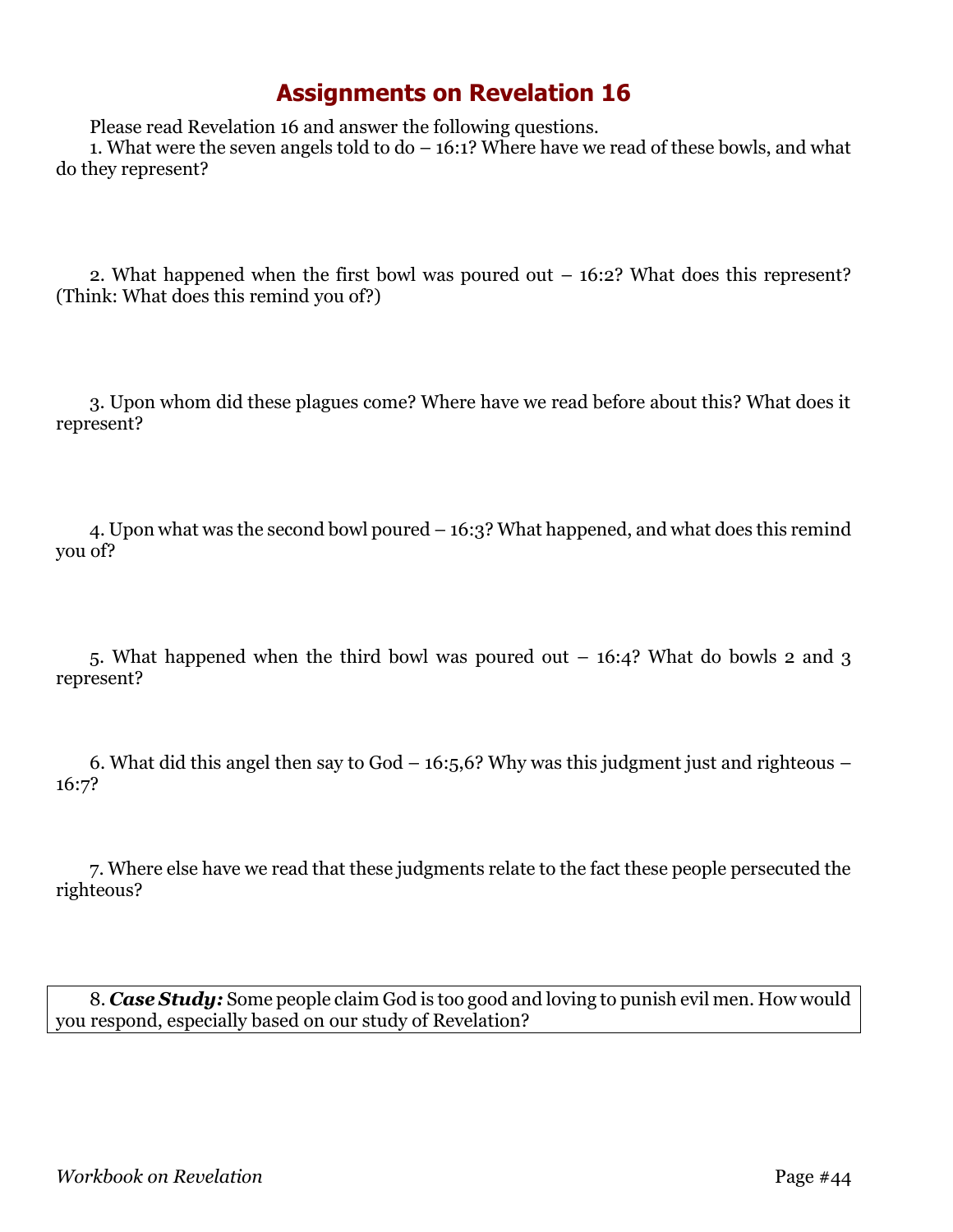9. The fourth bowl was poured out on what – 16:8? What happened as a result? What does this remind you of?

10. How did people react – 16:9? What does this tell you?

11. On what was the fifth bowl poured – 16:10,11? What happened as a result?

12. What is the throne of the beast? What does this plague represent?

13. Where was the sixth bowl poured and what happened as a result – 16:12?

14. Where else have we read of the Euphrates, and what was the significance? (Think: What might the "kings of the east" refer to? Note vv 14ff.)

15. From where did three unclean spirits come – 16:13? What are they compared to? Meaning?

16. What do these spirits do – 16:14? What is the purpose of this? What kings would this refer to?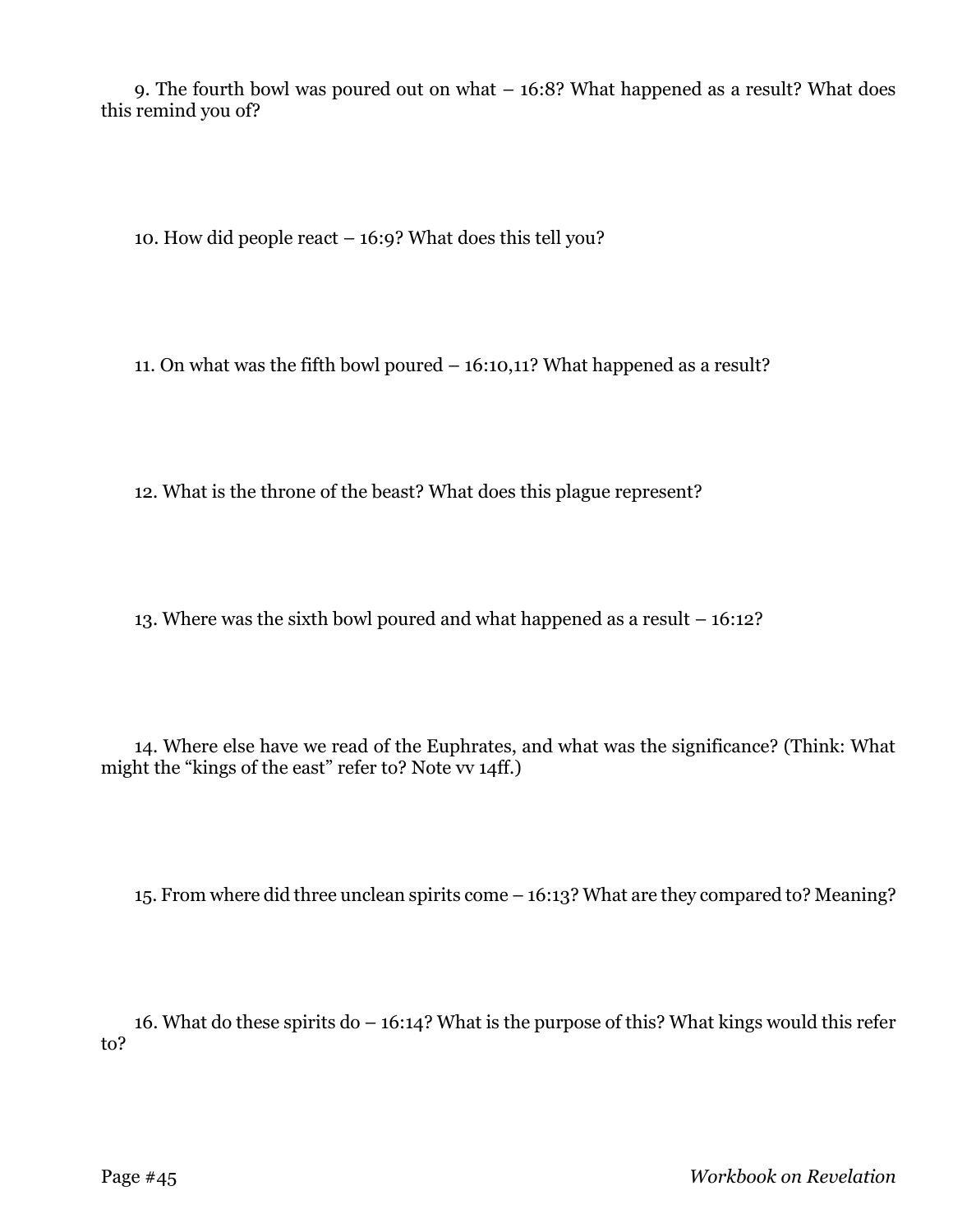17. How would God come, and where else is such language used – 16:15? What does it mean?

18. What should people do to be prepared? Explain.

19. Where did the kings of earth gather – 16:16? What place is this (cf. Megiddo)? Where else do we read of it, and what happened there?

20. Where did the seventh angel pour his bowl, and what followed – 16:17,18? What do these things signify?

21. What would the earthquake symbolize (cf. vv 19-21)? What is the meaning of such a great one?

22. What did Babylon represent – 16:19 (cf. 14:8)? What happened to Babylon?

23. Explain the significance of the islands, mountains, and hail – 16:20,21. How did men react?

24. *Special Assignment:* Explain the significance of Armageddon. Is it a literal battle? What forces are involved? Is it the final battle when Jesus comes to reign on earth 1000 years as premillennialism teaches? (Note the continued discussion through chap. 17-20.)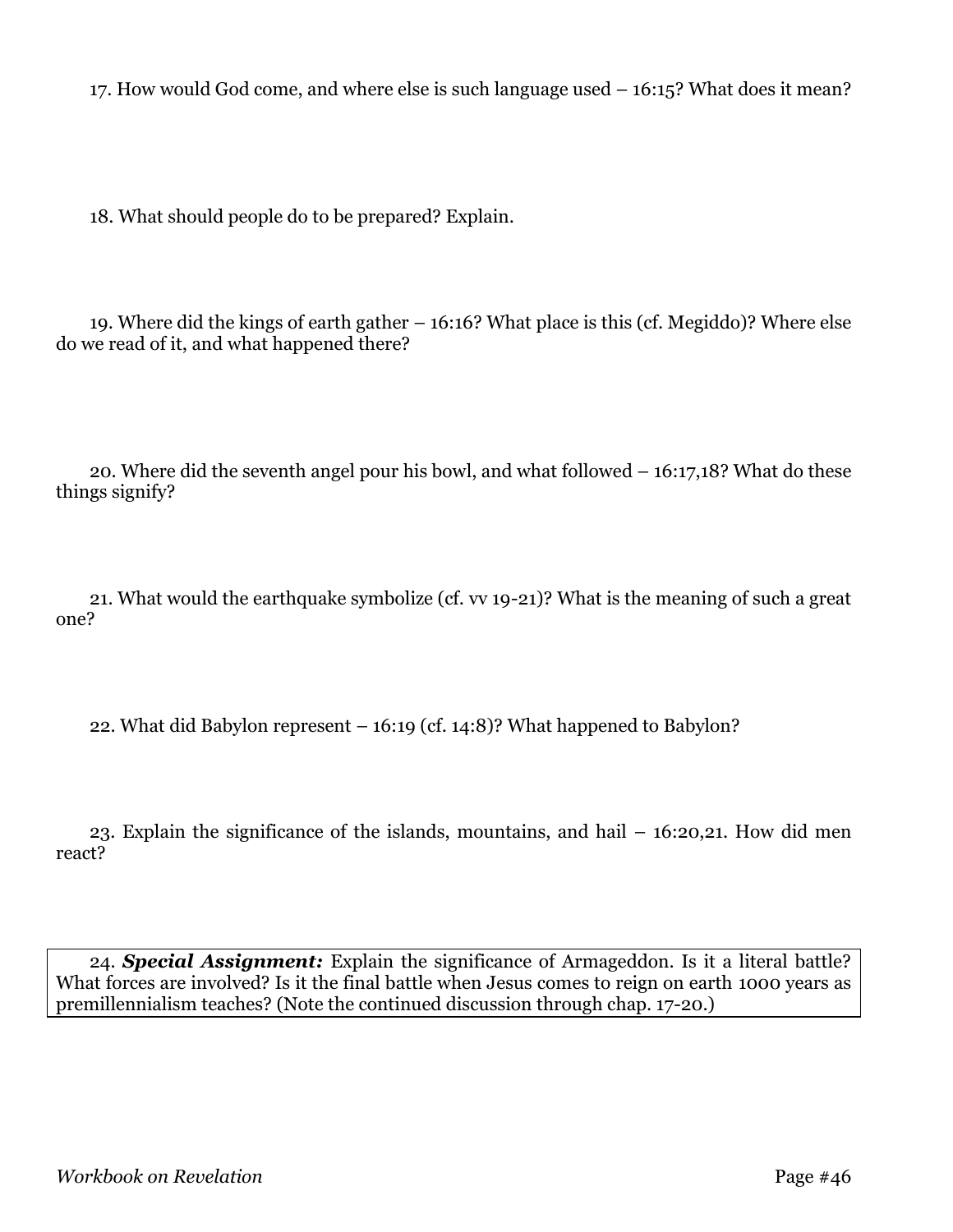Please read Revelation 17 and answer the following questions.

1. What did an angel say he would show John  $-17:1$ ? Where does she sit (cf. v15)? (Note: consider the following verses and especially v18 in identifying the harlot.)

2. What was her relationship with kings – 17:2? Where else have we read such ideas? Explain the meaning.

3. On what did she sit – 17:3? Where else have we read of this beast? Proof? How does this help identify the harlot?

4. Describe her appearance (17:4), and explain the significance.

5. What is in her hand, and what does it mean?

6. What name does she wear  $-17:5$ ? Where have we read of Babylon? In what sense is this a mystery (see v7)? How does this help identify her?

7. What does she do to God's people – 17:6? Where else have we read of such things?

8. What did the angel offer to do for John – 17:7?

9. How is the beast described – 17:8? Where have we read a similar idea?

10. What did people think of the beast? Where did he come from? Where will he go?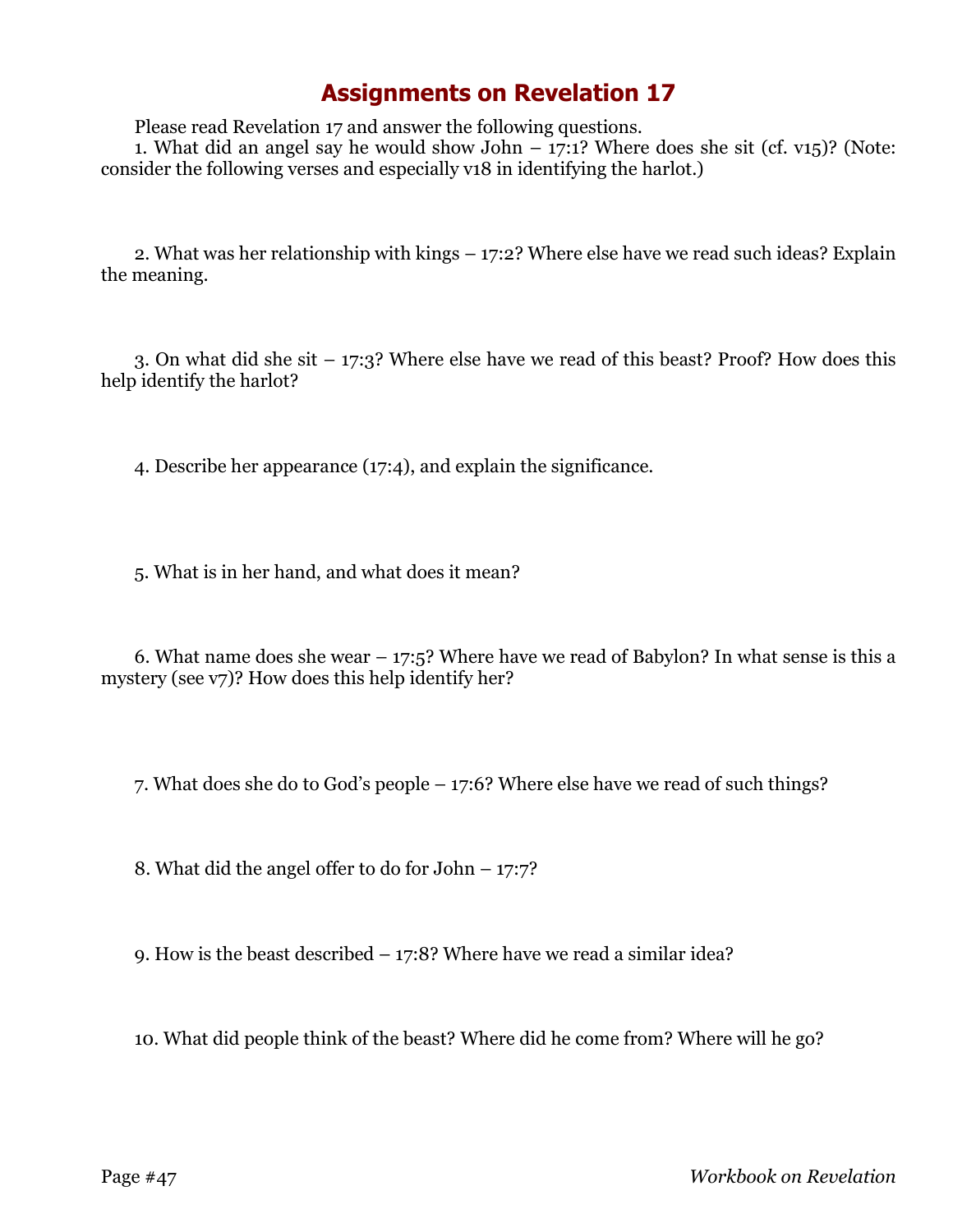11. What do the 7 heads of the beast refer to – 17:9? How does this help identify the harlot?

12. What else are there  $7$  of  $-$  17:10? What are we told about them?

13. *Special Assignment:* The identification of these kings is a source of difficulty and controversy. What views are held of their meaning?

14. What is the eighth king (17:11)? What is the point? What is the king's destiny?

15. What do the ten horns represent – 17:12,13? What is their relationship to the beast? Explain.

16. What do these do, and what is the outcome – 17:14? How does this relate to the theme of our study?

17. What is represented by the waters on which the harlot sits  $-17:15$  (cf. v1)? How does this confirm who the harlot represents?

18. What will the ten horns (kings – vv 12-14) do to the harlot – 17:16,17? How does this fit our view of who the harlot is?

19. What does the woman represent according to 17:18? What city would this be?

20. *Special Assignment:* Summarize the evidence and state your conclusion regarding who the harlot represents.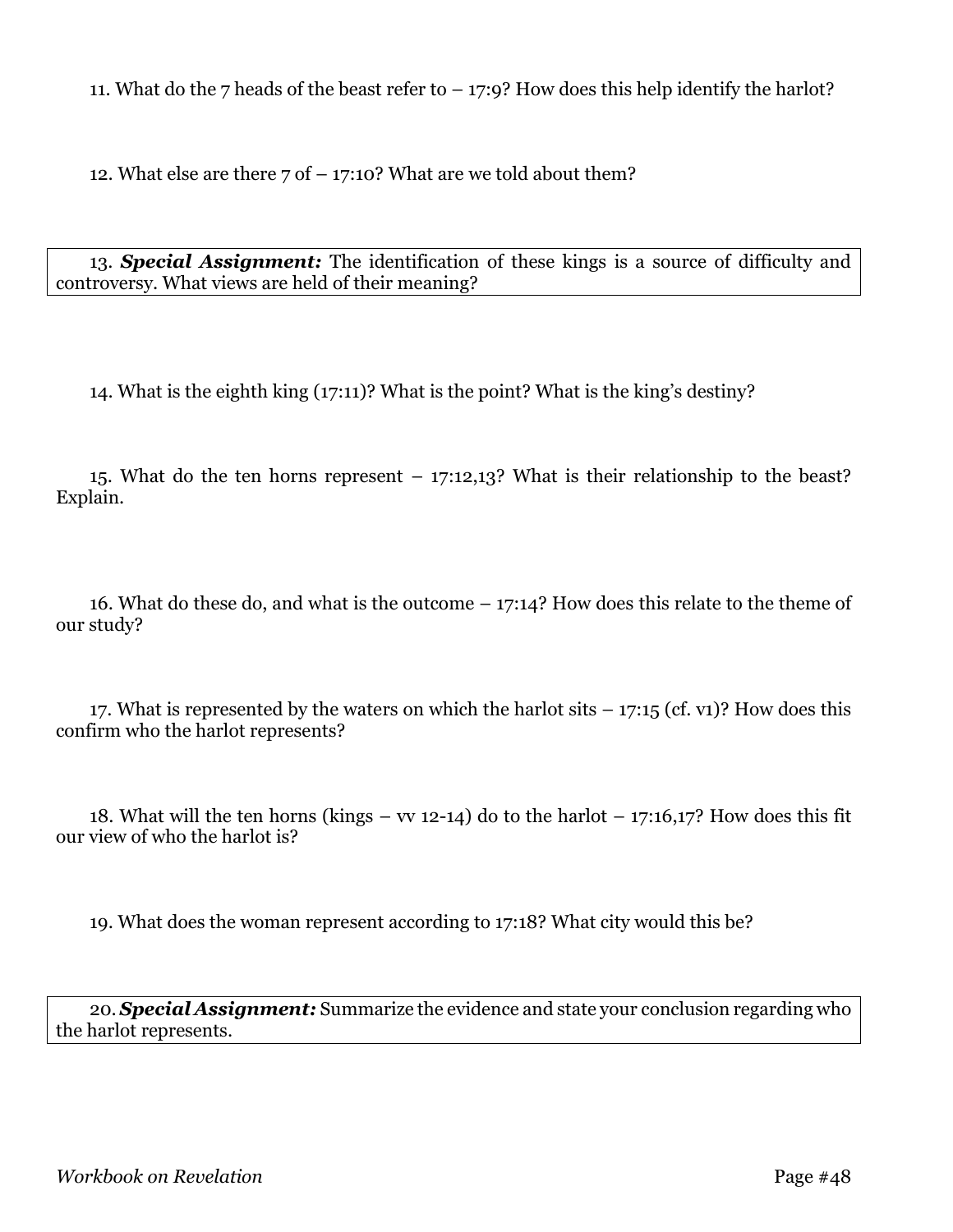Please read Revelation 18 and answer the following questions.

1. Who made the next announcement to John – 18:1? What did he predict would happen? (Remember: Babylon refers to whom?)

2. How did he describe her condition – 18:2? List similar *passages*. What is the point?

3. What reason is given for her fall – 18:3? Give similar *b/c/v*. Explain the meaning.

4. What warning is then given to God's people – 18:4? What reason is given why they should heed the warning?

5. *Special Assignment:* List other *passages* about fellowship with sin. What is the consequence of such fellowship? What lessons should we learn?

6. How did God view Babylon's sins – 18:5? What can we learn about God's view of sin?

7. To whom had she rendered evil – 18:6 (cf. v5 and give other references)? How would God repay her?

8. How had she lived, and how did she view herself – 18:7? Explain the point.

9. What plagues would come on her – 18:8? Explain.

10. Explain the Old Testament connection between harlotry and burning with fire. Give *b/c/v*. Who would bring such a punishment on Babylon?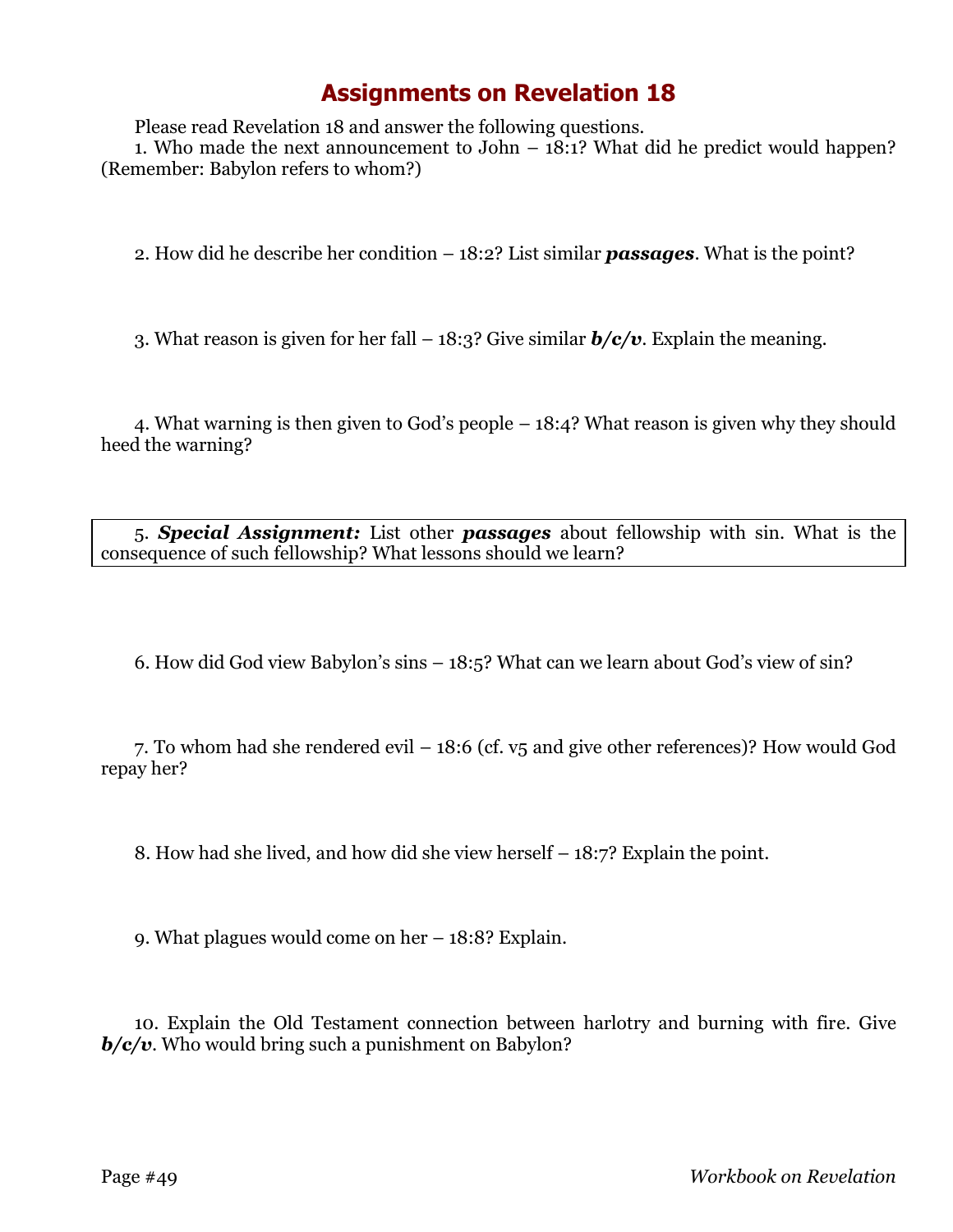11. How would kings react to the harlot's downfall – 18:9? Why?

12. Where would they stand – 18:10? Why? What is the significance of "in one hour"?

13. Who else would mourn her fall  $-18:11-13$ ? Why?

14. *Special Assignment:* What can we learn about businesses that market products for immoral or sinful purposes?

15. What would be lost according to 18:14? (Think: To whom is this spoken?)

16. Where will the merchants stand – 18:15,16? What will they say?

17. Who else will be amazed at the city's fall – 18:17,18? Why?

18. How did they express grief – 18:19?

19. How did the apostles and prophets differ in reaction from the others mentioned – 18:20? Why? Where else is this mentioned?

20. How did an angel symbolize the city's fall – 18:21?

21. What practices would cease in the city – 18:22,23? What does this mean?

22. Why did this trouble come on the city – 18:24? How does this relate to the theme of the book?

*Workbook on Revelation* **Page #50**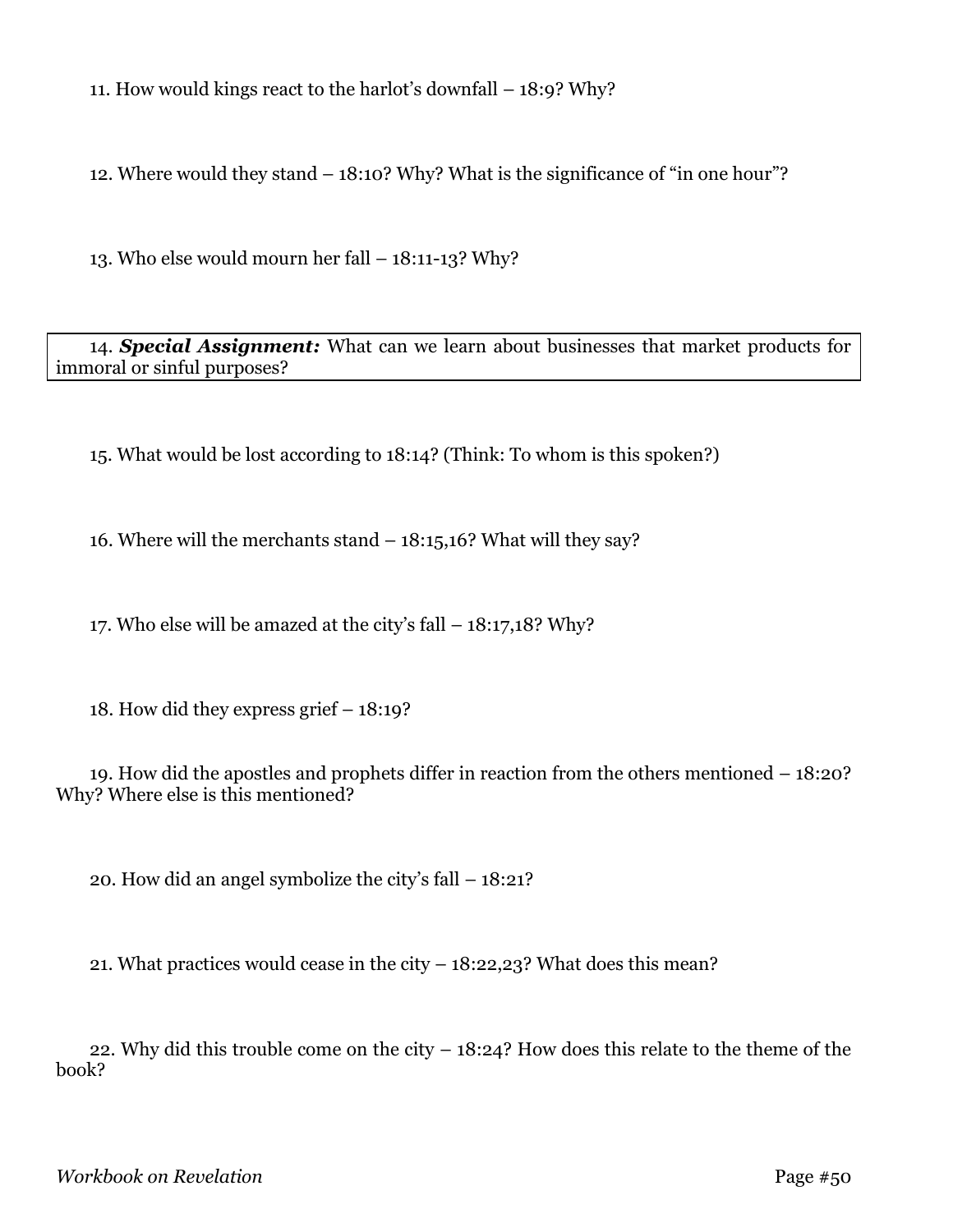Please read Revelation 19 and answer the following questions. 1. What sound did John hear – 19:1? Where else have we read such things?

2. What had God done to deserve such praise – 19:1,2? Why was such conduct worthy of praise?

3. How were God's servants involved (v2)? Where else have we read about this?

4. *Define* "alleluia" – 19:3,4 Who joined in this praise?

5. *Special Assignment:* Why is the punishment of the wicked an act worthy of praise? Should we rejoice in the downfall of wicked people?

6. Who was told to join the praise – 19:5? (Think: Should Christians prefer to do other things while leaving praise of God for others?)

7. What sound did John hear then – 19:6? How is the sound symbolically described?

8. What event was cause for joy in  $-$  19:7? (Think: What does the "marriage" refer to?)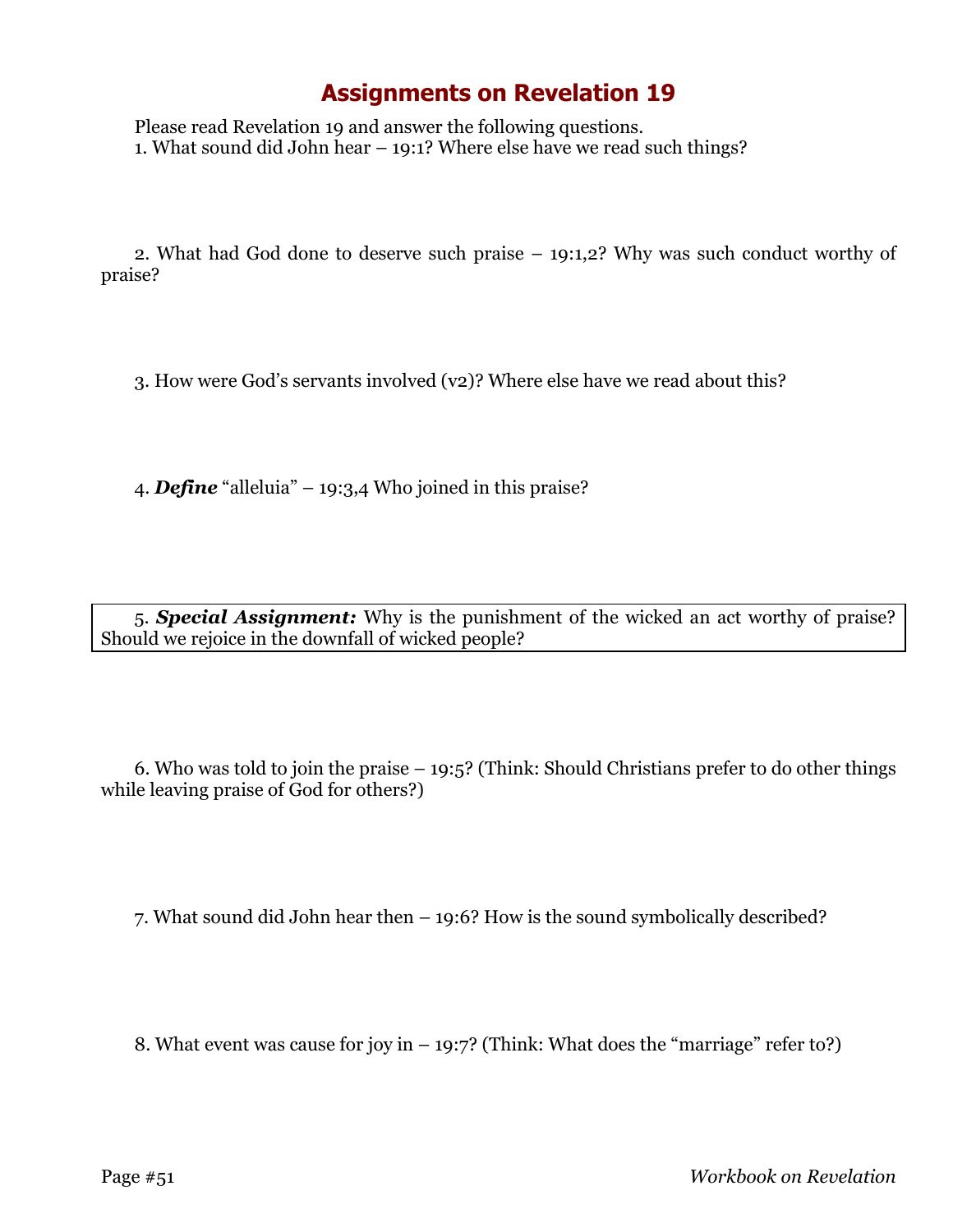9. Who is the "wife" and in what sense would she "marry" the Lamb? (Think: When did this actually occur?)

10. How is the bride dressed – 19:8? Give other *b/c/v*. Explain the point.

11. 19:9 promises a blessing on whom? (Think: Who would this refer to?)

#### 12. *Special Assignment:* What we can learn from "these are true words of God"?

13. What did John do to the angel – 19:10? How did the angel respond? Why?

14. *Special Assignment:* List other similar *passages* regarding whom we should or should not worship. What lessons should we learn?

15. What did John see next give – 19:11? Read the context, state who this is, and give your evidence.

16. What is He called in v11? Explain. What does this prove regarding His judgments and war?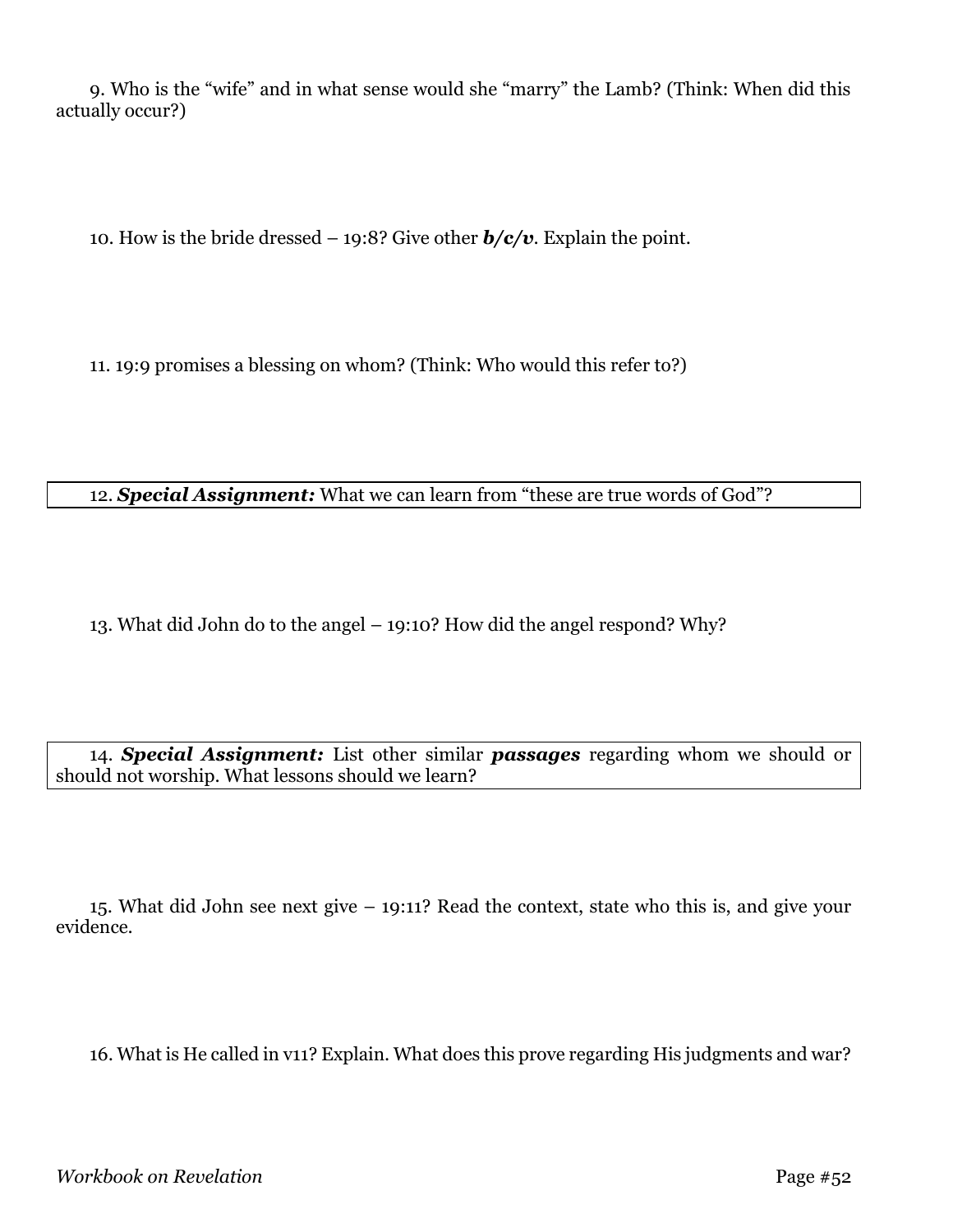17. How are His eyes and head described – 19:12? Explain. (Think: Who knew His name? Can you explain why?)

18. How is His robe described – 19:13? Meaning?

19. What name does He have in v13? Explain.

20. Who followed Him, and how are they described – 19:14? What is the significance of white garments and white horses (cf. v11)?

21. What comes from His mouth – 19:15? What will He do with it? Give other *b/c/v*.

22. What will He do with a rod of iron? Give similar *b/c/v* and explain.

23. Explain the significance of treading the winepress – 19:15. Give other *b/c/v* and explain the symbol. (Note: "Winepress" is literally a press for wine – the word "wine" is used. Would this "wine" be alcoholic or unfermented?)

24. What is written on the One who rode the white horse – 19:16? Give similar *b/c/v*. How does this identify Him?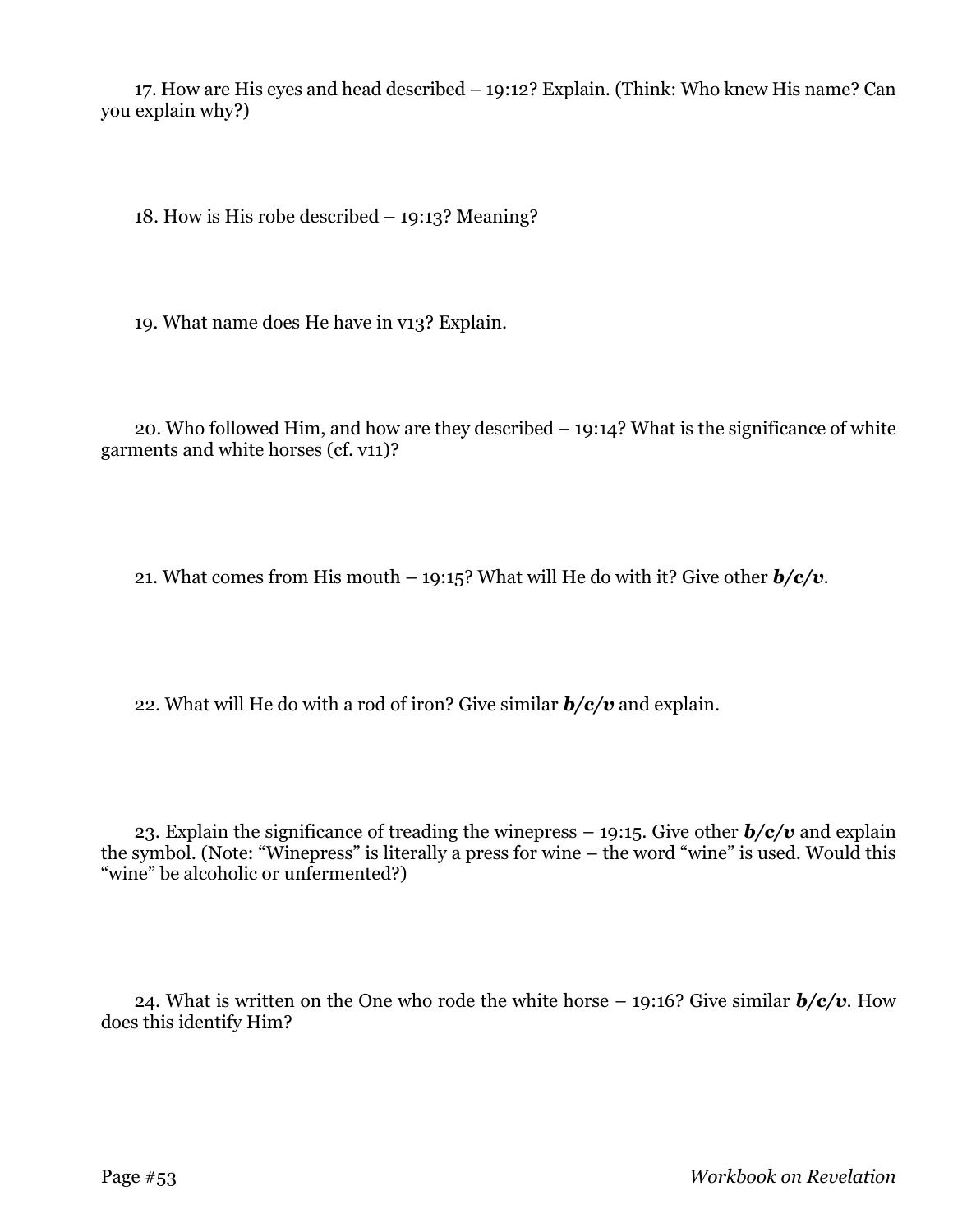25. Note John 18:36. Since Jesus is now king, what does this tell about the nature of the battles in Revelation 19?

26. Who is given an invitation in 19:17,18? What are they going to eat?

27. Give other similar  $b/c/v$  to 19:18. Explain the meaning.

28. Who gathered for war – 19:19? Describe the two opposing forces. Where else have we read of this?

29. Who lost – 19:20? What happened to them?

30. *Special Assignment:* Where did we first read of the beast and false prophet? What do they represent? What is the point of their defeat?

31. Where else do we read of the lake of fire? What is its significance?

32. What happened to the rest of the defeated army – 19:21? How were they defeated?

33. *Special Assignment:* Explain the significance of this battle and its conclusion in light of the context of chap. 13-19 and in light of the theme of Revelation.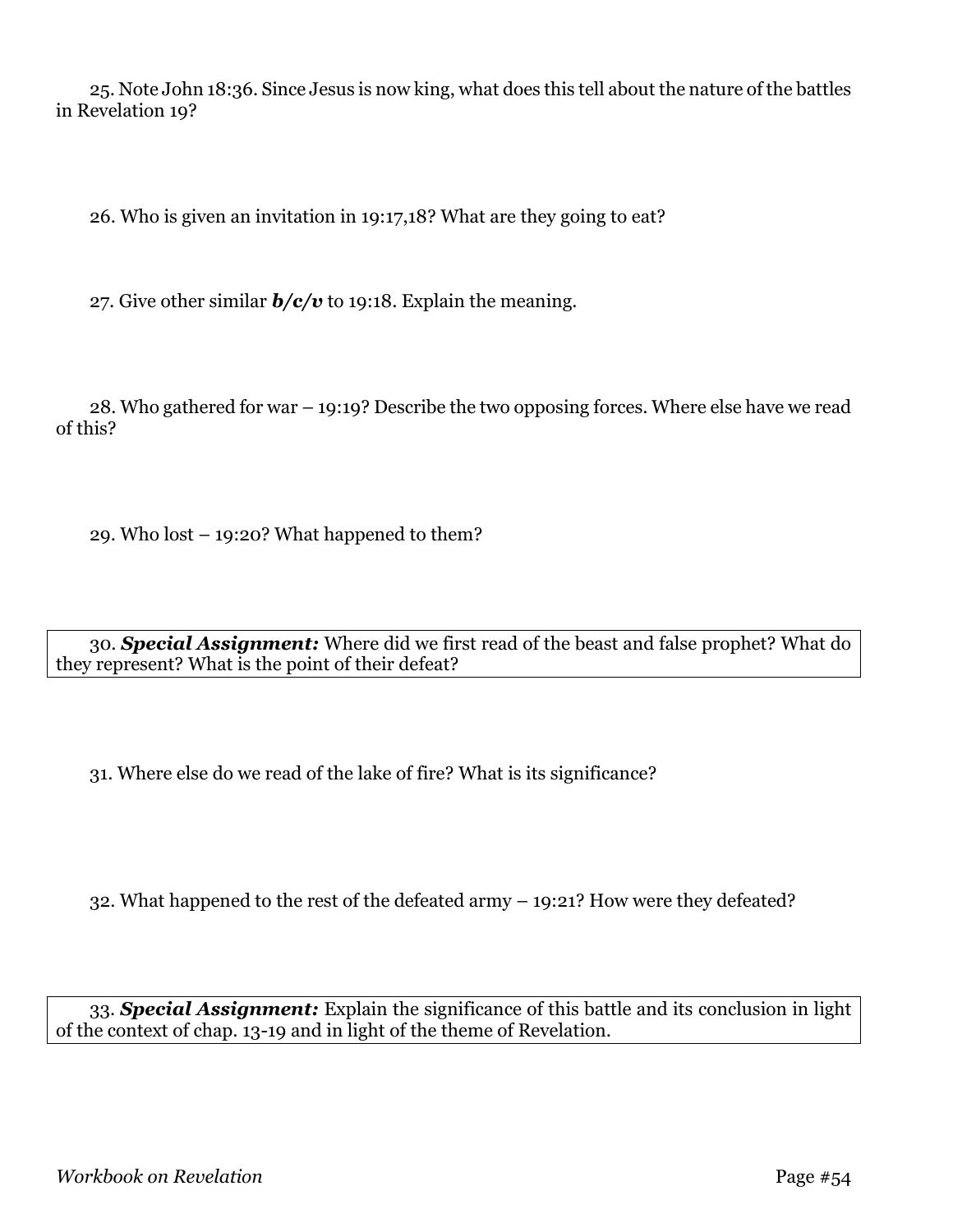Please read Revelation 20 and answer the following questions.

1. Summarize the enemies that have been defeated in chap. 18 & 19. Who remains to be defeated?

2. *Special Assignment:* Summarize the premillennial teaching regarding the 1000 years (review our introduction of Revelation). What errors does it involve?

3. What did John see in – 20:1? What did the angel have?

4. What did the angel do to Satan – 20:2,3? Why? Explain the relationship to the fall of the beast and false prophet.

5. *Special Assignment:* List things in vv 1-3 that are symbols, not literal. Is the 1000 years literal? Prove your answer. (Think: What is the significance of the 1000 years?)

6. *Special Assignment:* Read 20:4-6, then list aspects of premillennial theory that are *not* mentioned anywhere here.

7. Give other *passages* regarding saints judging or reigning on thrones. Is this physical or spiritual? Explain it.

8. Who here reigned with Christ? Is this literal? Would it include people today?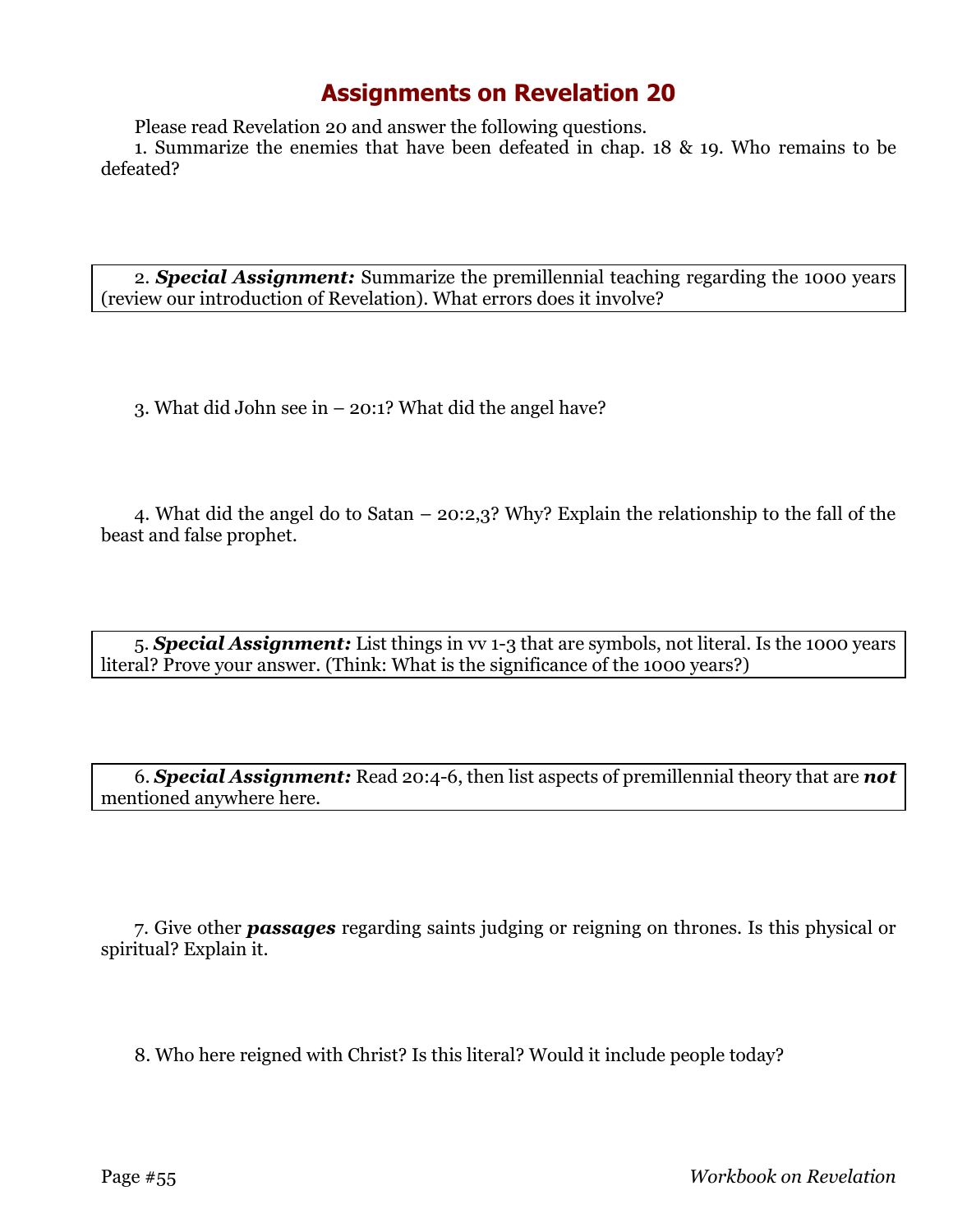9. What blessings were granted to those who took place in the first resurrection – 20:6? Does the Bible teach there will be two separate literal resurrections separated by 1000 years? Proof?

10. Is the resurrection of vv 5,6 literal? Explain its significance.

11. *Special Assignment:* Based on context and other *passages*, explain what the 1000 year reign of Revelation 20 refers to. (Note: Is the 1000-year reign the main point of vv 1-10? Explain your answer.)

12. What will happen to Satan after the 1000 years – 20:7,8? What will he do?

13. Who gathers for battle? Where else are they mentioned? (Think: Explain the significance.)

14. *Special Assignment:* Answer the following aspects of premillennial teaching and prove your answers:

a) Was the battle before the 1000 years (chap. 19) the last great battle?

b) Is this battle literal and physical?

c) Does anything here prove we can know when this will happen?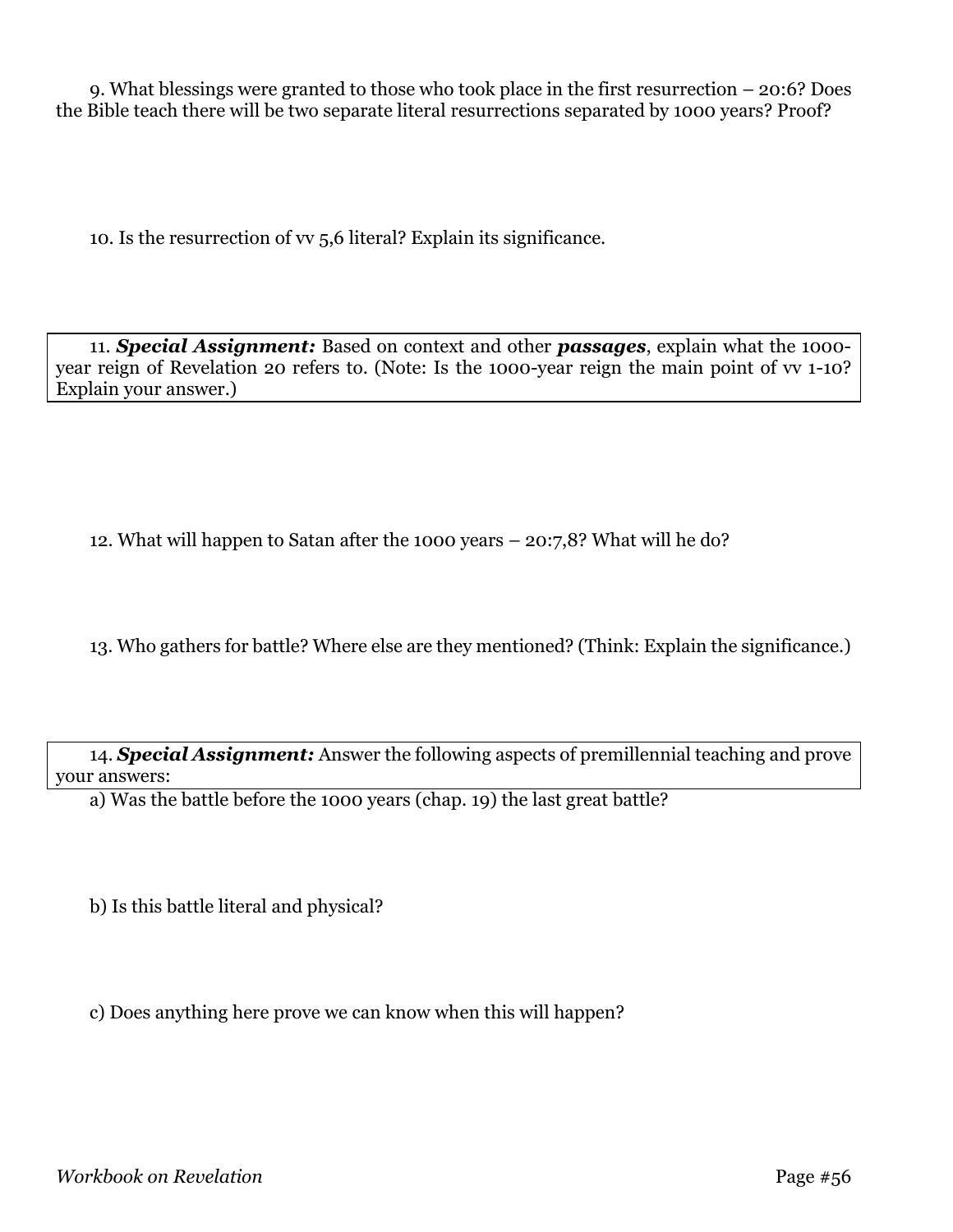15. What did Satan and his servants do to God's people? What happened to them – 20:9?

16. What is done to the devil – 20:10? Who else is there?

17. What happened to them there? Is this conscious or unconscious suffering?

18. What did John see in 20:11?

19. What happened to earth and heaven at that time? List other related *passages*. Explain the significance.

20. List other *passages* regarding the final judgment and Jesus' final coming to judge all men.

21. *Special Assignment:* We have read of several of God's judgments in Revelation. Study other passages and take a position whether or not Rev. 20:11-15 is the final judgment. As you study, list evidence for your view.

22. What is the significance of the throne? Explain the meaning of its color.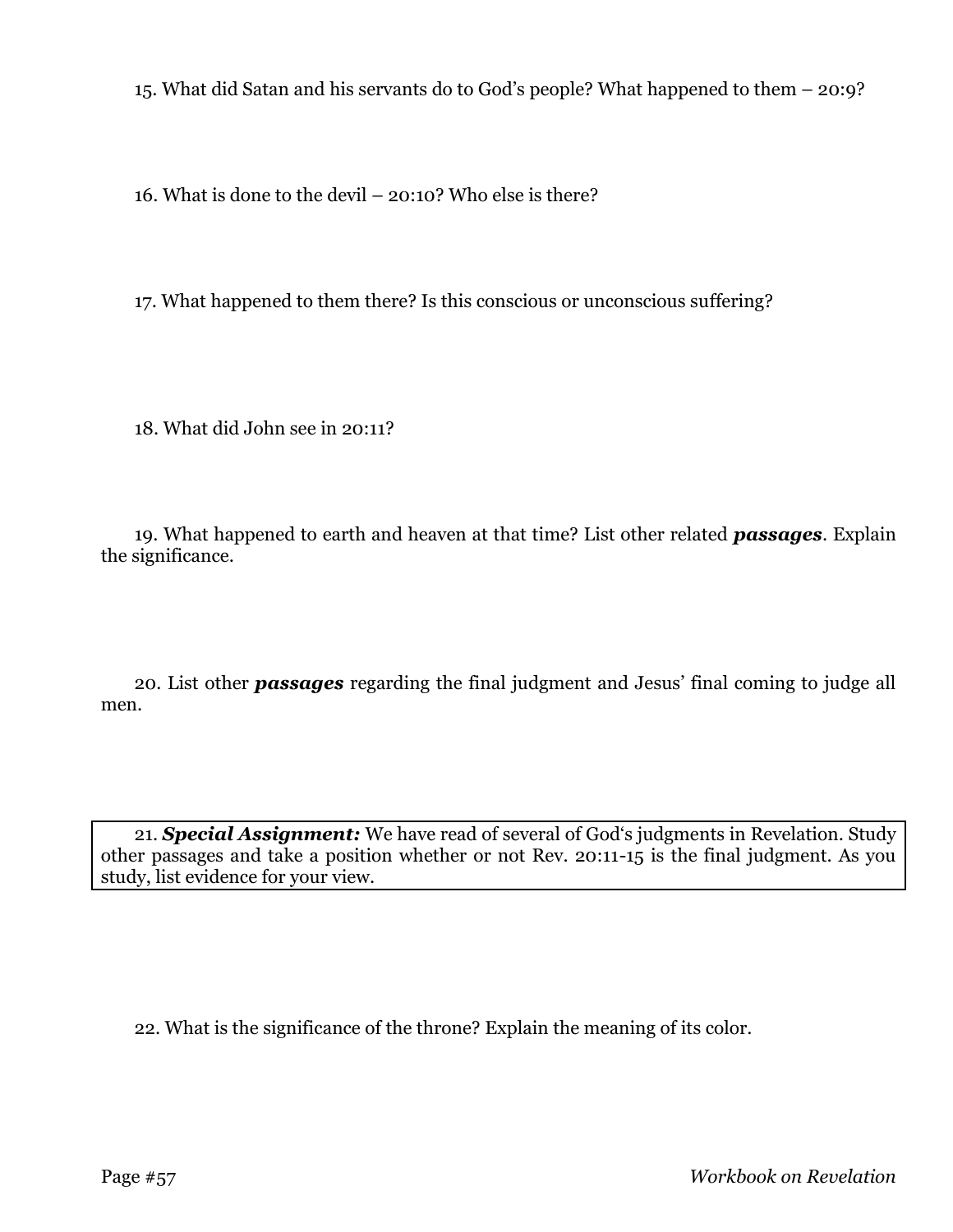23. Who will judge men – 20:12? Who will come to be judged?

24. On what basis will people be judged? List other similar *passages*.

25. Explain the books mentioned. What do we know about the Book of Life?

26. What is Hades – 20:13? List other *passages* that help explain it.

27. What is meant by death and Hades giving up their dead? List other *passages* that explain how this will happen. (Think: How can the sea give up its dead?)

28. What will happen to death and Hades – 20:14? Explain the significance. List other *passages*. (Think: What does this reveal about the basic nature of death and Hades?)

29. What is the destiny of those not found in the Book of Life – 20:15? List other similar *passages*.

30. *Special Assignment:* In what sense is this a second death? What lessons should we learn?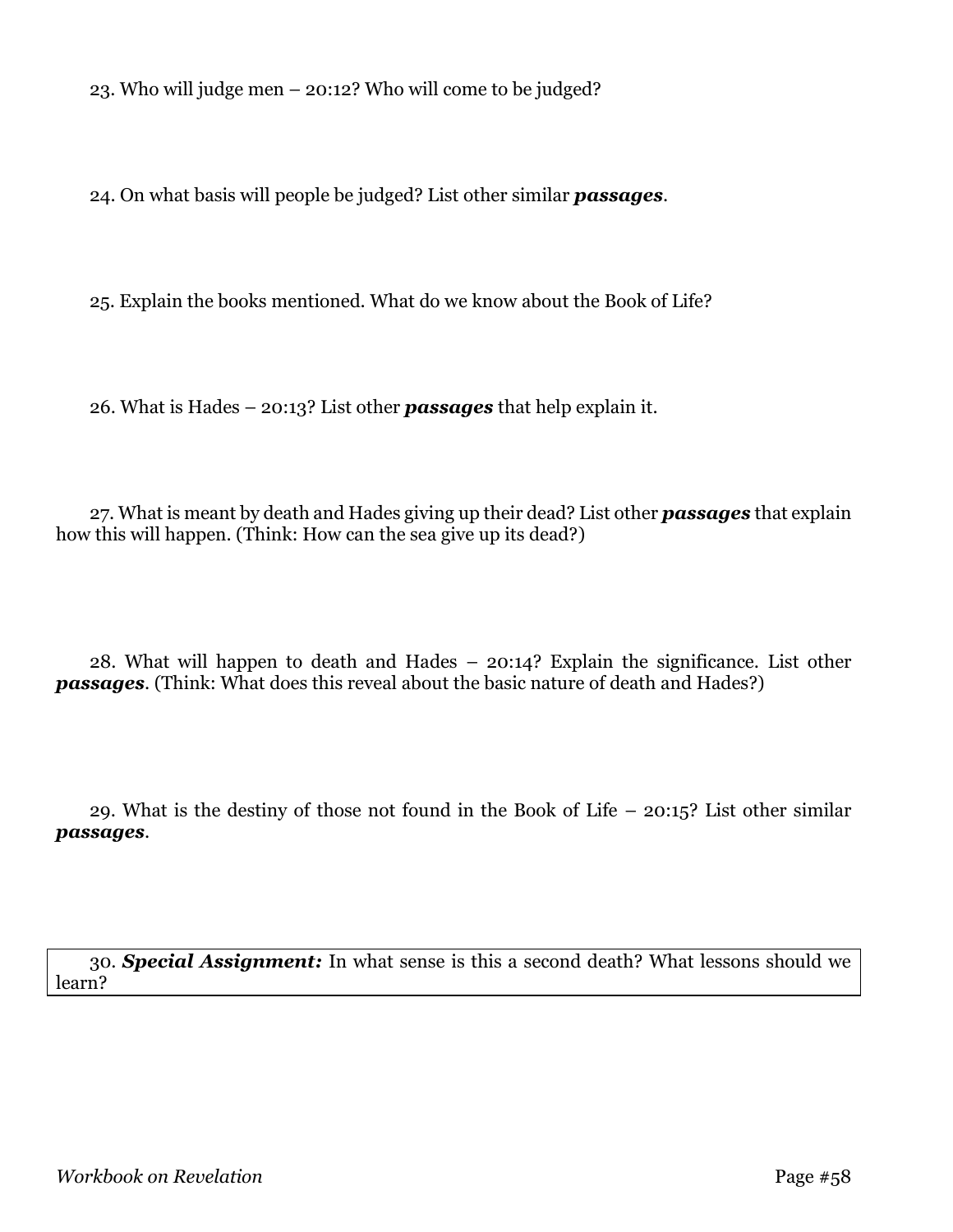Please read Revelation 21 and answer the following questions.

1. *Special Assignment:* Revelation 21,22 describe the new heaven and new earth. As we study, decide what these refer to and make a list of evidence for your view.

2. What did John see in 21:1? What had happened to the first heaven and earth?

3. Give other *passages* regarding the destruction of the first heaven and earth. (Think: Explain the significance. What about there is "no more sea"?)

4. Give other *passages* regarding the new heaven and new earth. Give possible explanations of its meaning.

5. What did John see next – 21:2? List other *passages* regarding the symbolic significance of Jerusalem.

6. What is the significance of a bride prepared for her husband? Give other *b/c/v*.

7. *Special Assignment:* Be prepared to take a stand regarding what the New Jerusalem represents. As we study, list evidence for your view.

8. What is the significance of God's tabernacle being with men and God will be their God, etc. – 21:3? (Think: What does this show about when/where these things occur?)

9. What blessings will the people receive – 21:4? Explain the significance.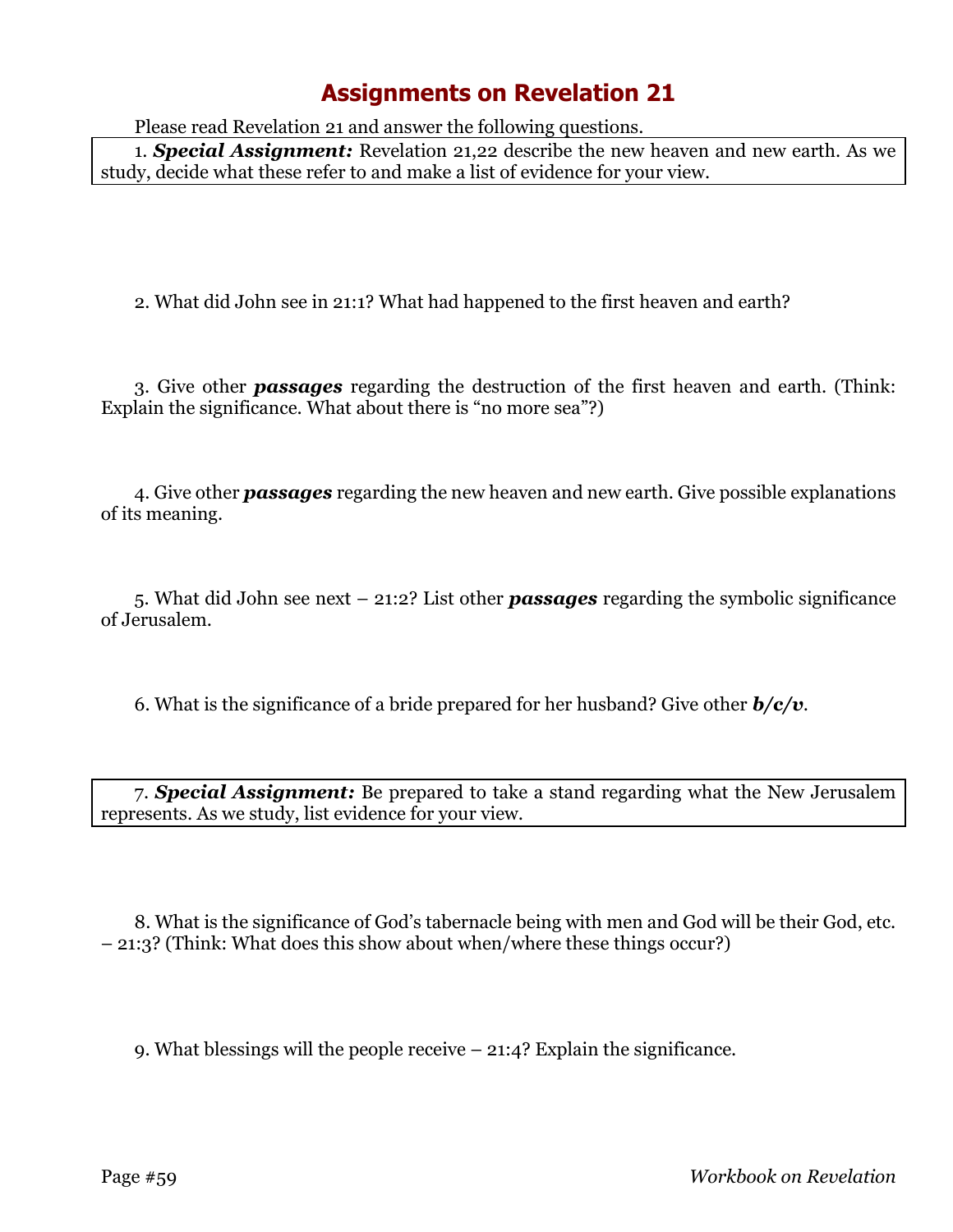10. What was the cause of the problems that are removed according to 21:4? What is the relationship of v4 to the overall theme of Revelation?

11. What has God done according to 21:5? How does this relate to v4?

12. What assurances are given that all this will really happen?

13. What did Jesus promise to the thirsty – 21:6? Give other *b/c/v* and explain.

14. Who will receive these blessings – 21:7? What will be their relationship to God?

15. Who will *not* receive these blessings – 21:8? What will they receive instead? Where else have we read of this destiny?

16. List the sins of v8, *define* each, and list other *passages* regarding each.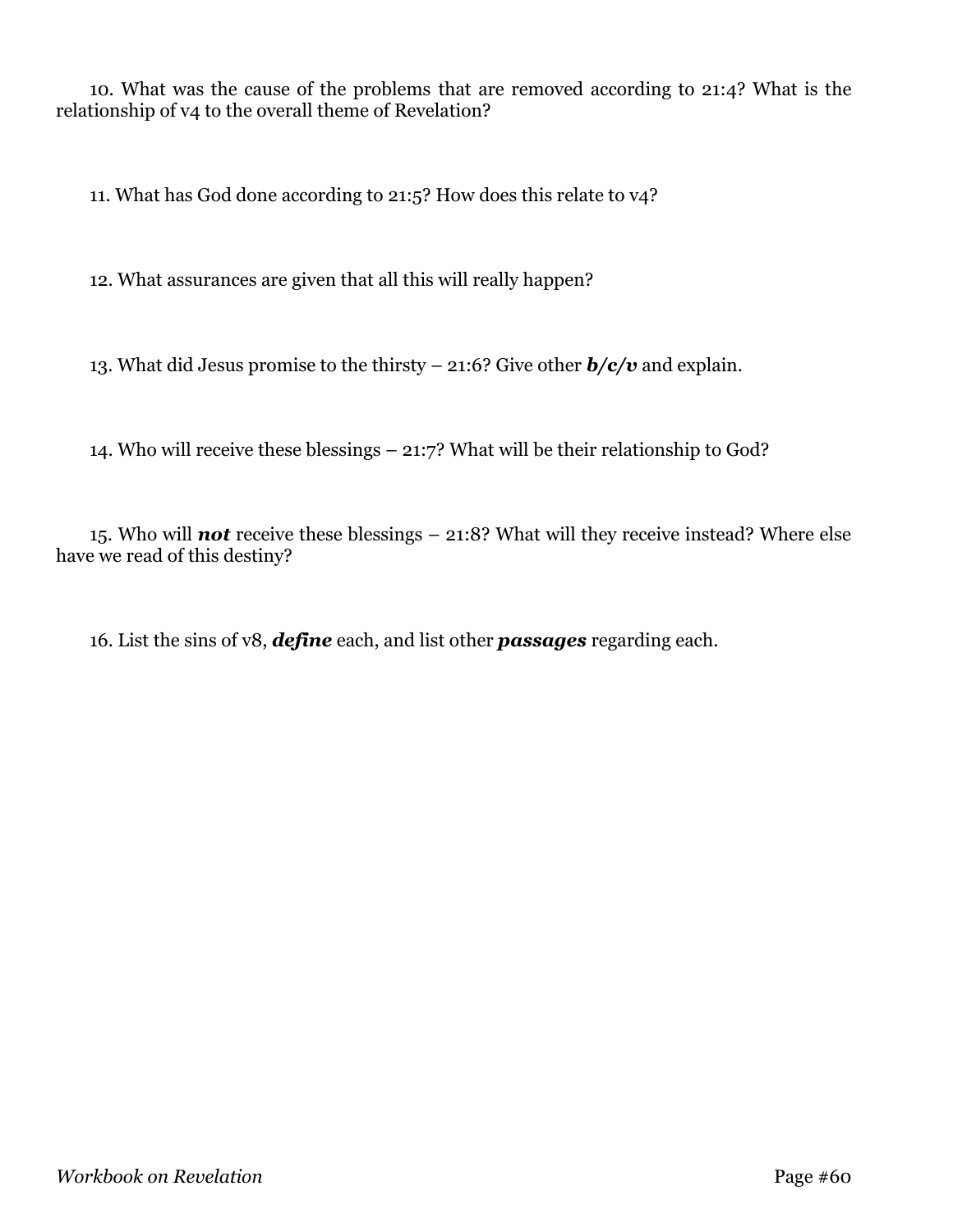17. Who then spoke? What did he show John – 21:9? Where else is this mentioned?

18. Where did he carry John, and what did he show him – 21:10?

19. What did the city have – 21:11? Explain.

20. How is the light there described? Explain.

21. How are the city wall and gates described – 21:12? What purpose would a wall serve, and what did this wall symbolize? (Think: How are the gates named? What is the meaning?)

22. What directions do the gates face – 21:13? Explain.

23. How is the foundation described – 21:14? What names do they wear? Explain.

24. What did the angel have, and what was he to do with it – 21:15? Where else have we read of something similar? (Think: Why use a gold reed?)

25. What are the dimensions of the city – 21:16? Explain how large this would be. What is the point?

26. What are the dimensions of the wall – 21:17? Meaning?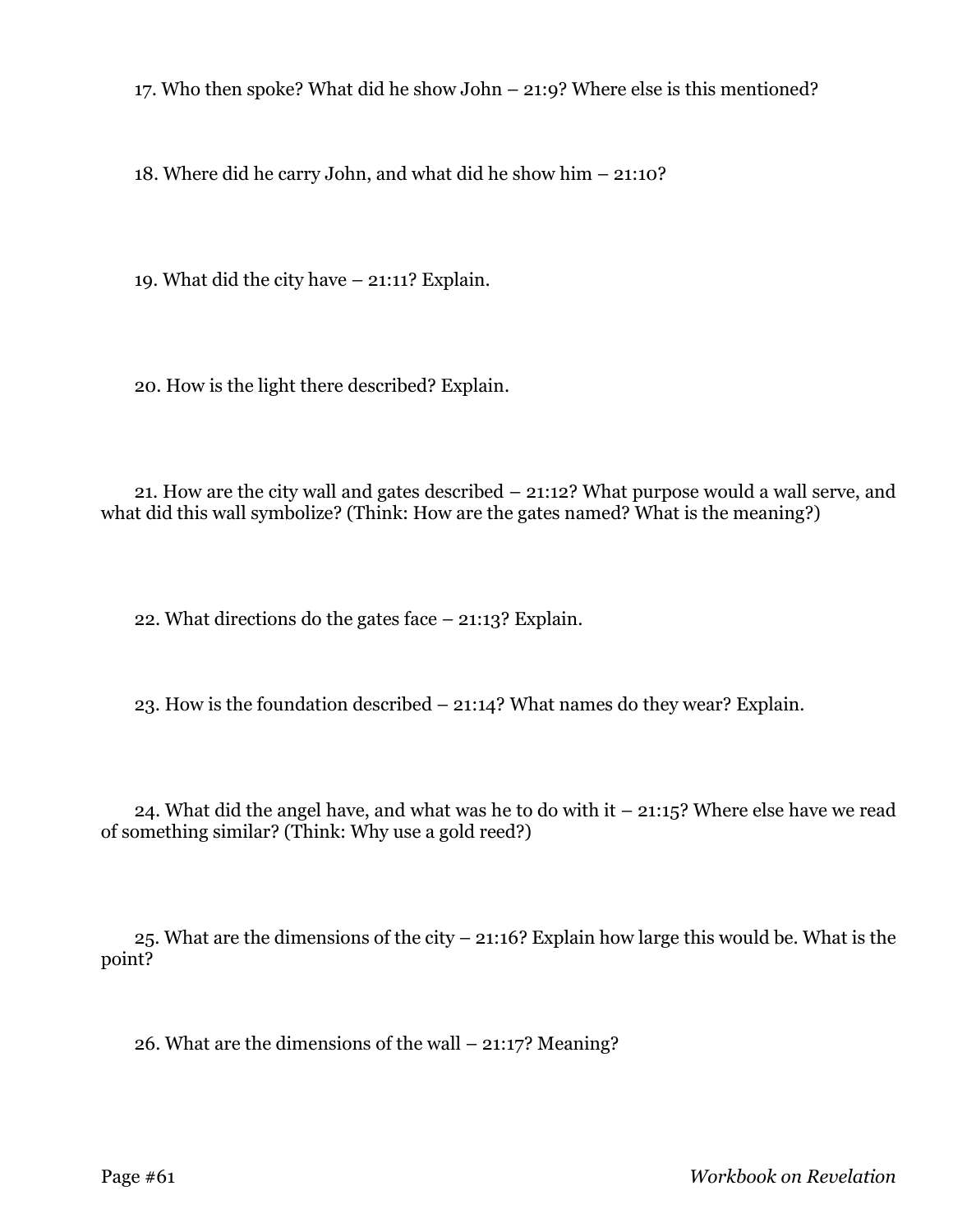27. What substances were used to make the wall and city – 21:18? Give other *passages* and explain.

28. How were the wall foundations decorated – 21:19,20? Meaning?

29. What were the gates made of – 21:21? How is the street described? Meaning?

30. What temple does the city have – 21:22? How does this differ from Old Testament Jerusalem? Meaning?

31. How will the New Jerusalem *not* be lighted – 21:23? How will it be lighted? Explain.

32. Who will benefit from this light – 21:24? Explain the significance of the glory and honor of kings being brought there.

33. When will the gates be shut  $-21:25,26$ ? Explain the significance.

34. What cannot enter the city – 21:27? Give other *passages*. Explain.

35. Who can enter the city? Where else have we read of this Book?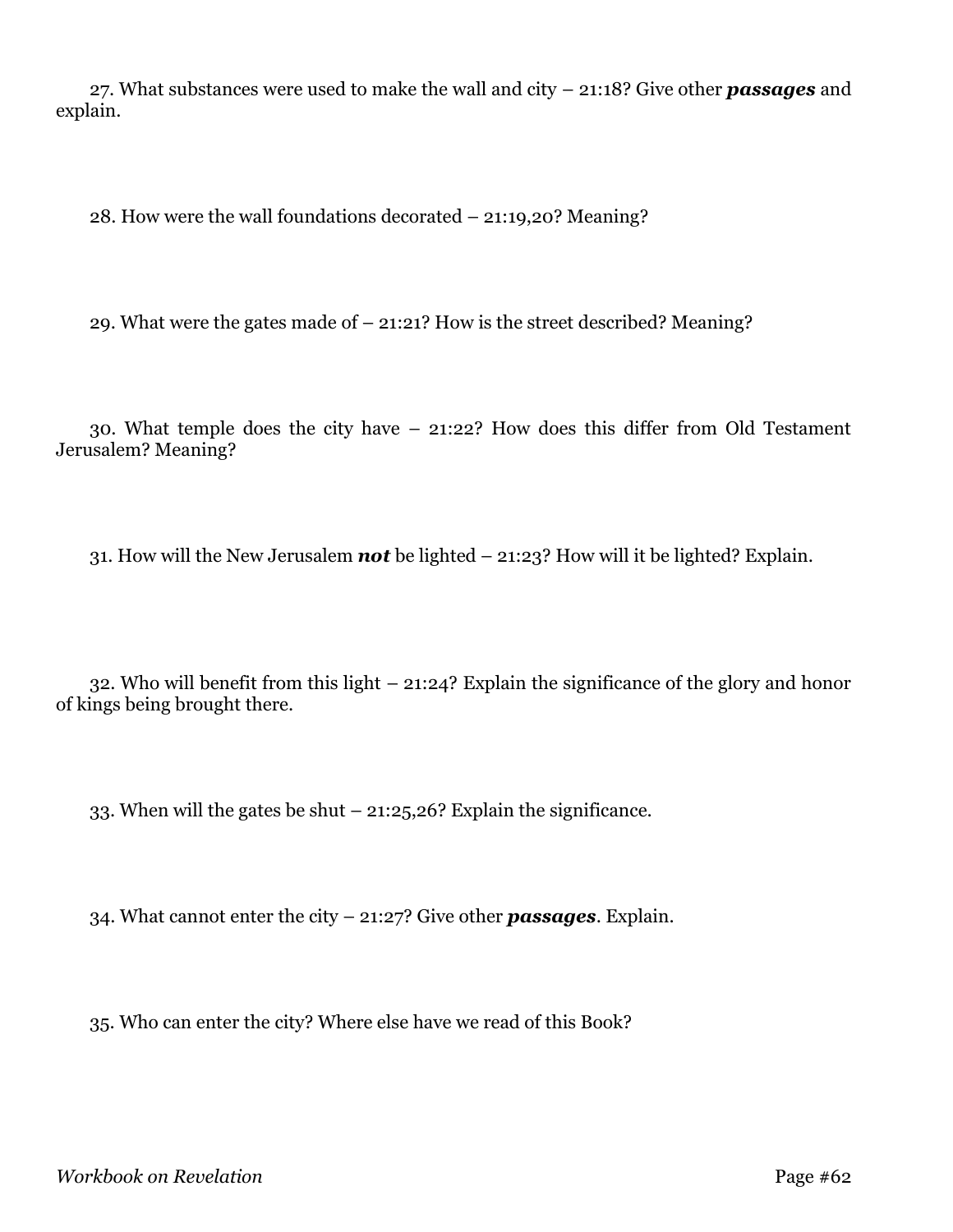Please read Revelation 22 and answer the following questions. 1. What came from God's throne – 22:1? Give other *passages* and explain water of life.

2. What grows along the river – 22:2? Give other *b/c/v*.

3. Describe its fruit and leaves. Explain its significance. (Think: How can it bear twelve fruits?)

4. What will not be there – 22:3? Explain.

5. What will be there? What relationship will people have with God? Give other *b/c/v*.

6. Explain the significance of God's name on the forehead  $-22:4$ . Give other  $b/c/v$ .

7. Why is no night there – 22:5? Explain. (Think: Compare v5 to 20:4-6. Explain the difference in the length of time people reign.)

8. What assurance is given in 22:6? How was the message revealed?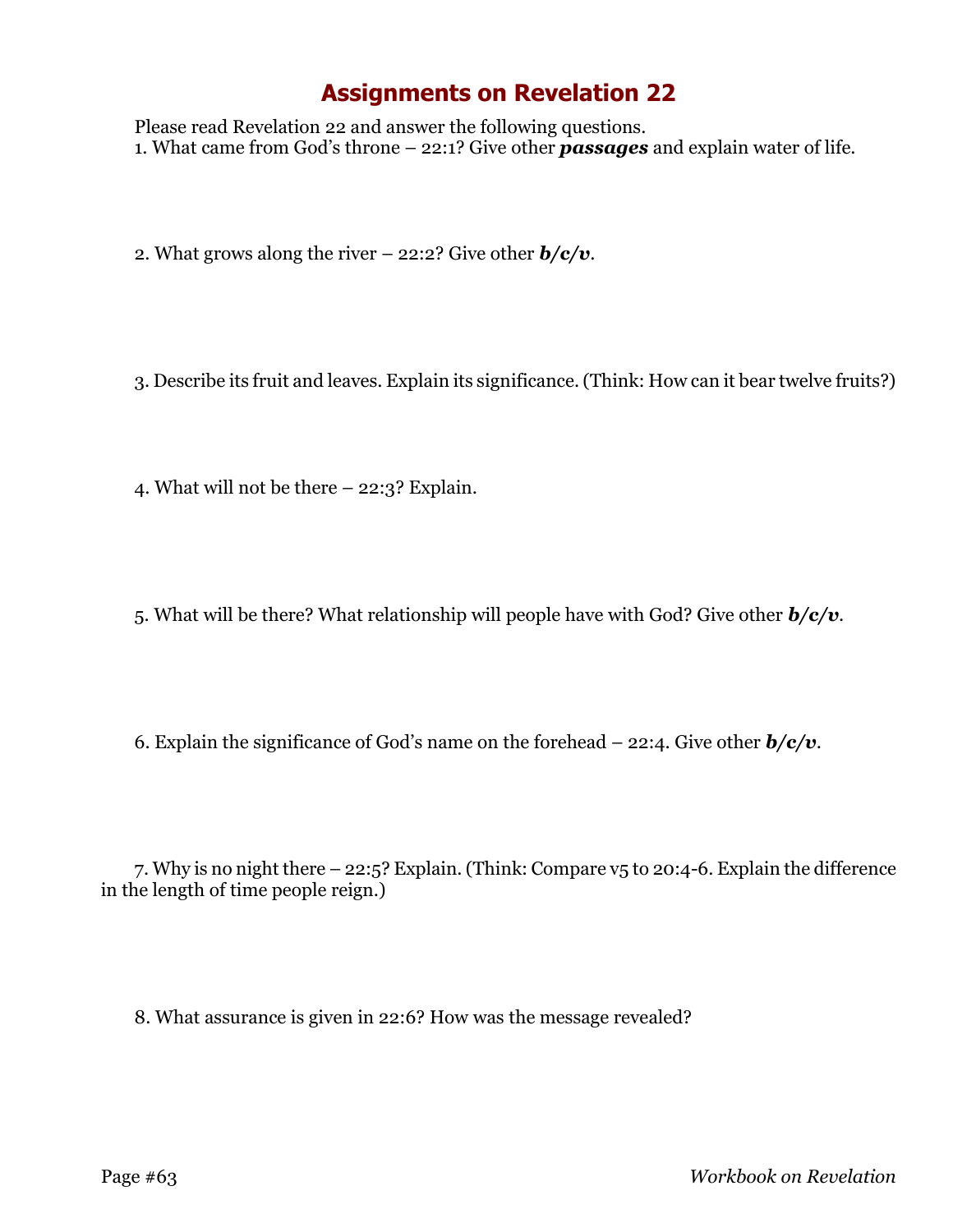9. When were these things to take place? Give similar *b/c/v*.

10. What did Jesus say He would do, and when – 22:7? Give other *b/c/v*. (Think: What coming does this refer to? Proof?)

11. What blessing (beatitude) is expressed in v7? (Think: Was the book meant to be authoritative?)

12. What mistake did John repeat – 22:8,9? Where else had he done it? What should we learn?

13. What was John not to do in 22:10? List other *passages* regarding sealing a book. Explain the lesson.

14. What does 22:11 grant people power to do? Note Ezek. 3:27. Does this mean these practices are acceptable to God? Proof?

15. Explain the meaning of v11. What lesson would this give us for our teaching work?

16. What promise is repeated in 22:12? Where else is it stated? What does He promise to do?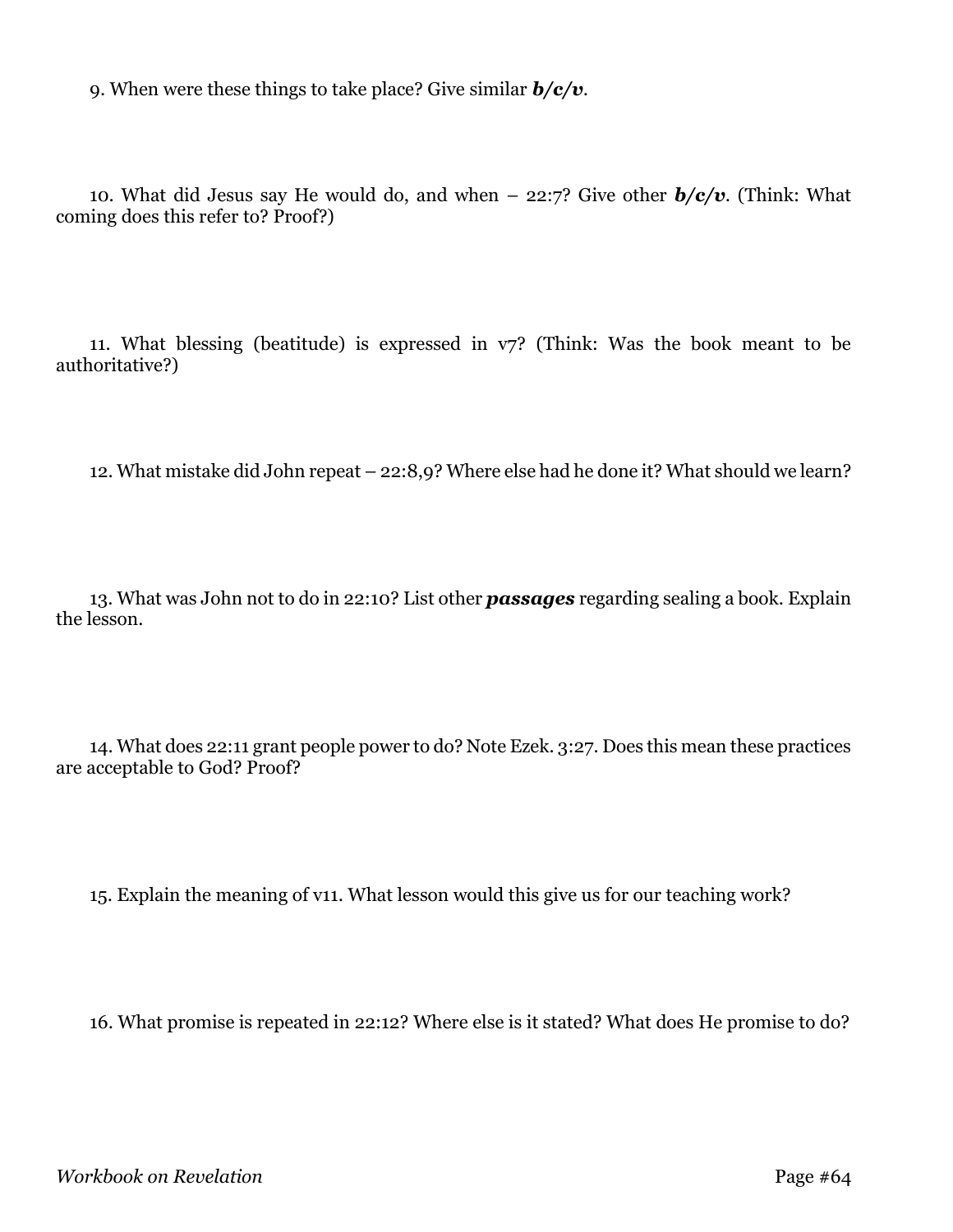17. How does the speaker describe himself – 22:13? Where else are such terms used?

18. What is the significance of the terms in v13? Who is speaking here? Proof? What does this teach us about the speaker?

19. Who may enter this city – 22:14? What privilege will they have there, and where else have we read of this?

20 *Case Study:* Many groups deny obedience is necessary to receive eternal life. How would you respond?

21. Who will be outside the city – 22:15? Where else have we read a similar statement?

22. What is the meaning of "dogs"? Why would anyone "love" or practice a lie?

23. Who revealed this message? How does He describe Himself in 22:16? Explain the expressions and give other *passages*.

24. What invitation is offered in 22:17? Where else have we read of water of life?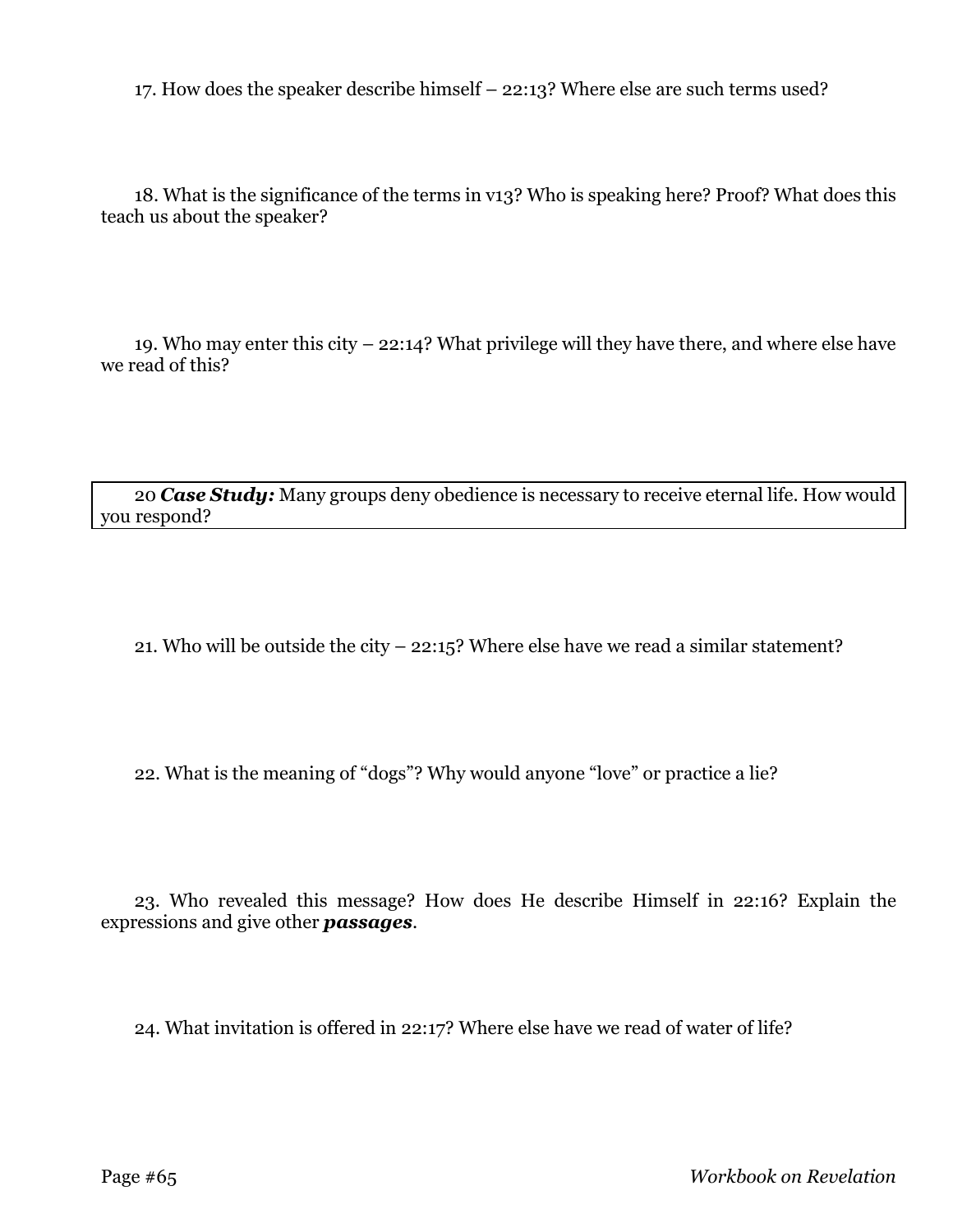25. Who extends this invitation? Explain who this is. (Think: How do they extend this invitation?)

26. Who may answer the invitation? What does this teach regarding free moral agency?

27. What warning is given in 22:18,19? Where else are such warnings found? (Think: Does this principle apply only to the book of Revelation or to the whole Bible? Proof?)

28. *Special Assignment:* Give some examples of how people may violate the principle of vv 18,19.

29. What promise does Jesus give to close the book – 22:20? Give other *b/c/v*. (Think: What coming is here referred to?)

30. How did John end the book – 22:21?

**Special Assignment:** Be prepared to summarize the lessons you have learned from our study of Revelation.